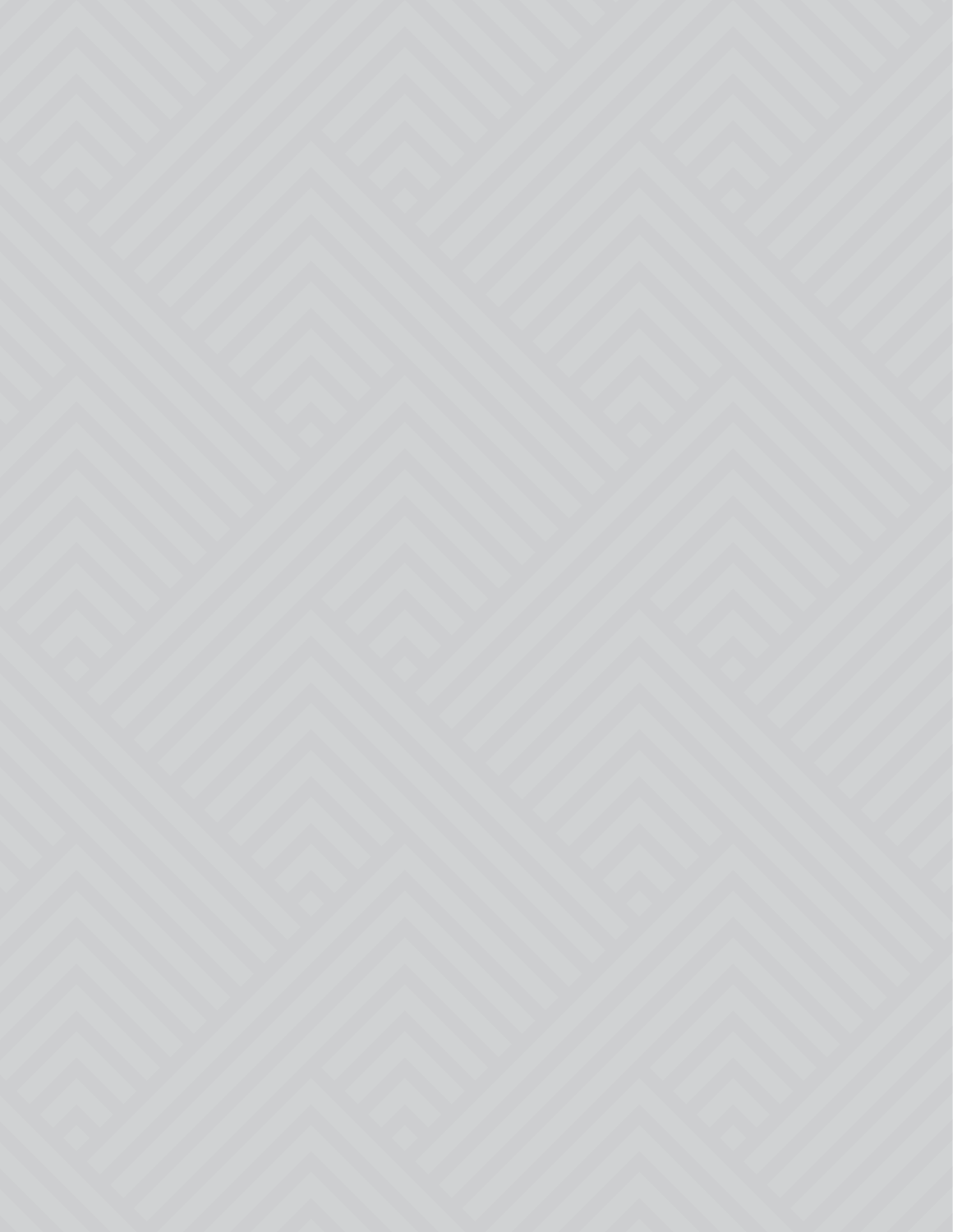# **Contents**

| Ι.       | <b>Overview</b>                                                                                                                     | 4                   |
|----------|-------------------------------------------------------------------------------------------------------------------------------------|---------------------|
| 1.1.     | <b>EXECUTIVE SUMMARY</b>                                                                                                            | $\overline{4}$      |
|          | KEY FIGURES-MAIDEN HOLDINGS, LTD. (GROUP)<br>KEY FIGURES-MAIDEN REINSURANCE LTD. (CLASS 3B)                                         | $\overline{4}$<br>5 |
| 1.2.     | <b>INTRODUCTION</b>                                                                                                                 | 5                   |
| 2.       | <b>Business and Performance</b>                                                                                                     | 6                   |
| 2.1.     | NAME OF THE INSURANCE GROUP AND INSURER                                                                                             | 6                   |
| 2.2.     | <b>SUPERVISOR</b>                                                                                                                   | 6                   |
| 2.3.     | <b>APPROVED AUDITORS</b>                                                                                                            | 6                   |
| 2.4.     | <b>OWNERSHIP DETAILS</b>                                                                                                            | 6                   |
| 2.5.     | MAIDEN BACKGROUND AND GROUP STRUCTURE CHART                                                                                         | 6                   |
| 2.6.     | MAIDEN BUSINESS BY SEGMENT AND GEOGRAPHICAL REGION                                                                                  | 8                   |
| 2.6.1.   | <b>MAIDEN GROUP</b>                                                                                                                 | 8                   |
| 2.6.2.   | <b>MAIDEN REINSURANCE LTD.</b>                                                                                                      | $\overline{10}$     |
| 2.7.     | <b>MAIDEN'S PERFORMANCE OF INVESTMENTS &amp; MATERIAL INCOME &amp; EXPENSES</b>                                                     |                     |
|          | FOR THE REPORTING PERIOD                                                                                                            | $\overline{10}$     |
| 2.7.1.   | <b>MAIDEN GROUP</b>                                                                                                                 | $\overline{10}$     |
| 2.7.2.   | <b>MAIDEN REINSURANCE LTD.</b>                                                                                                      | 13                  |
| 2.8.     | ANY OTHER MATERIAL INFORMATION                                                                                                      | 15                  |
| 3.       | <b>Governance Structure</b>                                                                                                         | 16                  |
| 3.1.     | <b>BOARD AND SENIOR EXECUTIVES</b>                                                                                                  | 6                   |
| 3.1.1.   | BOARD AND SENIOR EXECUTIVE STRUCTURE, ROLE, RESPONSIBILITIES                                                                        |                     |
|          | AND SEGREGATION OF RESPONSIBILITIES                                                                                                 | 16                  |
| 3.1.1.1. | <b>MAIDEN GROUP</b>                                                                                                                 | 16                  |
| 3.1.1.2. | <b>MAIDEN REINSURANCE LTD.</b>                                                                                                      | 8                   |
| 3.1.2.   | REMUNERATION POLICY AND PRACTICES                                                                                                   | 8                   |
| 3.1.3.   | SUPPLEMENTARY PENSION OR EARLY RETIREMENT SCHEMES FOR MEMBERS OF<br>THE INSURANCE GROUP, THE PARENT BOARD AND ITS SENIOR EXECUTIVES | 8                   |
| 3.1.4.   | MATERIAL TRANSACTIONS WITH SHAREHOLDER CONTROLLERS,<br>PERSONS WHO EXERCISE SIGNIFICANT INFLUENCE, THE PARENT BOARD                 |                     |
|          | OR ITS SENIOR EXECUTIVES                                                                                                            | 9                   |
| 3.1.4.1. | <b>MAIDEN GROUP</b>                                                                                                                 | 9                   |
| 3.1.4.2. | <b>MAIDEN REINSURANCE LTD.</b>                                                                                                      | 9                   |
| 3.2.     | FITNESS AND PROPRIETY REQUIREMENTS                                                                                                  | 9                   |
| 3.2.1.   | DESCRIPTION OF THE FIT AND PROPER PROCESS IN ASSESSING THE                                                                          |                     |
|          | PARENT BOARD, MAIDEN BERMUDA BOARD AND SENIOR EXECUTIVES                                                                            | 9                   |
| 3.2.2.   | DESCRIPTION OF THE PROFESSIONAL OUALIFICATIONS, SKILLS, AND                                                                         |                     |
|          | <b>EXPERTISE OF THE PARENT BOARD AND ITS SENIOR EXECUTIVES</b>                                                                      | 9                   |
| 3.2.3.   | DESCRIPTION OF THE PROFESSIONAL QUALIFICATIONS, SKILLS, AND                                                                         |                     |
|          | EXPERTISE OF THE MAIDEN BERMUDA BOARD AND ITS SENIOR EXECUTIVES                                                                     | 22                  |
| 3.3.     | RISK MANAGEMENT AND SOLVENCY SELF-ASSESSMENT                                                                                        | 23                  |
| 3.3.1.   | DESCRIPTION OF THE GROUP'S RISK MANAGEMENT PROCESS AND                                                                              |                     |
|          | <b>PROCEDURES</b>                                                                                                                   | 23                  |
| 3.3.2.   | DESCRIPTION OF INTEGRATION OF MAIDEN'S RISK MANAGEMENT                                                                              |                     |
|          | AND SOLVENCY SELF-ASSESSMENT SYSTEMS INTO INSURANCE                                                                                 |                     |
|          | <b>GROUP OPERATIONS</b>                                                                                                             | 26                  |
| 3.3.3.   | <b>DESCRIPTION OF THE RELATIONSHIP BETWEEN SOLVENCY</b>                                                                             |                     |
|          | SELF-ASSESSMENT, SOLVENCY NEEDS, AND CAPITAL AND                                                                                    |                     |
|          | RISK MANAGEMENT SYSTEMS OF THE INSURANCE GROUP                                                                                      | 26                  |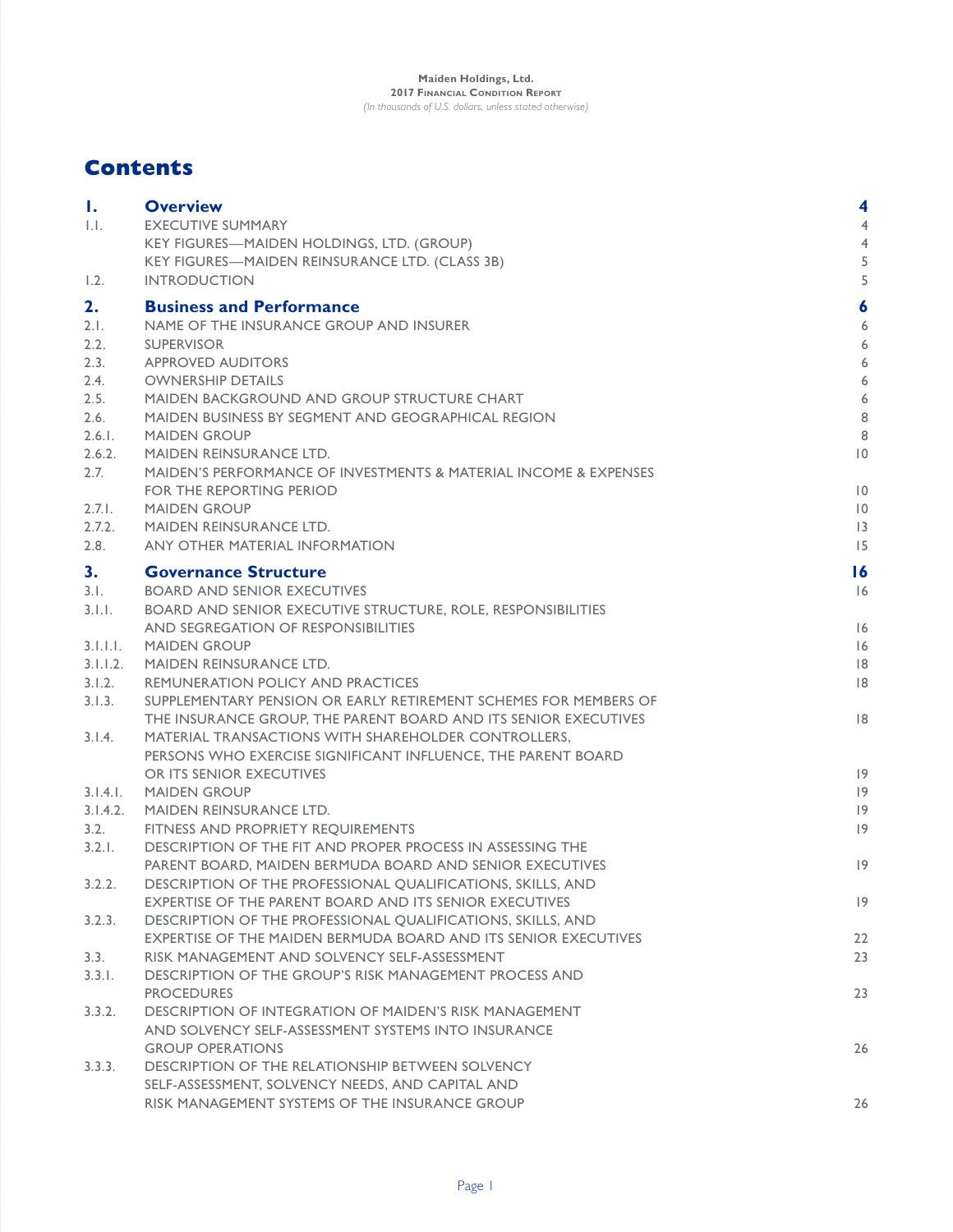| 3.3.4.           | DESCRIPTION OF THE SOLVENCY SELF-ASSESSMENT APPROVAL PROCESS<br>INCLUDING THE LEVEL OF OVERSIGHT AND INDEPENDENT VERIFICATION |                |
|------------------|-------------------------------------------------------------------------------------------------------------------------------|----------------|
|                  | BY THE PARENT BOARD AND SENIOR EXECUTIVES                                                                                     | 27             |
| 3.4.             | <b>INTERNAL CONTROLS</b>                                                                                                      | 27             |
| 3.4.1.           | DESCRIPTION OF THE INTERNAL CONTROLS SYSTEM                                                                                   | 27             |
| 3.4.2.           | DESCRIPTION OF HOW THE COMPLIANCE FUNCTION OF THE INSURANCE                                                                   |                |
|                  | <b>GROUP IS EXECUTED</b>                                                                                                      | 28             |
| 3.5.             | <b>INTERNAL AUDIT</b>                                                                                                         | 28<br>30       |
| 3.6.<br>3.7.     | <b>ACTUARIAL FUNCTION</b><br><b>OUTSOURCING</b>                                                                               | 31             |
| 3.7.1.           | DESCRIPTION OF THE INSURANCE GROUP'S OUTSOURCING POLICY AND                                                                   |                |
|                  | <b>INFORMATION ON ANY KEY OR IMPORTANT FUNCTIONS THAT HAVE</b>                                                                |                |
|                  | <b>BEEN OUTSOURCED</b>                                                                                                        | 31             |
| 3.7.2.           | DESCRIPTION OF INSURANCE GROUP'S MATERIAL INTRA-GROUP OUTSOURCING                                                             | 32             |
| 3.7.3.           | <b>OTHER MATERIAL INFORMATION</b>                                                                                             | 32             |
|                  |                                                                                                                               |                |
| 4.               | <b>Risk Profile</b>                                                                                                           | 32             |
| 4.1.             | MATERIAL RISKS, MITIGATION AND MONITORING                                                                                     | 33             |
|                  | A. Underwriting Risk                                                                                                          | 33             |
|                  | <b>B.</b> Catastrophe Risk                                                                                                    | 34             |
|                  | C. Reserving Risk                                                                                                             | 35             |
|                  | D. Investment Risk                                                                                                            | 35             |
| 4.2.             | E. Operational Risks<br><b>MATERIAL RISK CONCENTRATIONS</b>                                                                   | 36<br>36       |
| 4.3.             | <b>INVESTMENT IN ASSETS IN ACCORDANCE WITH THE PRUDENT PERSON</b>                                                             |                |
|                  | PRINCIPLES OF THE CODE OF CONDUCT                                                                                             | 38             |
| 4.4.             | STRESS TESTING AND SENSITIVITY ANALYSIS                                                                                       | 38             |
|                  |                                                                                                                               |                |
| 5.               | <b>Solvency Valuation</b>                                                                                                     | 39             |
| 5.1.             | VALUATION BASES, ASSUMPTIONS AND METHODS TO DERIVE                                                                            |                |
|                  | THE VALUE OF EACH ASSET CLASS                                                                                                 | 39             |
| 5.2.             | <b>VALUATION BASES, ASSUMPTIONS AND METHODS TO DERIVE</b>                                                                     |                |
|                  | THE VALUE OF TECHNICAL PROVISION                                                                                              | 4 <sub>1</sub> |
| 5.2.1.           | <b>MAIDEN GROUP</b>                                                                                                           | 42             |
| 5.2.2.           | <b>MAIDEN REINSURANCE LTD.</b>                                                                                                | 42             |
| 5.3.             | <b>DESCRIPTION OF RECOVERABLES FROM REINSURANCE CONTRACTS</b>                                                                 | 42<br>43       |
| 5.3.1.<br>5.3.2. | <b>MAIDEN GROUP</b><br><b>MAIDEN REINSURANCE LTD.</b>                                                                         | 43             |
| 5.4.             | VALUATION BASES, ASSUMPTIONS AND METHODS TO DERIVE                                                                            |                |
|                  | THE VALUE OF OTHER LIABILITIES                                                                                                | 43             |
|                  |                                                                                                                               |                |
| 6.               | <b>Capital Management</b>                                                                                                     | 43             |
| 6.1.             | <b>ELIGIBLE CAPITAL</b>                                                                                                       | 43             |
| 6.1.1.           | MAIDEN'S CAPITAL MANAGEMENT POLICY AND PROCESS FOR CAPITAL NEEDS,                                                             |                |
|                  | HOW CAPITAL IS MANAGED AND MATERIAL CHANGES DURING REPORTING PERIOD                                                           | 43             |
| 6.1.2.           | ELIGIBLE CAPITAL CATEGORIZED BY TIERS IN ACCORDANCE TO THE ELIGIBLE                                                           |                |
|                  | <b>CAPITAL RULES</b>                                                                                                          | 44             |
| 6.1.2.1.         | <b>MAIDEN GROUP</b>                                                                                                           | 44             |
| 6.1.2.2.         | MAIDEN REINSURANCE LTD.                                                                                                       | 45             |
| 6.1.3.           | ELIGIBLE CAPITAL CATEGORIZED BY TIERS, IN ACCORDANCE TO THE ELIGIBLE CAPITAL                                                  |                |
| 6.1.3.1.         | RULES USED TO MEET ECR AND MSM REQUIREMENTS OF THE INSURANCE ACT<br><b>MAIDEN GROUP</b>                                       | 46<br>46       |
| 6.1.3.2.         | MAIDEN REINSURANCE LTD.                                                                                                       | 47             |
| 6.1.4.           | CONFIRMATION OF ELIGIBLE CAPITAL THAT IS SUBJECT TO                                                                           |                |
|                  | <b>TRANSITIONAL ARRANGEMENTS</b>                                                                                              | 47             |
| 6.1.4.1.         | <b>MAIDEN GROUP</b>                                                                                                           | 47             |
|                  |                                                                                                                               |                |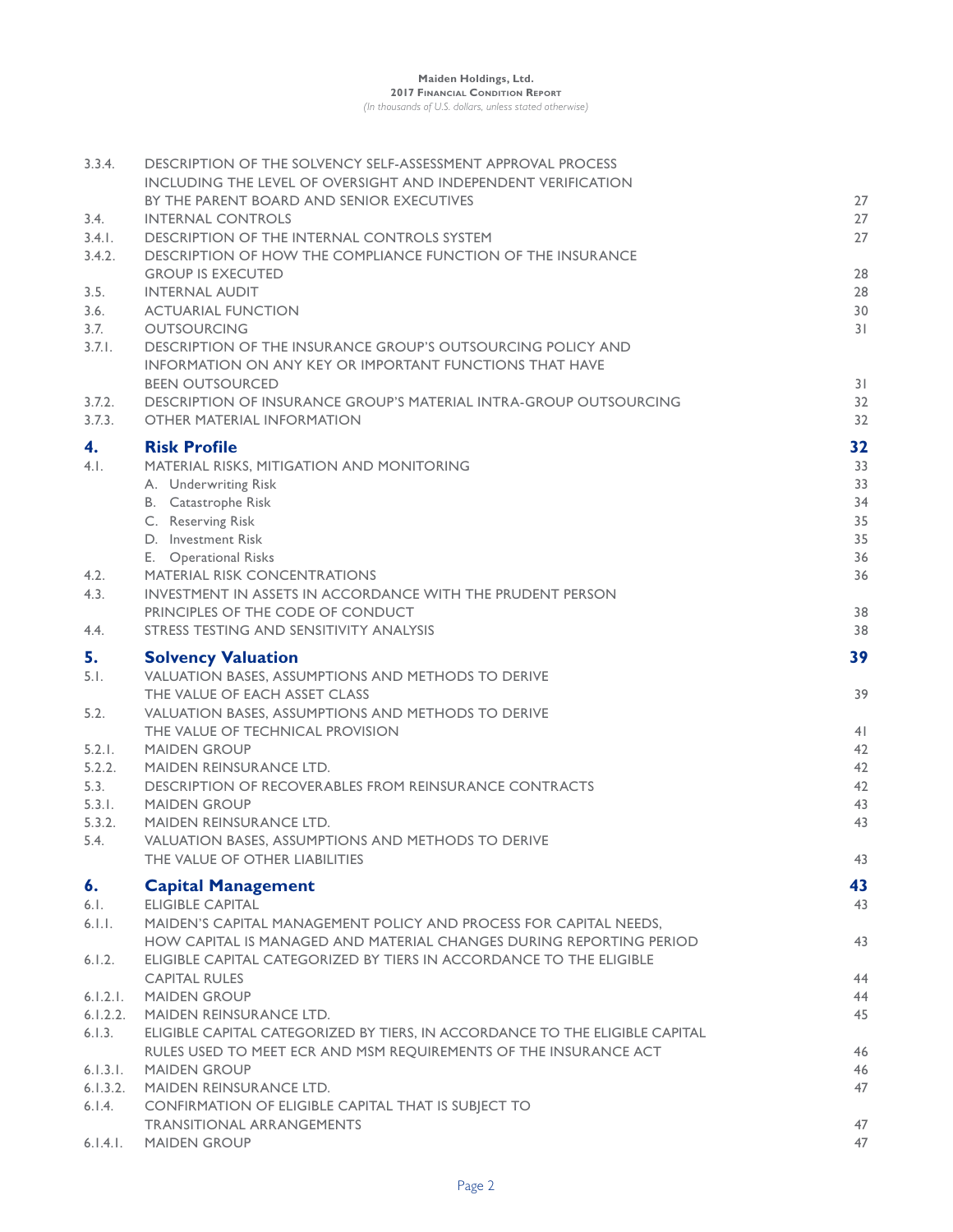*(In thousands of U.S. dollars, unless stated otherwise)*

| 6.1.4.2.             | <b>MAIDEN REINSURANCE LTD.</b>                                                                                                             | 47       |
|----------------------|--------------------------------------------------------------------------------------------------------------------------------------------|----------|
| 6.1.5.               | <b>IDENTIFICATION OF ANY FACTORS AFFECTING ENCUMBRANCES ON</b>                                                                             |          |
|                      | THE AVAILABILITY AND TRANSFERABILITY OF CAPITAL TO MEET THE ECR                                                                            | 48       |
| 6.1.6.               | <b>IDENTIFICATION OF ANCILLARY CAPITAL INSTRUMENTS THAT HAVE BEEN</b>                                                                      |          |
|                      | APPROVED BY THE AUTHORITY                                                                                                                  | 48<br>48 |
| 6.1.6.1.<br>6.1.6.2. | <b>MAIDEN GROUP</b><br>MAIDEN REINSURANCE LTD.                                                                                             | 48       |
| 6.1.7.               | IDENTIFICATION OF DIFFERENCES IN SHAREHOLDERS' EQUITY AS STATED IN                                                                         |          |
|                      | THE FINANCIAL STATEMENTS VERSUS AVAILABLE STATUTORY CAPITAL AND SURPLUS                                                                    | 48       |
| 6.1.7.1.             | <b>MAIDEN GROUP</b>                                                                                                                        | 48       |
|                      | 6.1.7.2. MAIDEN REINSURANCE LTD.                                                                                                           | 49       |
| 6.2.                 | <b>REGULATORY CAPITAL REOUIREMENTS</b>                                                                                                     | 49       |
| 6.2.1.               | ECR AND MSM REQUIREMENTS AT THE END OF THE REPORTING PERIOD                                                                                | 49       |
|                      | 6.2.1.1. MAIDEN GROUP                                                                                                                      | 49       |
| 6.2.1.2.             | MAIDEN REINSURANCE LTD.                                                                                                                    | 49       |
| 6.2.2.               | IDENTIFICATION OF ANY NON-COMPLIANCE WITH THE MSM AND THE ECR                                                                              | 50       |
| 6.2.2.1.             | <b>MAIDEN GROUP</b>                                                                                                                        | 50       |
| 6.2.2.2.             | MAIDEN REINSURANCE LTD.                                                                                                                    | 50       |
| 6.2.3.               | DESCRIPTION OF THE AMOUNT AND CIRCUMSTANCES SURROUNDING THE                                                                                |          |
|                      | NON-COMPLIANCE. THE REMEDIAL MEASURES AND THEIR EFFECTIVENESS                                                                              | 50       |
| 6.2.3.1.             | <b>MAIDEN GROUP</b>                                                                                                                        | 50       |
|                      | 6.2.3.2. MAIDEN REINSURANCE LTD.                                                                                                           | 50       |
| 6.2.4.               | WHERE THE NON-COMPLIANCE IS NOT RESOLVED, A DESCRIPTION OF THE                                                                             |          |
|                      | AMOUNT OF THE NON-COMPLIANCE                                                                                                               | 50       |
|                      | 6.2.4.1. MAIDEN GROUP                                                                                                                      | 50       |
| 6.2.4.2.             | MAIDEN REINSURANCE LTD.                                                                                                                    | 50       |
| 6.3.                 | APPROVED INTERNAL CAPITAL MODEL                                                                                                            | 50       |
| 6.3.1.               | DESCRIPTION OF THE PURPOSE AND SCOPE OF THE BUSINESS AND RISK AREAS                                                                        |          |
|                      | WHERE THE INTERNAL MODEL IS USED                                                                                                           | 50       |
| 6.3.1.1.             | <b>MAIDEN GROUP</b>                                                                                                                        | 50       |
| 6.3.1.2.             | MAIDEN REINSURANCE LTD.                                                                                                                    | 50       |
| 6.3.2.               | WHERE A PARTIAL INTERNAL MODEL IS USED, DESCRIPTION OF THE                                                                                 |          |
|                      | <b>INTEGRATION WITH THE BSCR MODEL</b>                                                                                                     | 50       |
| 6.3.3.               | DESCRIPTION OF METHODS USED IN THE INTERNAL MODEL TO CALCULATE THE ECR                                                                     | 50       |
| 6.3.4.<br>6.3.5.     | DESCRIPTION OF AGGREGATION METHODOLOGIES AND DIVERSIFICATION EFFECTS<br>DESCRIPTION OF THE MAIN DIFFERENCES IN THE METHODS AND ASSUMPTIONS | 50       |
|                      | USED FOR THE RISK AREAS IN THE INTERNAL MODEL VERSUS THE BSCR MODEL                                                                        | 51       |
| 6.3.6.               | DESCRIPTION OF THE NATURE AND SUITABILITY OF THE DATA                                                                                      |          |
|                      | USED IN THE INTERNAL MODEL                                                                                                                 | 51       |
| 6.3.7.               | ANY OTHER MATERIAL INFORMATION                                                                                                             | 51       |
|                      |                                                                                                                                            |          |
| 7.                   | <b>Subsequent Events</b>                                                                                                                   | 51       |
| 7.1.                 | DESCRIPTION OF THE SIGNIFICANT EVENT                                                                                                       | 51       |
| 7.1.1.               | <b>MAIDEN GROUP</b>                                                                                                                        | 51       |
| 7.1.2.               | <b>MAIDEN REINSURANCE LTD.</b>                                                                                                             | 51       |
| 7.2.                 | DATE OF THE SIGNIFICANT EVENT                                                                                                              | 51       |
| 7.2.1.<br>7.2.2.     | <b>MAIDEN GROUP</b><br>MAIDEN REINSURANCE LTD.                                                                                             | 51<br>51 |
| 7.3.                 | IMPACT OF EVENT ON INFORMATION INCLUDED WITHIN THE                                                                                         |          |
|                      | MOST RECENT FILED FINANCIAL CONDITION REPORT                                                                                               | 51       |
| 7.3.1.               | <b>MAIDEN GROUP</b>                                                                                                                        | 51       |
| 7.3.2.               | MAIDEN REINSURANCE LTD.                                                                                                                    | 51       |
| 7.4.                 | ANY OTHER MATERIAL INFORMATION                                                                                                             | 51       |
| 7.4.1.               | <b>MAIDEN GROUP</b>                                                                                                                        | 51       |
| 7.4.2.               | MAIDEN REINSURANCE LTD.                                                                                                                    | 51       |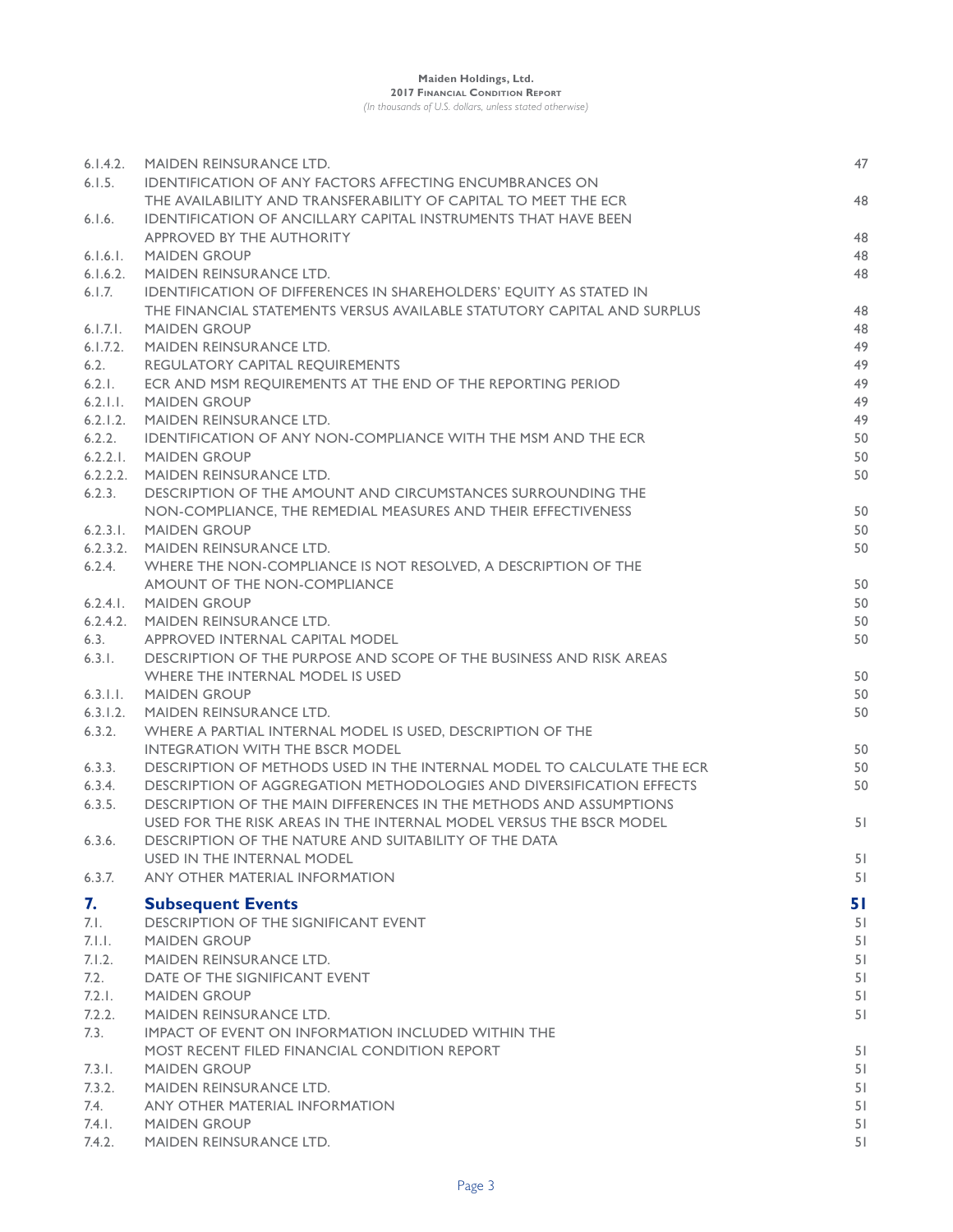## **1. Overview**

## **1.1. EXECUTIVE SUMMARY**

The statutory economic capital resources of Maiden Holdings, Ltd. ("Maiden" or the "Company" or the "Group") of \$1,432.3 million decreased \$247 million, 14%, from the prior year-end and the required capital increased by \$351 million, 37%, from the prior year-end. Maiden's capital was impacted from the 2017 net loss of \$170 million caused by adverse loss reserve development within our strategic relationship with AmTrust Financial Services, Inc., and to a lesser extent, in our Diversified Reinsurance Segment. The capital requirement increased in part due to a higher technical provision of \$486 million, or 15%, compared to prior year-end, which increased the base for our required capital calculation. The prior year also includes modifications to the capital factor charges that were not granted by the Bermuda Monetary Authority for the year-ended December 31, 2017. The impact of the loss of the previously approved capital factors for the year-ended December 31, 2017 is an unfavorable increase to required capital of \$237 million. The reported Group Enhanced Capital Requirement Ratio of 110% is lower by 25 points after this change, and the comparative ratio would be 135% if the prior year factors were used.

The statutory economic capital resources of Maiden Reinsurance Ltd. ("Maiden Bermuda") of \$1.2B decreased \$273 million, 18%, from the prior year-end and the required capital increased by \$350 million, 44%, from the prior year-end. Maiden's capital was reduced by the net loss of \$167 million due to the reserving actions taken during the year. The capital requirement increased in part due to a higher technical provision of \$430 million, or 16%, compared to prior year-end, which increased the base for our required capital calculation. The prior year also includes modifications to the capital factor charges that were not granted by the Bermuda Monetary Authority for the year-ended December 31, 2017. The impact of the loss of the previously approved capital factors for the year-ended December 31, 2017 is an unfavorable increase to required capital of \$227 million. The reported Enhanced Capital Requirement Ratio of 107% is lower by 26 points after this change, and the comparative ratio would be 133% if the prior year factors were used.

| <b>KEY FIGURES-MAIDEN HOLDINGS, LTD. (GROUP)</b>                      | December 31, 2017 | December 31, 2016 |
|-----------------------------------------------------------------------|-------------------|-------------------|
| <b>Economic Balance Sheet</b>                                         |                   |                   |
| Assets                                                                | 5,596,795         | 5, 128, 883       |
| <b>Technical Provisions</b>                                           | 3,644,214         | 3, 195, 342       |
| Other Liabilities                                                     | 520,261           | 254,569           |
| Statutory Economic Capital and Surplus                                | 1,432,320         | 1,678,972         |
| Eligible Capital to Meet the Group Enhanced Capital Requirement (ECR) |                   |                   |
| Tier   Capital                                                        | 1,172,320         | 1,530,853         |
| Tier 2 Capital                                                        | 150,000           | 38,474            |
| Tier 3 Capital                                                        | 110,000           | 110,000           |
| <b>Total Capital</b>                                                  | 1,432,320         | 1,679,327         |
| Eligible Capital to Meet the Group Minimum Solvency Margin (MSM)      |                   |                   |
| Tier   Capital                                                        | 1,172,320         | 1,530,853         |
| Tier 2 Capital                                                        | 150,000           | 38,474            |
| Tier 3 Capital                                                        |                   |                   |
| <b>Total Capital</b>                                                  | 1,322,320         | 1,569,327         |
| <b>Capital Requirements</b>                                           |                   |                   |
| Enhanced Capital Requirement (ECR)                                    | 1,297,609         | 946,882           |
| Minimum Margin of Solvency (MSM)                                      | 527,235           | 437,299           |

Includes modifications to the Capital Factor charges for year-ended December 31, 2016 that were not granted by the Bermuda Monetary Authority for the year-ended December 31, 2017. Enhanced capital requirement as of December 31, 2016 on a comparable basis would be \$1,129,317, statutory economic capital and surplus \$1,570,599, and Group Enhanced Capital Requirement Ratio 139%.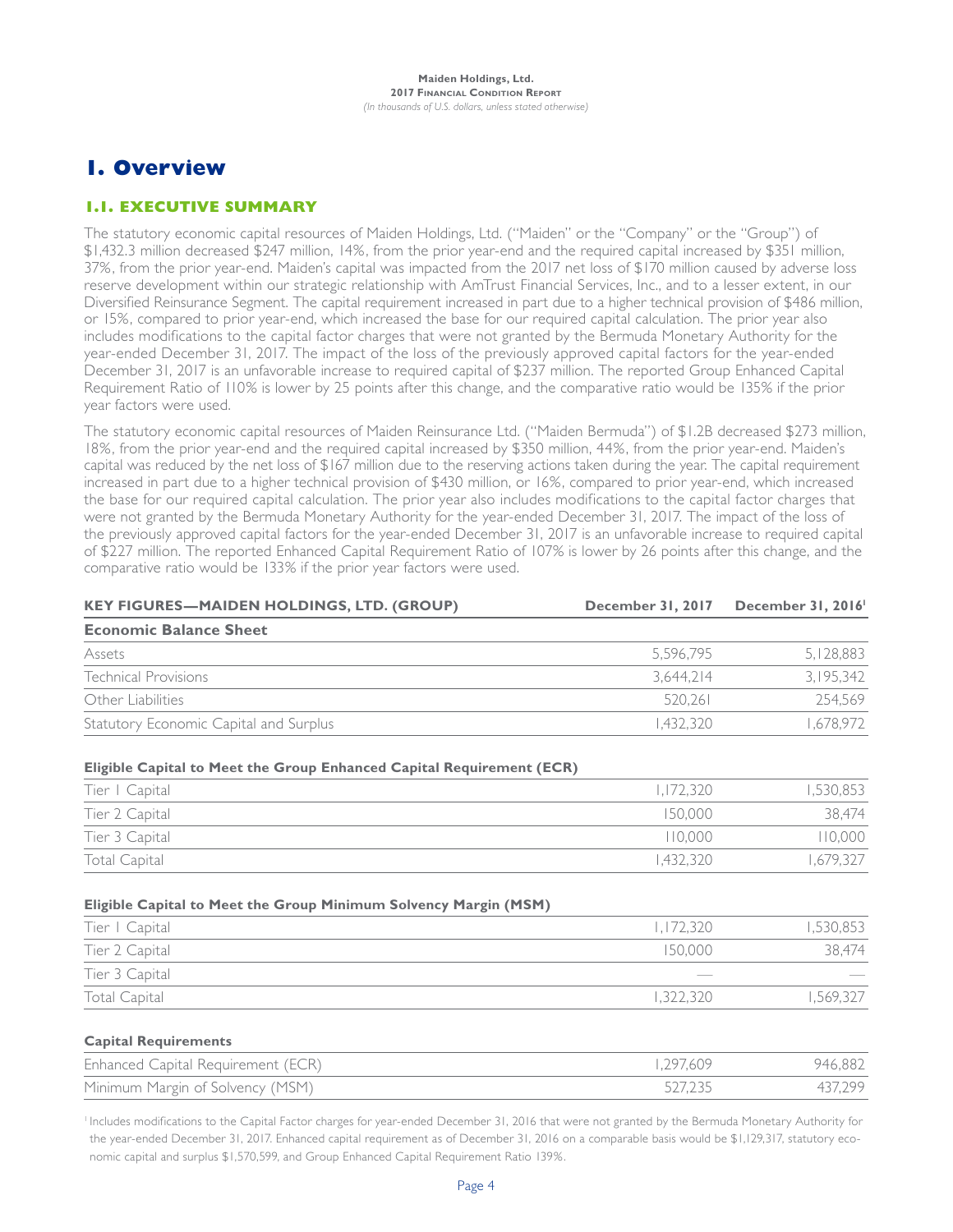| <b>Coverage Ratios</b> |  |
|------------------------|--|
|------------------------|--|

| Group Enhanced Capital Requirement Ratio (Group ECR) | $110\%$ | 77%  |
|------------------------------------------------------|---------|------|
| Group Minimum Margin of Solvency Ratio (Group MSM)   | 251%    | 359% |

| <b>KEY FIGURES-MAIDEN REINSURANCE LTD.</b>                                                        | December 31, 2017 | December 31, 2016 <sup>2</sup> |
|---------------------------------------------------------------------------------------------------|-------------------|--------------------------------|
| <b>Economic Balance Sheet</b>                                                                     |                   |                                |
| Assets                                                                                            | 4,868,651         | 4,493,602                      |
| <b>Technical Provisions</b>                                                                       | 3,107,545         | 2,746,083                      |
| Other Liabilities                                                                                 | 539,117           | 252,190                        |
| Statutory Economic Capital and Surplus                                                            | 1,221,989         | 1,495,329                      |
| Eligible Capital to Meet the Enhanced Capital Requirement (ECR) and Minimum Solvency Margin (MSM) |                   |                                |
| Tier   Capital                                                                                    | 1,221,989         | 1,489,795                      |
| Tier 2 Capital                                                                                    | $\Omega$          | 5,534                          |
| <b>Total Capital</b>                                                                              | 1,221,989         | 1,495,329                      |
| <b>Capital Requirements</b>                                                                       |                   |                                |
| Enhanced Capital Requirement (ECR)                                                                | 1,144,181         | 793,561                        |
| Minimum Margin of Solvency (MSM)                                                                  | 431,163           | 342,871                        |
| <b>Coverage Ratios</b>                                                                            |                   |                                |
| Enhanced Capital Requirement Ratio (ECR)                                                          | 107%              | 188%                           |
| Minimum Margin of Solvency Ratio (MSM)                                                            | 283%              | 436%                           |

## **1.2. INTRODUCTION**

Maiden is a Bermuda-based holding company. We provide reinsurance through two wholly owned subsidiaries: Maiden Bermuda and Maiden Reinsurance North America Inc. ("Maiden US").

As a Bermudian-registered holding company, the Bermuda Monetary Authority ("BMA") is the Group's regulator under the Bermuda Group Solvency Framework. The BMA requires the Group to monitor its Group solvency capital requirement under which the Group provides a solvency return in accordance with Group Solvency Self-Assessment Framework ("GSSA") including an assessment of the Group's Bermuda Solvency Capital Requirement ("BSCR").

Maiden Bermuda was incorporated under the laws of Bermuda on June 29, 2007 and is licensed as a Class 3B insurer by the Bermuda Monetary Authority to write all classes of general business insurance and reinsurance. To date, Maiden Bermuda has only written reinsurance business with this license.

This Financial Condition Report (FCR) has been prepared to assist reinsurance clients and other stakeholders to understand the capital position under this framework. Where legal entity specific information is not provided separately in the following document, the group documentation is representative of the legal entity.

<sup>&</sup>lt;sup>2</sup> Includes modifications to the Capital Factor charges for year-ended December 31, 2016 that were not granted by the Bermuda Monetary Authority for the year-ended December 31, 2017. Enhanced capital requirement as of December 31, 2016 on a comparable basis would be \$988,935, statutory economic capital and surplus \$1,387,354, and Enhanced Capital Requirement Ratio 140%.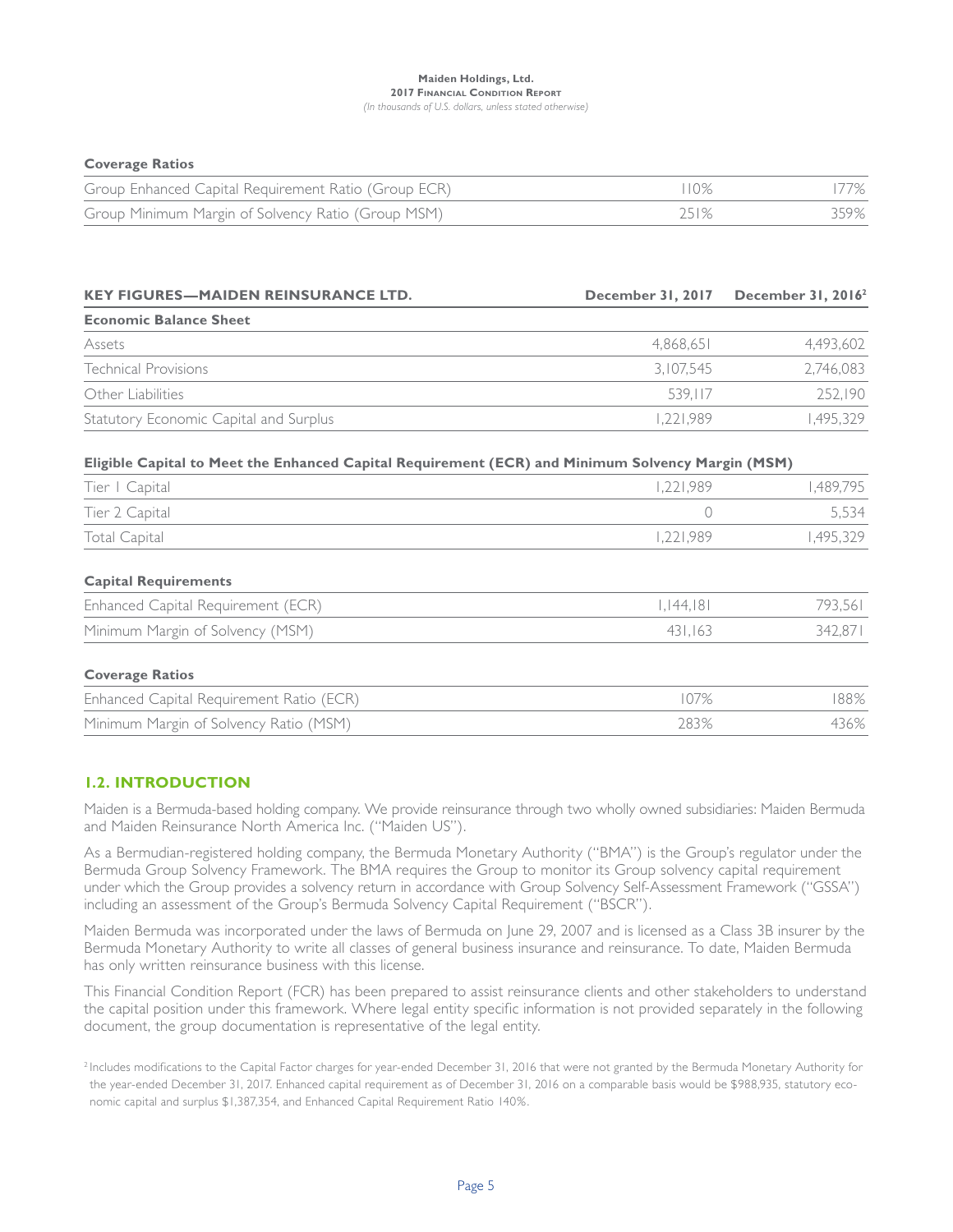# **2. Business and Performance**

## **2.1. NAME OF THE INSURANCE GROUP AND INSURER**

GROUP—MAIDEN HOLDINGS, LTD. INSURER—MAIDEN REINSURANCE LTD.

## **2.2. SUPERVISOR**

The BMA is our Group supervisor and Insurance supervisor and can be contacted as follows:

Bermuda Monetary Authority BMA House 43 Victoria Street Hamilton, Bermuda HM12

Tel: (441) 295 5278 Fax: (441) 292 7471

## **2.3. APPROVED AUDITORS**

## *GROUP REPORTING*

Deloitte Ltd. 20 Church Street Hamilton, Bermuda HM11

Tel: (441) 292 1500 Fax: (441) 292 0961

## *INSURER GAAP AND STATUTORY REPORTING*

Deloitte Ltd. 20 Church Street Hamilton, Bermuda HM11

Tel: (441) 292 1500 Fax: (441) 292 0961

## **2.4. OWNERSHIP DETAILS**

## *GROUP OWNERSHIP*

Maiden Holdings, Ltd. is an SEC registrant and our common shares are publicly traded on the NASDAQ Global Select Market exchange under the symbol "MHLD"<sup>3</sup>.The information required by this item is incorporated by reference from the information responsive thereto in the sections in the 2018 Proxy Statement captioned "Security Ownership of Certain Beneficial Owners", "Equity Compensation Plan Information" and "Security Ownership of Management". For a copy of the 2018 proxy statement refer to our website at: www.maiden.bm/investor\_relations.

## *INSURER OWNERSHIP*

All shares issued and outstanding for Maiden Reinsurance Ltd. are owned by Maiden Holdings, Ltd., a company incorporated in Bermuda.

## **2.5. MAIDEN BACKGROUND AND GROUP STRUCTURE CHART**

Maiden is a Bermuda-based holding company, primarily focused on serving the needs of regional and specialty insurers in the United States, Europe and select other global markets by providing innovative reinsurance solutions designed to support their capital needs.

<sup>3</sup> We have entered into a series of capital transactions for Senior Notes and Preference Shares that trade on the New York Stock Exchange and NASDAQ Global Select Market. Refer to our latest Annual Report on Form 10-K for further details.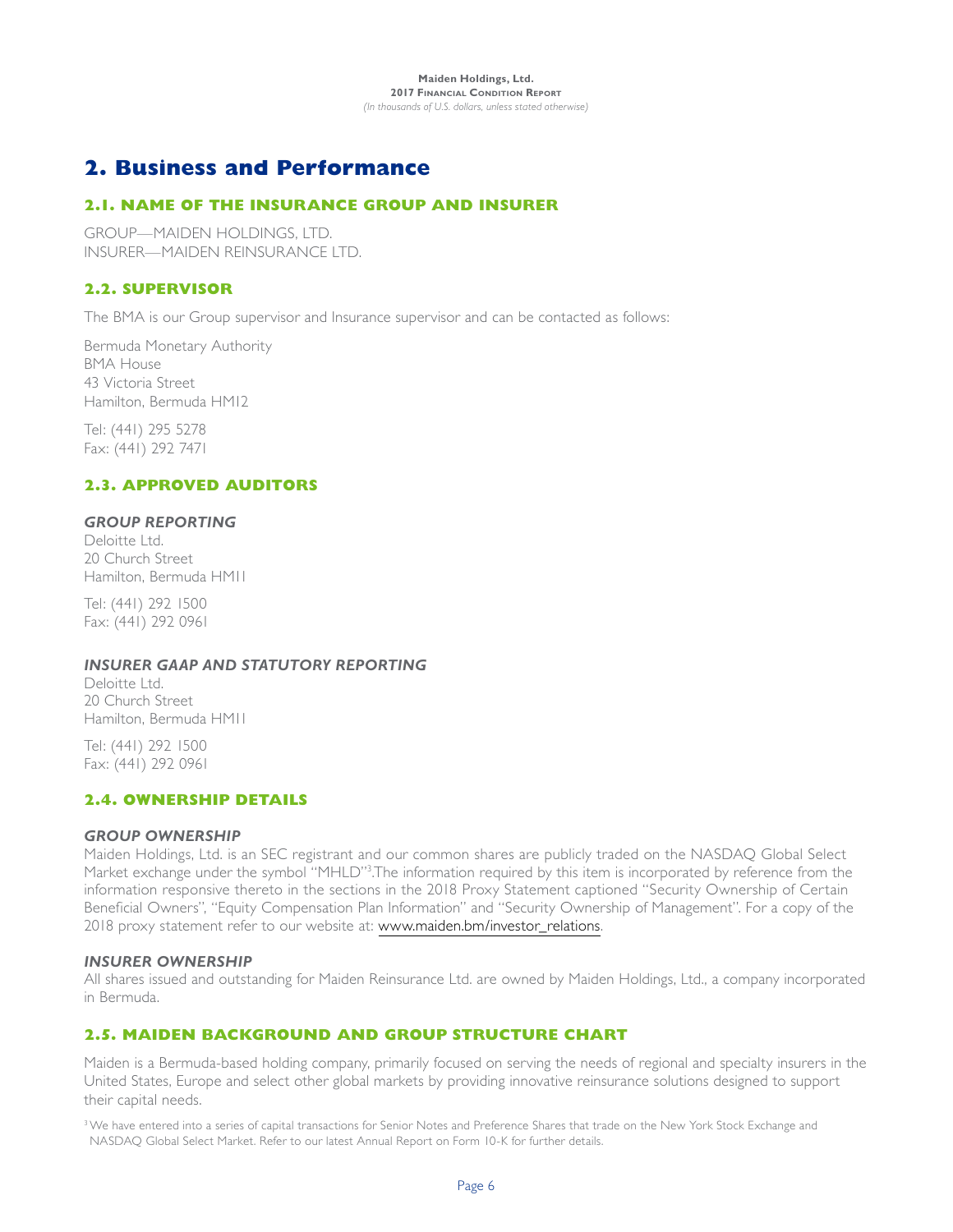Maiden specializes in reinsurance solutions that optimize financing and risk management by providing coverage within the more predictable and actuarially credible lower layers of coverage and/or reinsuring risks that are believed to be lower hazard, more predictable and generally not susceptible to catastrophe claims. Reinsurance offerings include but are not limited to, workers' compensation, personal and commercial auto, commercial property, commercial general liability, accident and health and hospital liability. Within these lines, we offer coverage on both quota-share and excess-of-loss bases.

We have operations in Bermuda, the United States ("U.S."), Europe and select other global markets. Maiden Bermuda does not underwrite primary insurance business. Internationally, we provide insurance sales and distribution services through Maiden Global Holdings, Ltd. ("Maiden Global") and its subsidiaries. Maiden Global primarily focuses on providing branded auto and credit life insurance products through insurer partners to retail clients in the European Union ("EU") and other global markets. These products also produce reinsurance programs which are underwritten by Maiden Bermuda. Certain international credit life business is written on a primary basis by our Swedish subsidiary Maiden Life Försäkrings AB ("Maiden LF"). Maiden Bermuda also directly underwrites some credit life reinsurance business.

The structure of the Group is shown in the diagram below:



MHLD Consolidated Entities 03.31.2018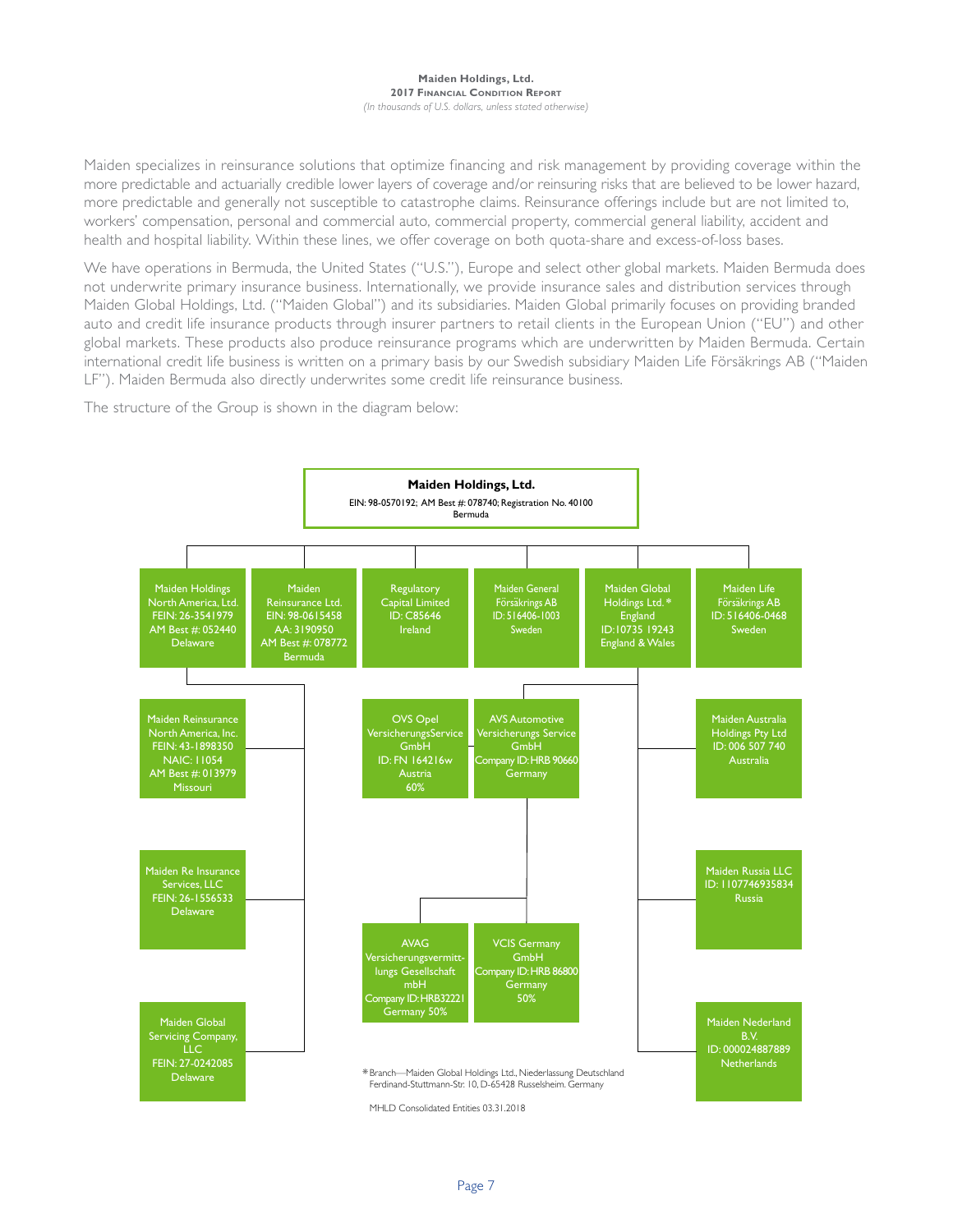## **2.6. MAIDEN BUSINESS BY SEGMENT AND GEOGRAPHICAL REGION**

## **2.6.1. MAIDEN GROUP**

Our business consists of two reportable segments: Diversified Reinsurance and AmTrust Reinsurance. Our Diversified Reinsurance segment consists of a portfolio of predominantly property and casualty reinsurance business focusing on regional and specialty property and casualty insurance companies located, primarily in the U.S. and Europe. Our AmTrust Reinsurance segment includes all business ceded by AmTrust Financial Services, Inc. and its subsidiaries ("AmTrust") to Maiden Bermuda, primarily the AmTrust Quota Share and the European Hospital Liability Quota Share.

## *AMTRUST REINSURANCE*

For additional information on our reinsurance transactions with AmTrust refer to the Company's Annual Report on Form 10-K for the period ending December 31, 2017.

Through our reinsurance agreements with AmTrust, we reinsure specific lines of business within the following AmTrust business segments:

- Small commercial business insurance, which includes U.S. workers' compensation, commercial package and other property and casualty insurance products;
- Specialty risk and extended warranty coverage for consumer and commercial goods and custom designed coverages, such as accidental damage plans and payment protection plans offered in connection with the sale of consumer and commercial goods, in the U.S., United Kingdom ("U.K.") and certain other global markets;
- European Hospital Liability; and
- Specialty program which includes package products, general liability, commercial auto liability, excess and surplus lines programs and other specialty commercial property and casualty insurance to a narrowly defined, homogeneous group of small and middle market companies.
- Reinsurance Agreement: Multi-year quota share reinsurance agreement with a Bermuda subsidiary of AmTrust that incepted in 2007 and provides strategic footing for predictable long-term revenues and profitable growth. We originally reinsured 40% of AmTrust's written premium, net of reinsurance with unaffiliated reinsurers, relating to all lines of business entered into by AmTrust since the effective date of the Reinsurance Agreement. Within this quota share agreement, we have the option to reinsure additional programs and lines of business, entered into by AmTrust since the effective date of the Reinsurance Agreement. As AmTrust has expanded into new lines of business, we have selectively added some of those lines and opted not to participate in others. Consequently our share of AmTrust's gross premiums written has declined below 40% over time. This contract was renewed through June 30, 2019.
- European Hospital Liability Quota Share: On April 1, 2011, Maiden Bermuda entered into the European Hospital Liability Quota Share with two AmTrust European subsidiaries to cover those entities' general liability and medical liability business in Europe, in particular, Italy and France. Effective January 1, 2012, the Company's maximum limit of liability is 40% of €10 million, previously 40% of €5 million, per original claims for any one original policy. Effective July 1, 2016, the contract was further amended such that Maiden Bermuda assumes from AmTrust Europe Limited ("AEL") 32.5% of the premium and losses of all policies written or renewed on or after July 1, 2016 until June 30, 2017 and 20% of all policies written or renewed on or after July 1, 2017. This agreement has a term of one year and automatically renews for further one year terms thereafter, unless either party notifies the other of its election in writing not to renew not less than four months prior to the end of any such term. This agreement has been renewed through March 31, 2019.

## *DIVERSIFIED REINSURANCE*

We de-emphasize lines of business such as professional liability, which we consider more volatile, and we do not offer traditional catastrophe reinsurance on a stand-alone basis. We occasionally provide limited catastrophe coverage to clients that purchase other reinsurance from us.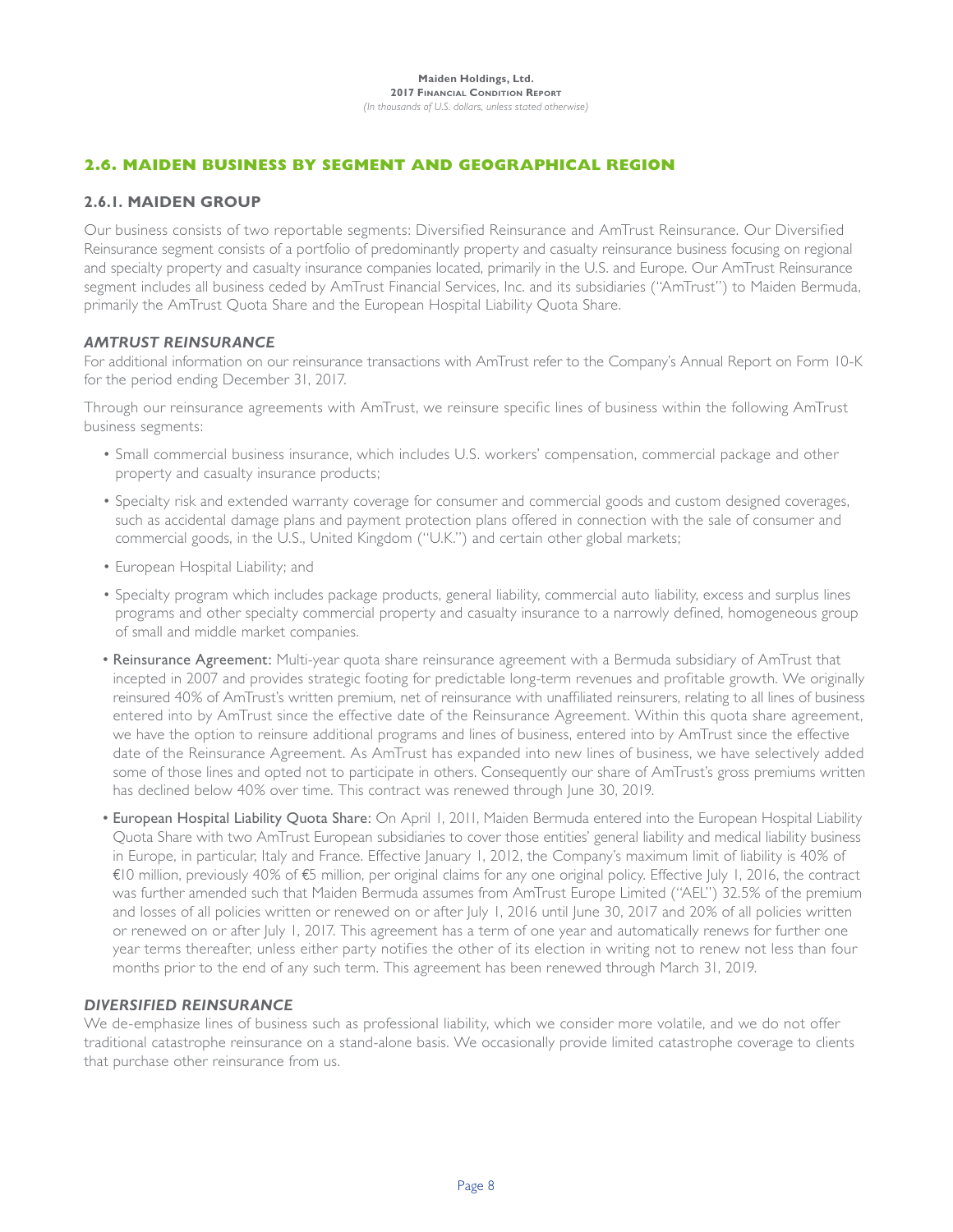- Maiden US: Business written by Maiden US, provides reinsurance for regional and specialty insurers that focus on personal auto, homeowners, commercial auto, commercial multiple peril, general liability, commercial property, workers compensation insurance, umbrella, and boiler and machinery. Both treaty and facultative reinsurance are provided on a quota share and excess of loss basis and historically a portion of this business, 40% in the earlier years and 35% in 2017, has been ceded to Maiden Bermuda.
- Maiden Reinsurance Ltd. International Portfolio: Internationally, through Maiden Global, Maiden works with original equipment automobile manufacturers and related credit providers to design and implement personal auto, credit life and warranty insurance programs. The reinsurance associated with this business is underwritten by Maiden Bermuda.
- Maiden Life Försäkrings AB ("Maiden LF"): Maiden LF is licensed to underwrite direct insurance for Class 1a—Life Insurance and Class 1b—Supplementary Insurance to Class 1a. Maiden LF is domiciled in Sweden, however, coverage is provided throughout Europe under the "Provision of Freedom of Services." Products underwritten by Maiden LF fall into one of the following categories:
- Credit related insurance in which the benefits are life, accident, sickness, permanent total disability, hospitalization and critical illness in respect of loans or mortgage finance;
- Other credit related insurance products, such as debt deferment, bill protection unrelated to finance or stand-alone income protection; and
- Personal accident products.
- Maiden General Försäkrings, AB. ("Maiden GF"): Maiden GF is licensed to underwrite direct insurance for Class 16 other financial loss. Maiden GF was incorporated in Sweden on October 13th, 2016.

## **GROSS AND NET PREMIUM WRITTEN BY BUSINESS SEGMENT FOR THE REPORTING PERIOD**

| For the Year Ended December 31, 2017 | <b>Diversified</b><br><b>Reinsurance</b> | <b>AmTrust</b><br><b>Reinsurance</b> | Total <sup>4</sup> |
|--------------------------------------|------------------------------------------|--------------------------------------|--------------------|
| Gross premiums written               | 822,777                                  | 1.993.478                            | 2,816,051          |
| Net premiums written                 | 807.362                                  | 1.954.856                            | 2,761,988          |
| For the Year Ended December 31, 2016 | <b>Diversified</b><br><b>Reinsurance</b> | <b>AmTrust</b><br><b>Reinsurance</b> | Total <sup>4</sup> |
| Gross premiums written               | 824.341                                  | 2,006,646                            | 2,831,348          |

For further discussion on the Company's performance results, please refer to the Company's Annual Report on Form 10-K for the year ended December 31, 2017.

Net premiums written 1988,000 and 1,888,428 1,888,428 2,654,952

## **NET PREMIUM WRITTEN BY GEOGRAPHICAL REGION FOR THE REPORTING PERIOD**

| Region                                            | For the Year Ended<br>December 31, 2017 | <b>For the Year Ended</b><br><b>December 31, 2016</b> |
|---------------------------------------------------|-----------------------------------------|-------------------------------------------------------|
| Net premiums written—North America                | 2.435.371                               | 2,280,232                                             |
| Net premiums written—Other (predominantly Europe) | 326.617                                 | 374.720                                               |
| Net premiums written-Total                        | 2,761,988                               | 2,654,952                                             |

4 In addition to our reportable segments, the total results include operations of the former National General Holding Corporation ("NGHC") Quota Share segment and the remnants of the U.S. excess and surplus business.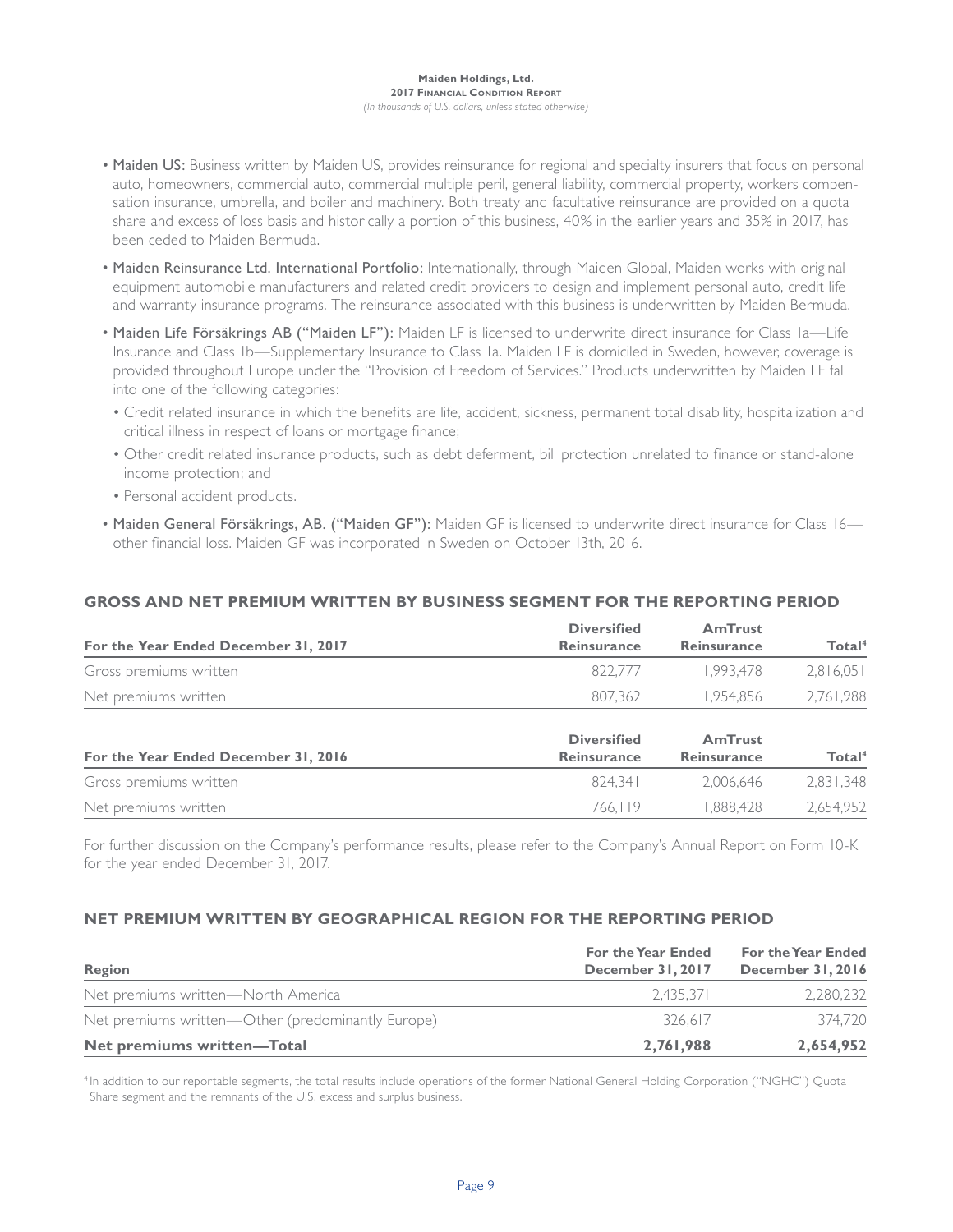## **2.6.2. MAIDEN REINSURANCE LTD.**

## **GROSS AND NET PREMIUM WRITTEN BY BUSINESS SEGMENT FOR THE REPORTING PERIOD**

|                                      | <b>Diversified</b> | AmTrust     |           |
|--------------------------------------|--------------------|-------------|-----------|
| For the Year Ended December 31, 2017 | <b>Reinsurance</b> | Reinsurance | Total     |
| Gross premiums written               | 342.574            | 1.993.478   | 2.336.052 |
| Net premiums written                 | 335.189            | 1.954.856   | 2,290,045 |

|                                      | <b>Diversified</b> | <b>AmTrust</b>     |           |
|--------------------------------------|--------------------|--------------------|-----------|
| For the Year Ended December 31, 2016 | <b>Reinsurance</b> | <b>Reinsurance</b> | Total     |
| Gross premiums written               | 369.068            | 2.006.646          | 2.375.714 |
| Net premiums written                 | 328.365            | 1.888.428          | 2.216.793 |

## **NET PREMIUM WRITTEN BY GEOGRAPHICAL REGION FOR THE REPORTING PERIOD**

| Region                                            | For the Year Ended<br>December 31, 2017 | For the Year Ended<br>December 31, 2016 |
|---------------------------------------------------|-----------------------------------------|-----------------------------------------|
| Net premiums written-North America                | 1.967.105                               | 1.958.310                               |
| Net premiums written-Other (predominantly Europe) | 322.940                                 | 258.483                                 |
| Net premiums written-Total                        | 2,290,045                               | 2,216,793                               |

## **2.7. MAIDEN'S PERFORMANCE OF INVESTMENTS & MATERIAL INCOME & EXPENSES FOR THE REPORTING PERIOD**

## **2.7.1. MAIDEN GROUP**

## *PERFORMANCE OF INVESTMENTS FOR THE REPORTING PERIOD*

Our funds are invested primarily in liquid, investment-grade fixed income securities which are designated as either available for sale or held to maturity. Maiden covers its technical provisions with investment grade fixed income securities. The return on investments for the year ended December 31, 2017 was as follows:

|                                                                    | <b>Net Investment</b><br>Income 2017 | <b>Realized</b><br><b>Gains 2017</b> | <b>Net Investment</b><br>Income and<br><b>Realized Gains 2017</b> |
|--------------------------------------------------------------------|--------------------------------------|--------------------------------------|-------------------------------------------------------------------|
| Asset-backed securities                                            | 10,384                               | 122                                  | 10,506                                                            |
| U.S. Treasury bonds                                                | 201                                  |                                      | 201                                                               |
| U.S. agency bonds-mortgage-backed                                  | 49,390                               | (1,673)                              | 47,717                                                            |
| Corporate Bonds and Non-U.S. government and<br>supranational bonds | 104.080                              | 7,895                                | 111,975                                                           |
| Municipal bonds                                                    | 2,570                                |                                      | 2,570                                                             |
|                                                                    | 166,625                              | 6,344                                | 172,969                                                           |
| Investment Manager Fees                                            | (7,533)                              |                                      | (7,533)                                                           |
| Other investments                                                  |                                      | 5,878                                | 5,878                                                             |
| Cash and cash equivalents                                          | 1,973                                |                                      | 1,973                                                             |
| Funds withheld and other                                           | 1,833                                |                                      | 1,833                                                             |
| Loan to related party                                              | 3,447                                |                                      | 3,447                                                             |
|                                                                    | 166,345                              | 12,222                               | 178,567                                                           |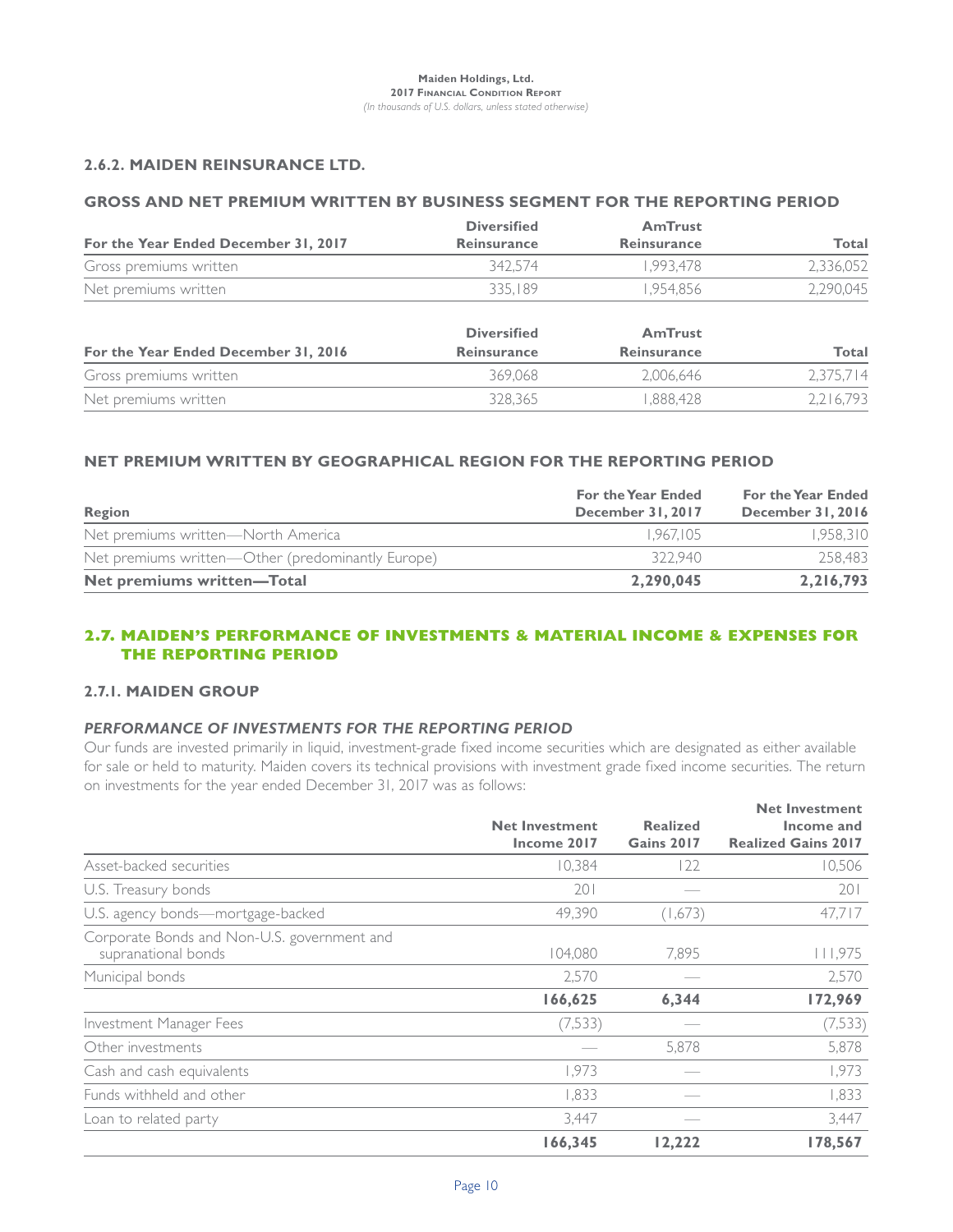The return on investments for the year ended December 31, 2016 was as follows:

|                                                                    | <b>Net</b><br>Investment<br>Income 2016 | <b>Realized</b><br><b>Gains 2016</b> | <b>Net Investment</b><br>Income and<br><b>Realized Gains 2016</b> |
|--------------------------------------------------------------------|-----------------------------------------|--------------------------------------|-------------------------------------------------------------------|
| Asset-backed securities                                            | 7,334                                   | 276                                  | 7,610                                                             |
| U.S. Treasury bonds                                                | 8                                       |                                      | 8                                                                 |
| U.S. agency bonds—mortgage-backed                                  | 38,939                                  | 226                                  | 39,165                                                            |
| Corporate Bonds and Non-U.S. government and<br>supranational bonds | 97,928                                  | 5,722                                | 103,650                                                           |
| Municipal bonds                                                    | 2,629                                   |                                      | 2,629                                                             |
|                                                                    | 147,011                                 | 6,224                                | 153,235                                                           |
| Investment Manager Fees                                            | (6, 925)                                |                                      | (6,925)                                                           |
| Other investments                                                  |                                         | 550                                  | 550                                                               |
| Cash and cash equivalents                                          | 1,628                                   |                                      | 1,628                                                             |
| Funds withheld and other                                           | 1,818                                   |                                      | 1,818                                                             |
| Loan to related party                                              | 2,360                                   |                                      | 2,360                                                             |
|                                                                    | 145,892                                 | 6,774                                | 152,666                                                           |

## *NET INVESTMENT INCOME*

Net investment income was derived from the following sources:

|                              | For the Year Ended<br>December 31, 2017 | For the Year Ended<br>December 31, 2016 |
|------------------------------|-----------------------------------------|-----------------------------------------|
| Fixed maturities             | 166,625                                 | 147,011                                 |
| Cash and cash equivalents    | 1.973                                   | 1,628                                   |
| Loan to related party        | 3.447                                   | 2,360                                   |
| Other                        | 1.833                                   | 1,818                                   |
|                              | 173,878                                 | 152,817                                 |
| Investment expenses          | (7,533)                                 | (6,925)                                 |
| <b>Net investment income</b> | 166,345                                 | 145,892                                 |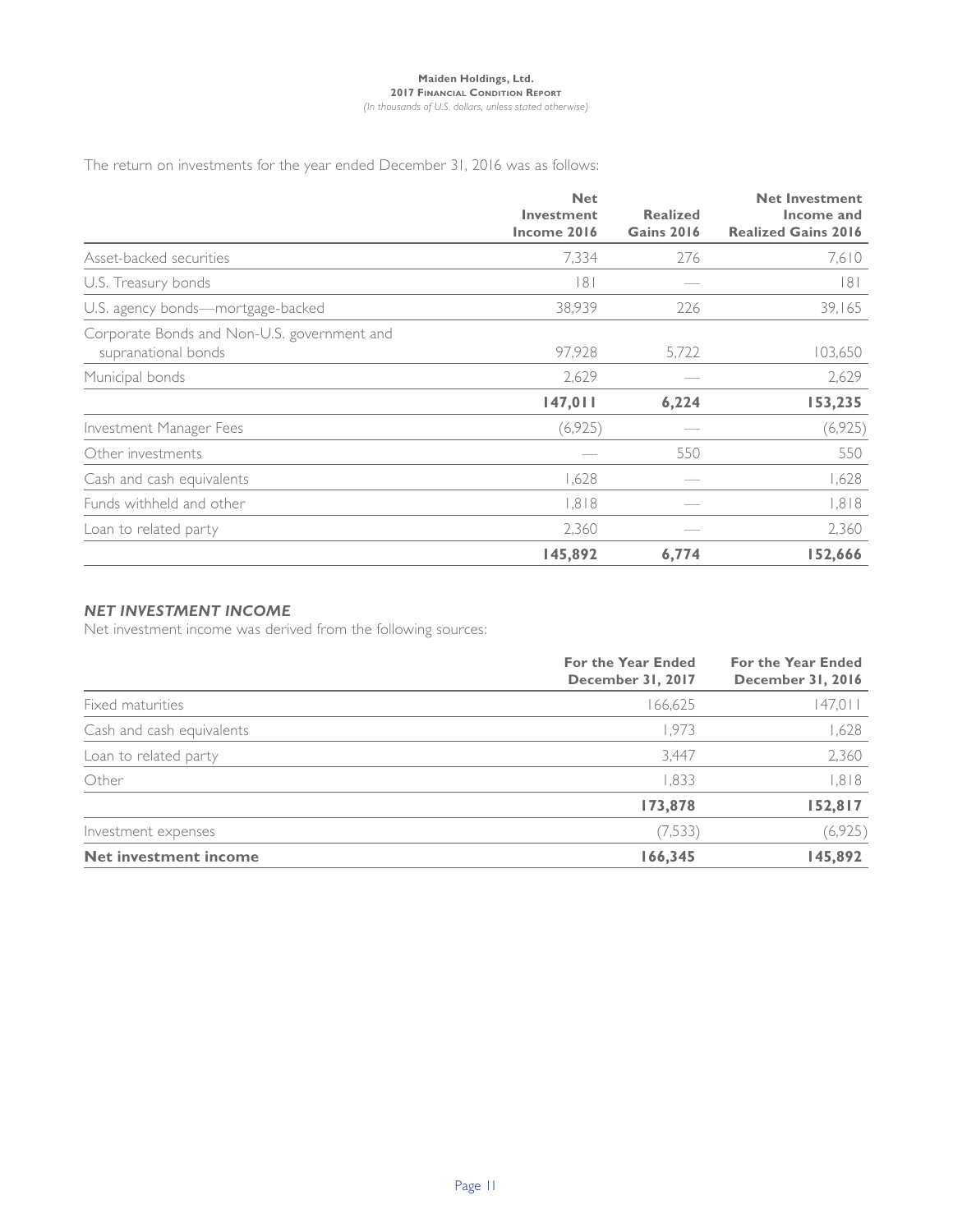## *NET REALIZED GAINS ON INVESTMENT*

|                                     | <b>For the Year Ended</b><br>December 31, 2017 | For the Year Ended<br>December 31, 2016 |
|-------------------------------------|------------------------------------------------|-----------------------------------------|
| Available-for-sale fixed maturities | 6.344                                          | 6.224                                   |
| Other investments                   | 5.878                                          | 550                                     |
| Net realized gains on investments   | 12.222                                         | 6.774                                   |

## *NET UNREALIZED (LOSSES) GAINS*

|                                     | <b>For the Year Ended</b><br>December 31, 2017 | <b>For the Year Ended</b><br>December 31, 2016 |
|-------------------------------------|------------------------------------------------|------------------------------------------------|
| Available-for-sale fixed maturities | 16.377                                         | (33,976)                                       |
| Held to maturity                    | 27.825                                         | 13.923                                         |
| Other investments                   | 1.381                                          | 3.003                                          |
| Total net unrealized (losses) gains | 45,583                                         | (17,050)                                       |

## *MATERIAL INCOME & EXPENSES FOR THE REPORTING PERIOD*

We derive our revenues primarily from premiums on our insurance policies and reinsurance contracts, net of any reinsurance or retrocessional coverage purchased. Insurance and reinsurance premiums are a function of the amounts and types of policies and contracts we write, as well as prevailing market prices. Our prices are determined before our ultimate costs, which may extend far into the future, are known.

The Company's revenues also include fee income as well as income generated from our investment portfolio.

Our expenses consist largely of net loss and loss adjustment expense ("loss and LAE"), commission and other acquisition expenses, general and administrative expenses, interest and amortization expenses, amortization of intangible assets and foreign exchange and other gains or losses.

Net loss and LAE has three main components:

- losses paid, which are actual cash payments to insureds, net of recoveries or recoverables from reinsurers;
- change in outstanding loss or case reserves. Case reserves are established for losses that have been reported to us, and not yet paid, less the portion that can be recovered from reinsurers. We establish case reserves based on information from the ceding company, reinsurance intermediaries, and when appropriate, consultations with independent legal counsel; and
- change in incurred but not reported ("IBNR") reserves, which are reserves established by us for changes in the values of claims that have occurred but have not yet been reported to us and include a provision for additional development on case reserves. The portion recoverable from our reinsurers is deducted from the gross estimated loss.

Commission and other acquisition expenses include commissions, brokerage fees and insurance taxes. Commissions and brokerage fees are usually calculated as a percentage of premiums and depend on the market and line of business and can, in certain instances, vary based on loss sensitive features of reinsurance contracts. Commission and other acquisition expenses are reported after: (1) deducting commissions received on ceded reinsurance; (2) deducting the part of commission and other acquisition expenses relating to unearned premiums; and (3) including the amortization of previously deferred commission and other acquisition expenses.

General and administrative expenses include personnel expenses (including share-based compensation expense), rent expense, professional fees, information technology costs and other general operating expenses.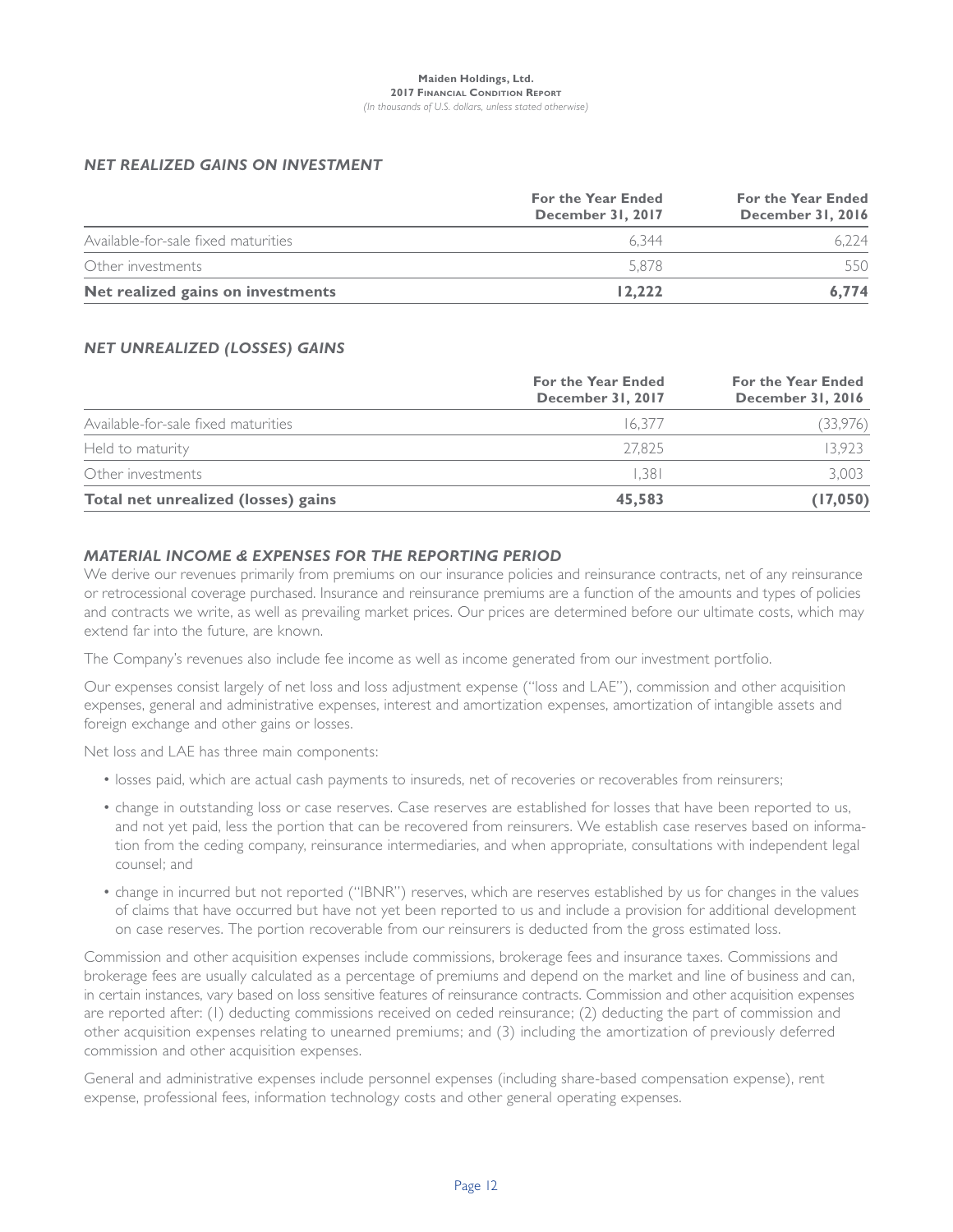| <b>Income/Expense Type</b>                     | For the Year Ended<br>December 31, 2017 | For the Year Ended<br>December 31, 2016 |
|------------------------------------------------|-----------------------------------------|-----------------------------------------|
| Other insurance revenue                        | 9,802                                   | 10,817                                  |
| Net loss and loss adjustment expenses          | (2,160,011)                             | (1,819,906)                             |
| Commission and other acquisition expenses      | (820, 758)                              | (773, 664)                              |
| Segment General and administrative expenses    | (38,869)                                | (38,577)                                |
| Corporate General and administrative expenses  | (31,691)                                | (28, 407)                               |
| Interest and debt amortization expenses        | (26,069)                                | (30,518)                                |
| Foreign exchange and other gains (losses), net | (14,921)                                | 11,612                                  |

For further discussion on the Company's performance results, please refer to the Company's Annual Report on Form 10-K for the year ended December 31, 2017.

## **2.7.2. MAIDEN REINSURANCE LTD.**

## *PERFORMANCE OF INVESTMENTS FOR THE REPORTING PERIOD*

The return on investments for the year ended December 31, 2017 was as follows:

|                                                                    | <b>Net Investment</b><br>Income 2017 | <b>Realized Gains</b><br>2017 | <b>Net Investment</b><br>Income and<br><b>Realized Gains</b><br>2017 |
|--------------------------------------------------------------------|--------------------------------------|-------------------------------|----------------------------------------------------------------------|
| Asset-backed securities                                            | 9.899                                | 123                           | 10,202                                                               |
| U.S. Treasury bonds                                                | 16                                   |                               | 16                                                                   |
| U.S. agency bonds-mortgage-backed                                  | 37,063                               | 311                           | 37,374                                                               |
| Corporate Bonds and Non-U.S. government<br>and supranational bonds | 79,983                               | 2,941                         | 82,924                                                               |
| Municipal bonds                                                    | 2,465                                |                               | 2.465                                                                |
|                                                                    | 129,426                              | 3,375                         | 132,801                                                              |
| Investment Manager Fees                                            | (5,864)                              |                               | (5,864)                                                              |
| Other investments                                                  |                                      | 735                           | 735                                                                  |
| Cash and cash equivalents                                          | 1,031                                |                               | 1,031                                                                |
| Funds withheld and other                                           | 15,923                               |                               | 15,923                                                               |
| Loan to related party                                              | 3,447                                |                               | 3,447                                                                |
|                                                                    | 143,963                              | 4,110                         | 148,073                                                              |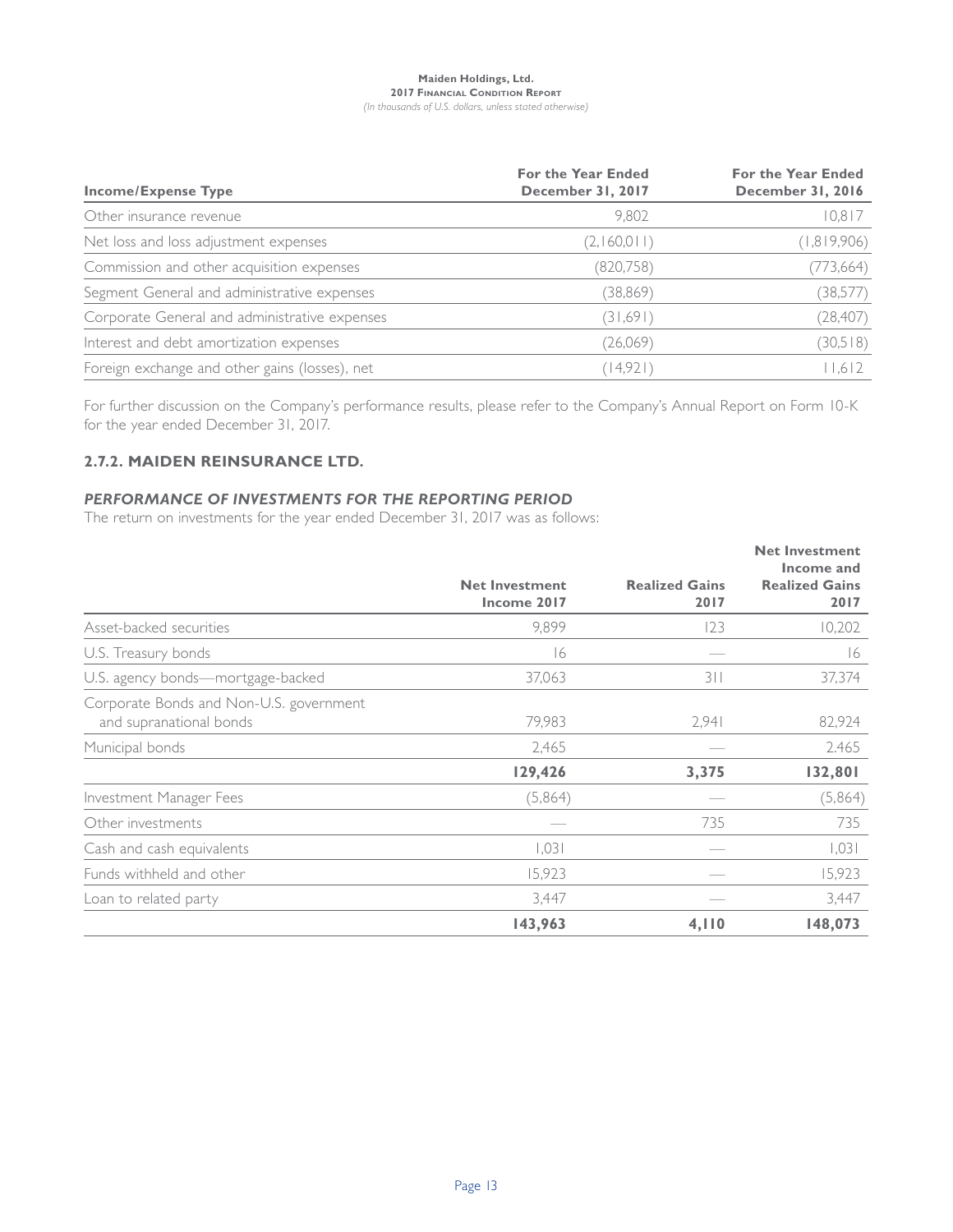The return on investments for the year ended December 31, 2016 was as follows:

|                                                                    | <b>Net Investment</b><br>Income 2016 | <b>Realized Gains 2016</b> | <b>Net Investment</b><br>Income and<br><b>Realized Gains</b><br>2017 |
|--------------------------------------------------------------------|--------------------------------------|----------------------------|----------------------------------------------------------------------|
| Asset-backed securities                                            | 6,987                                | 276                        | 7,263                                                                |
| U.S. Treasury bonds                                                | 38                                   |                            | 38                                                                   |
| U.S. agency bonds-mortgage-backed                                  | 26,497                               | 226                        | 26,723                                                               |
| Corporate Bonds and Non-U.S. government<br>and supranational bonds | 75,113                               | 3,512                      | 78,625                                                               |
| Municipal bonds                                                    | 2,524                                |                            | 2.524                                                                |
|                                                                    | 111,159                              | 4,014                      | 115,173                                                              |
| Investment Manager Fees                                            | (5,266)                              |                            | (5,266)                                                              |
| Other investments                                                  |                                      | 448                        | 448                                                                  |
| Cash and cash equivalents                                          | 2,781                                |                            | 2,781                                                                |
| Funds withheld                                                     | 14,099                               |                            | 14,099                                                               |
| Loan to related party                                              | 2,360                                |                            | 2,360                                                                |
|                                                                    | 125,133                              | 4,462                      | 129,595                                                              |

## *NET INVESTMENT INCOME*

Net investment income was derived from the following sources:

|                              | For the Year Ended<br>December 31, 2017 | For the Year Ended<br>December 31, 2016 |
|------------------------------|-----------------------------------------|-----------------------------------------|
| Fixed maturities             | 129.426                                 | 11,159                                  |
| Cash and cash equivalents    | 1.031                                   | 1,081                                   |
| Funds withheld and other     | 15,923                                  | 15,799                                  |
| Loan to related party        | 3,447                                   | 2,360                                   |
|                              | 149,827                                 | 130,399                                 |
| Investment expenses          | (5,864)                                 | (5,266)                                 |
| <b>Net investment income</b> | 143,963                                 | 125,133                                 |

## *NET REALIZED GAINS ON INVESTMENT*

|                                     | <b>For the Year Ended</b><br>December 31, 2017 | For the Year Ended<br>December 31, 2016 |
|-------------------------------------|------------------------------------------------|-----------------------------------------|
| Available-for-sale fixed maturities | 3375                                           | 4.014                                   |
| Other investments                   | 735                                            | 448                                     |
| Net realized gains on investments   | 4.110                                          | 4.462                                   |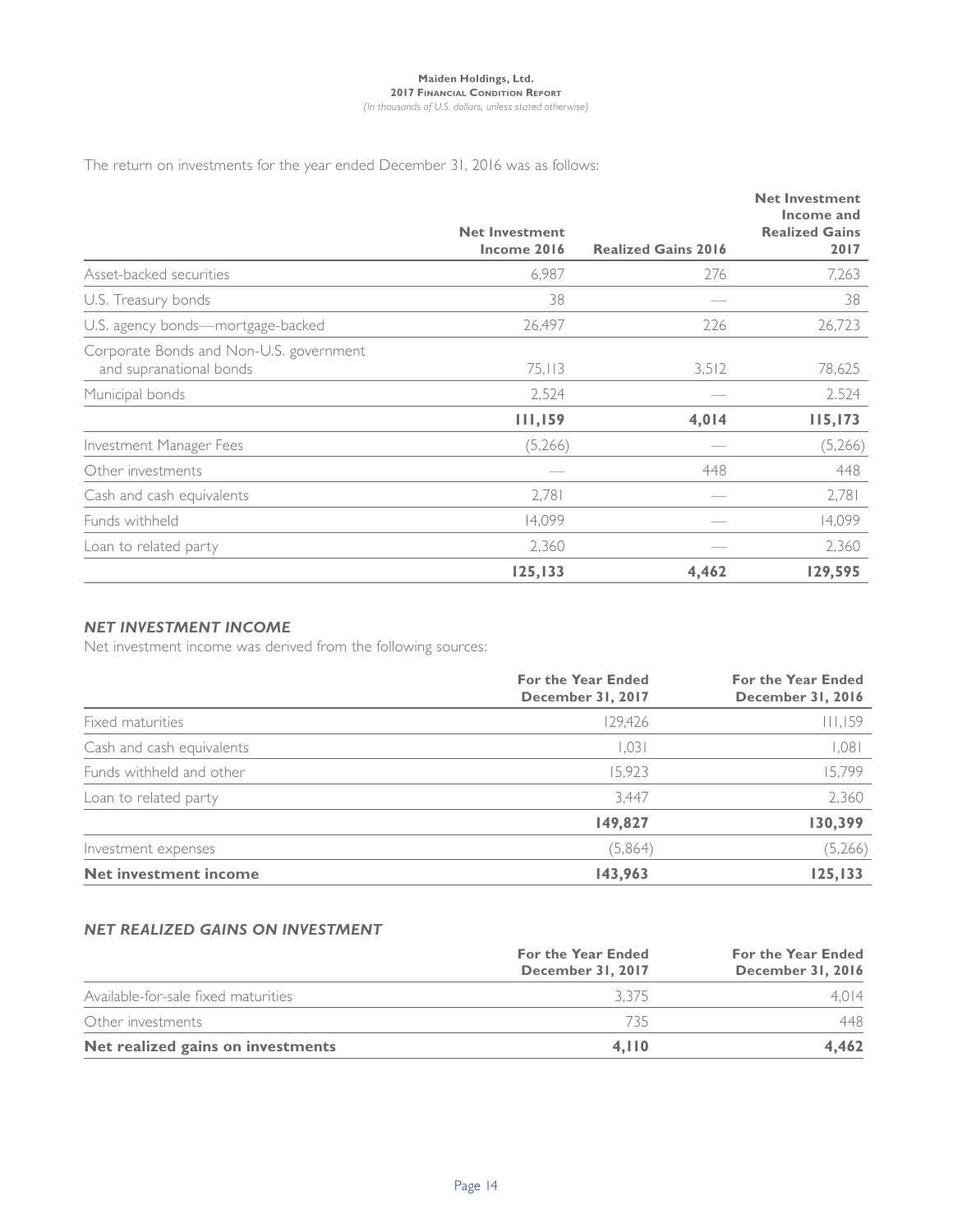## *NET UNREALIZED (LOSSES) GAINS*

|                                     | For the Year Ended<br>December 31, 2017 | <b>For the Year Ended</b><br>December 31, 2016 |
|-------------------------------------|-----------------------------------------|------------------------------------------------|
| Available for sale fixed maturities | 7,365                                   | (43,637)                                       |
| Held to maturity                    | 27.825                                  | 3.923                                          |
| Other investments                   | 1.381                                   | I.I69                                          |
| Total net unrealized (losses) gains | 36,571                                  | (28, 545)                                      |

## *MATERIAL INCOME & EXPENSES FOR THE REPORTING PERIOD*

| <b>Income/Expense Type</b>                | <b>For the Year Ended</b><br>December 31, 2017 | <b>For the Year Ended</b><br>December 31, 2016 |
|-------------------------------------------|------------------------------------------------|------------------------------------------------|
| Net loss and loss adjustment expenses     | (1,805,693)                                    | (1,497,944)                                    |
| Commission and other acquisition expenses | (737.427)                                      | (697,805)                                      |
| General and administrative expenses       | (9.117)                                        | (8,091)                                        |
| Foreign exchange gains                    | (17,084)                                       | 1.082                                          |

## **2.8. ANY OTHER MATERIAL INFORMATION**

None to report.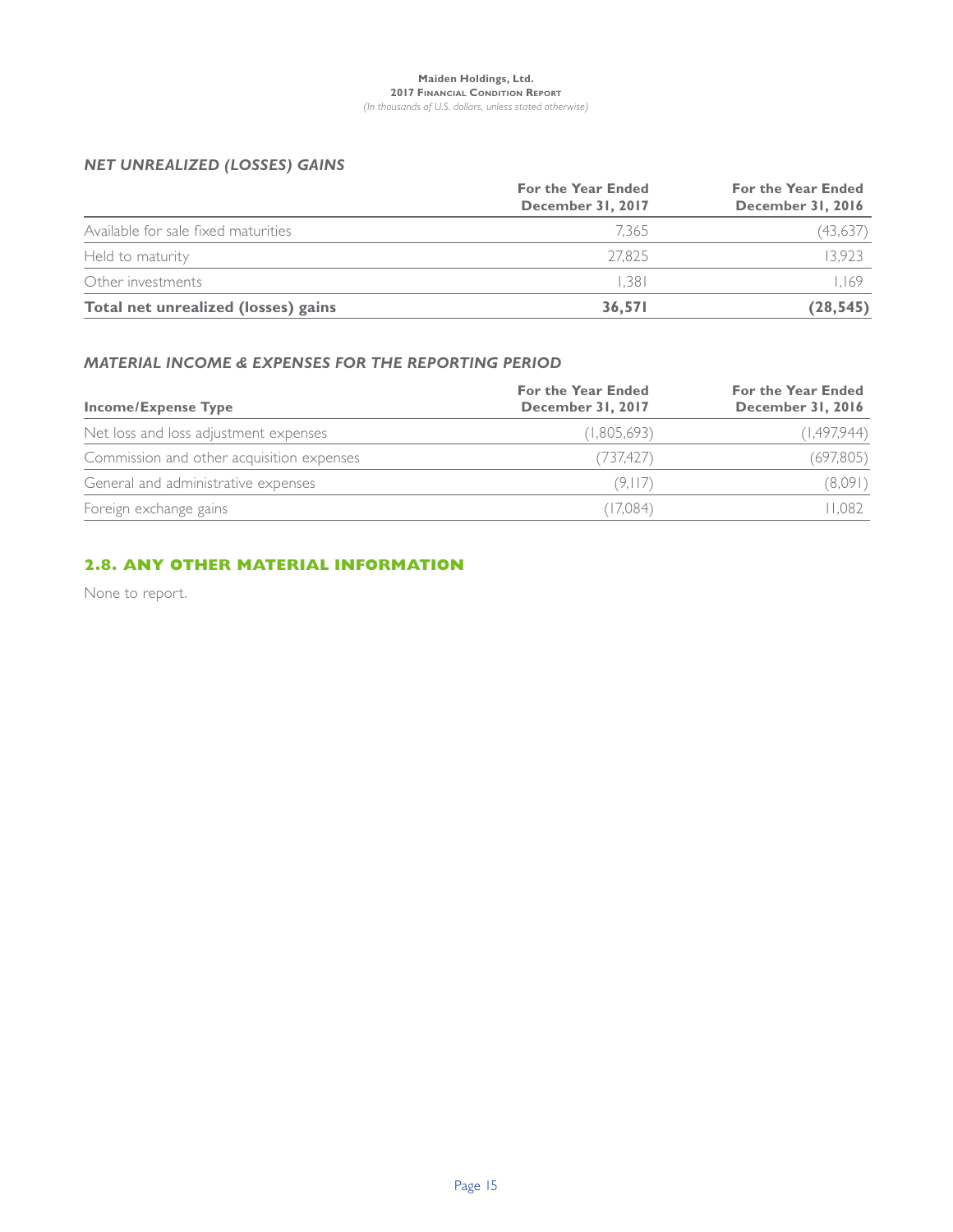# **3. Governance Structure**

## **3.1. BOARD AND SENIOR EXECUTIVES**

## **3.1.1. BOARD AND SENIOR EXECUTIVE STRUCTURE, ROLE, RESPONSIBILITIES AND SEGREGATION OF RESPONSIBILITIES**

## **3.1.1.1. MAIDEN GROUP**

Maiden's Board of Directors ("Board") and Audit Committee are fully engaged in establishing and maintaining an ethical and appropriate control environment and have significant influence over the organization. Our Board has established an appropriate number of committees, including the Audit, Compensation, and Nominating and Corporate Governance Committees to ensure that the Board fully discharges its responsibilities and stewardship of the Company in an acceptable fashion.

Each of these Committees reports to the full Board and our Board has provided our Chief Executive Officer ("CEO") with the requisite authority and reporting guidelines to ensure those directives are both carried out and monitored by our Board accordingly. Please refer to the following sections on our Board and these individual committees for further information on their specific charters and roles in contributing to Maiden's control environment.

The Board of Directors exists as an independent governing body providing oversight for management's activities. The existing committees are sufficient in subject matter and membership to adequately deal with important issues. Management regularly keeps the Board of Directors apprised of significant issues and events. The Board of Directors meets as warranted, but at least quarterly. At its regular meetings, the independent Board members have the option to meet in executive session without the CEO or any other executive officers present.

The Board of Directors (and Committees), through their normal oversight role, discuss business risks. The board and board committees have Bye-Laws, Corporate Governance Guidelines and charters that describe the structure, purpose and membership of the board and each of the committees. For further details on the Company's Bye-Laws and Corporate Governance Documents please refer to our website at www.maiden.bm/governance.

## Board Independence

Messrs. Lyons, Neff and Nigro are "independent directors" under the rules of the NASDAQ Global Select Market ("NASDAQ") and the New York Stock Exchange ("NYSE"). NASDAQ and the NYSE rules require that a majority of the Board of Directors be independent, and we are in compliance with this requirement. The independent directors hold separate executive sessions without senior management quarterly and more frequently on an ad hoc basis, and neither the chairman, chief executive officer (the "CEO") nor any member of management, at any level, attended any of the executive sessions of the independent directors.

#### Lead Independent Director

The role of the Lead Independent Director is to preside at executive sessions of the independent directors. Our Lead Independent Director is Steven Nigro.

## Board Committees

The Board has an Audit Committee, a Compensation Committee and a Nominating and Corporate Governance Committee. All of the members of these committees are required to be independent directors under the criteria established by applicable laws, rules and regulations.

- The Audit Committee generally meets at least four times a year; the meeting includes a session with both the internal and external auditors, independent of management.
- The Nominating and Corporate Governance Committee meets at least annually or as warranted.
- The Compensation Committee meets at least annually or as warranted.

The above duties and responsibilities are documented in the Corporate Governance Guidelines.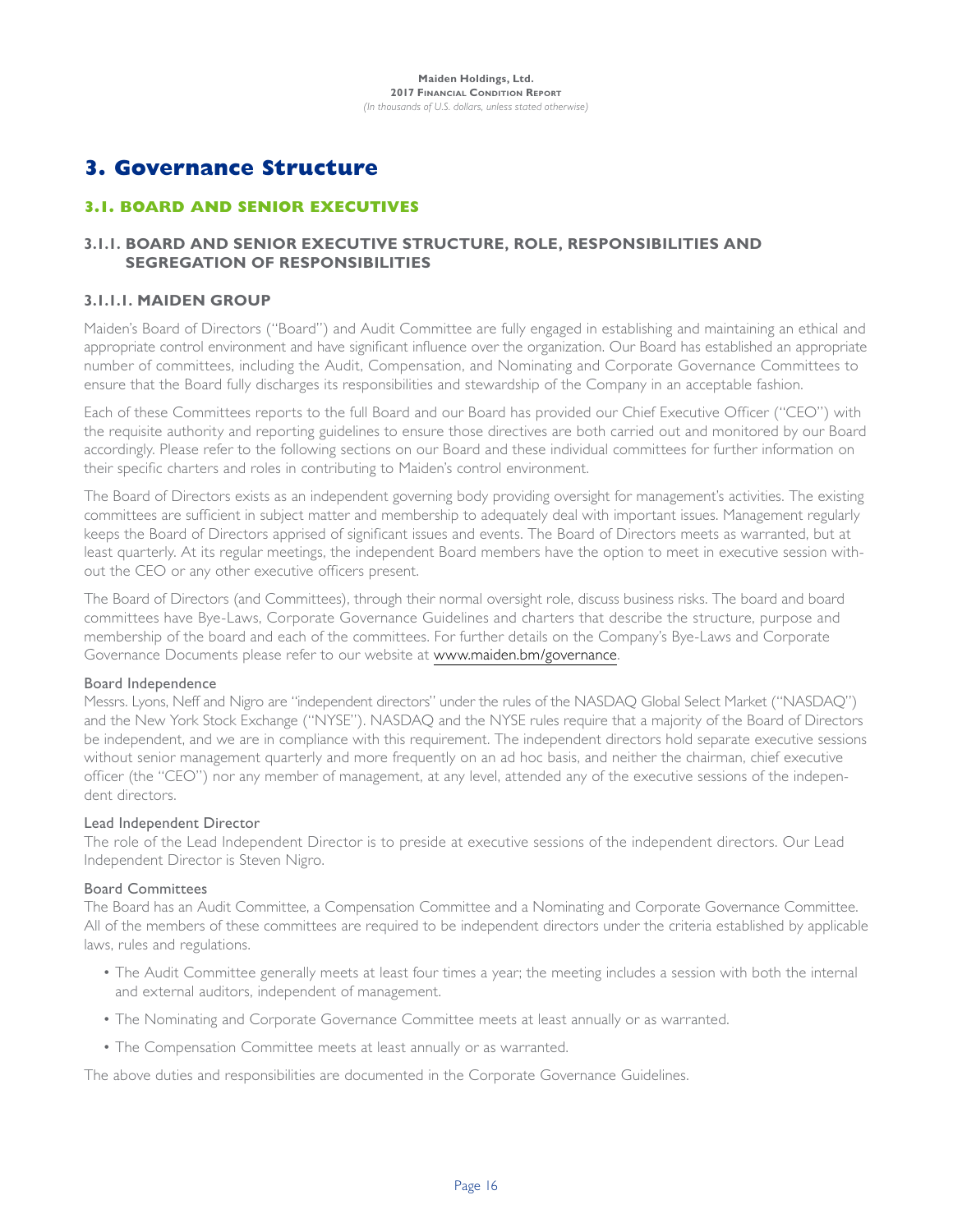#### Audit Committee

The Audit Committee consists of independent directors, as that term is defined under applicable rules of the SEC and NASDAQ. The Audit Committee has at least one member who qualifies as an "audit committee financial expert" as defined in the rules of NASDAQ and the SEC. The Audit Committee operates pursuant to the Audit Committee Charter, which includes mandate for oversight over financial reporting and internal control. The Charter gives the Audit Committee the authority and responsibility for monitoring the integrity of the financial statements, the independent auditor's qualifications and independence, performance of the independent auditors and compliance with legal and statutory requirements. The Audit Committee's responsibilities also include appointing (subject to shareholder ratification), reviewing, determining funding for and overseeing the independent auditors and their services. The Charter also gives the Audit Committee broader authority to fulfill its obligations under SEC requirements, such as:

- Reviewing and approving all related party transactions for actual or potential conflict of interest situations on an ongoing basis;
- Reviewing and discussing with appropriate members of management and the independent auditors the audited financial statements, related accounting and auditing principles, practices and disclosures;
- Reviewing and discussing the audited annual and un-audited quarterly financial statements prior to the filing of such statements;
- Establishing procedures for the receipt, retention and treatment of any complaints received regarding accounting, internal controls, financial statements or accounting policies;
- Reviewing and discussing reports from independent auditors on all critical accounting policies and practices used in the financial statements;
- Obtaining reports from management and internal auditors that the company complies with applicable legal requirements and the Code and advising the Board of Directors thereon, and monitoring the adequacy of established operating and internal controls as reported by management and the independent and/or internal auditors.

#### Compensation Committee

The Compensation Committee consists of independent directors, as that term is defined under applicable rules of the SEC and NASDAQ. The Compensation Committee operates pursuant to a charter and meets as warranted, but at least annually. The Compensation Committee is responsible for the following:

- Reviewing and approving corporate and individual goals and objectives relevant to the compensation of the CEO and other named executive officers;
- Evaluating the performance of the CEO and other executive officers and, based on that evaluation, together with other independent directors, determining the base salary and bonus of the CEO and other executive officers;
- Reviewing related party transactions involving compensatory practices;
- Establishing and administering equity-based compensation under the 2007 Share Incentive Plan and any other incentive plans, and
- Making recommendations to the Board of Directors regarding non-employee director compensation.

#### Nominating and Corporate Governance Committee

The Nominating and Corporate Governance Committee consists of independent directors, as that term is defined under applicable rules of the SEC and NASDAQ. The Nominating and Corporate Governance Committee operates pursuant to a charter. The Nominating and Corporate Governance Committee meets at least annually and is responsible for assisting the Board of Directors in the areas outlined below. The Nominating and Corporate Governance Committee is responsible for the following:

- Establishing the criteria for membership of the Board of Directors;
- Reviewing periodically the structure, size and composition of the Board of Directors and making recommendations as to any necessary adjustments;
- Identifying individuals qualified to become directors for recommendation to the Board of Directors;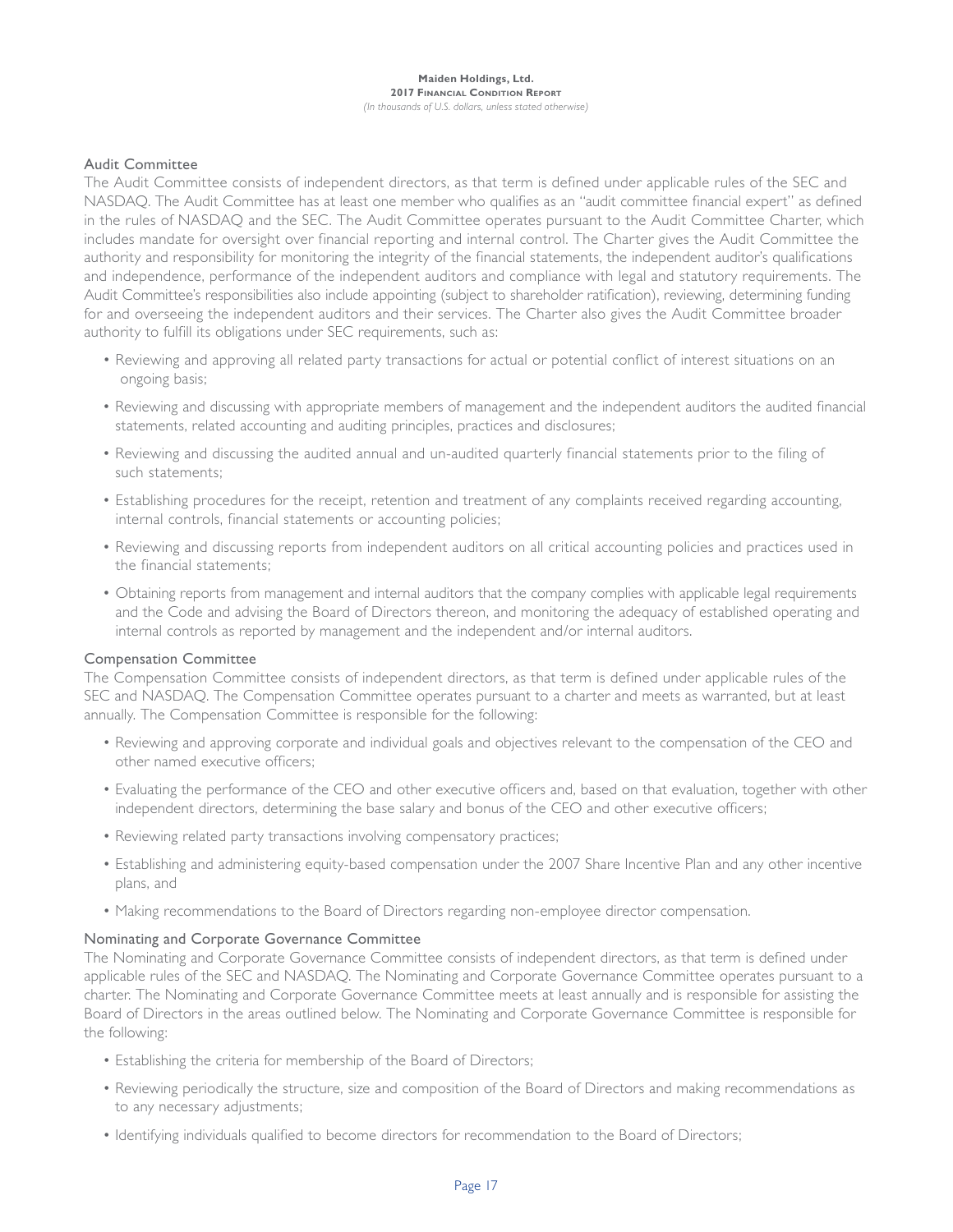- Identifying and recommending for appointment to the Board of Directors, directors qualified to fill any vacancies on the Board of Directors;
- Having sole authority to select, retain and terminate any consultant or search firm and related fees hired to identify director candidates; and
- Considering matters of corporate governance, developing and recommending to the Board a set of corporate governance principles and the Code, as well as recommending and Board modifications thereto.

## Senior Executives

The senior management team includes, among others, Arturo M. Raschbaum, President and CEO, Karen L. Schmitt, CFO, Thomas H. Highet, President of Maiden Reinsurance North America, Patrick J. Haveron, Executive Vice President and President of Maiden Reinsurance Ltd., Lawrence F. Metz, Executive Vice President, General Counsel and Secretary, and Maxwell F. Reid, President of Maiden Global Holdings, Ltd.

## **3.1.1.2. MAIDEN REINSURANCE LTD.**

Maiden Bermuda's Board of Directors is the ultimate decision making body of Maiden Bermuda except for matters reserved for the shareholders of Maiden Bermuda. The Board is responsible for setting appropriate strategies and policies, and for providing suitable prudential oversight of the insurer's risk management and internal controls framework, regardless of the extent to which associated activities and functions are delegated or outsourced.

There is clear and effective oversight of executive management of Maiden Bermuda by the Maiden Bermuda Board and by the Board at the group level. The responsibility for setting the objectives and strategies for Maiden Bermuda is allocated to the respective executive management, with group wide oversight helping to align the objectives and strategies with those adopted at a group level.

The Maiden Bermuda Board has authorized executive management to negotiate the related party transactions subject to review and approval by the Maiden Holdings, Ltd. Audit Committee.

The Maiden Bermuda Board is comprised of five directors, four executive directors including the Chairman and one non-executive director from an affiliate company. The board of directors meet in Bermuda at a minimum of quarterly and conduct the following activities: set strategic direction, determine the risk appetite, make strategic decisions about new and/or changes to products, lines of business or markets and assess and manage capital solvency.

## **3.1.2. REMUNERATION POLICY AND PRACTICES**

Details of the Group's remuneration policy including details on the compensation committee membership, activities, remuneration strategy, and tables showing the remuneration details of Maiden's directors and officers may be found beginning on page 14 of the 2018 Definitive Proxy Statement. Maiden's corporate policy provides a fixed base salary and benefit plans as well as an annual variable compensation amount comprised of aggregate incentive bonuses which are performance based. Additionally, the CEO receives share-based compensation and named officers and other senior leaders receive performancebased stock grants aligned with Maiden's long-term core business objectives. The Lead Independent Director organizes and leads the Compensation Committee in its annual review of the CEO's performance as set forth in its charter. The Board reviews the Compensation Committee's report in order to ensure, among other matters, that the CEO is providing leadership for the Company.

Maiden Bermuda's remuneration policy follows the Group's corporate policy.

## **3.1.3. SUPPLEMENTARY PENSION OR EARLY RETIREMENT SCHEMES FOR MEMBERS OF THE INSURANCE GROUP, THE PARENT BOARD AND ITS SENIOR EXECUTIVES**

We do not have any qualified or non-qualified defined benefit plans. The Company provides pension benefits to eligible employees principally through various defined contribution plans sponsored by the Company which vary for each subsidiary.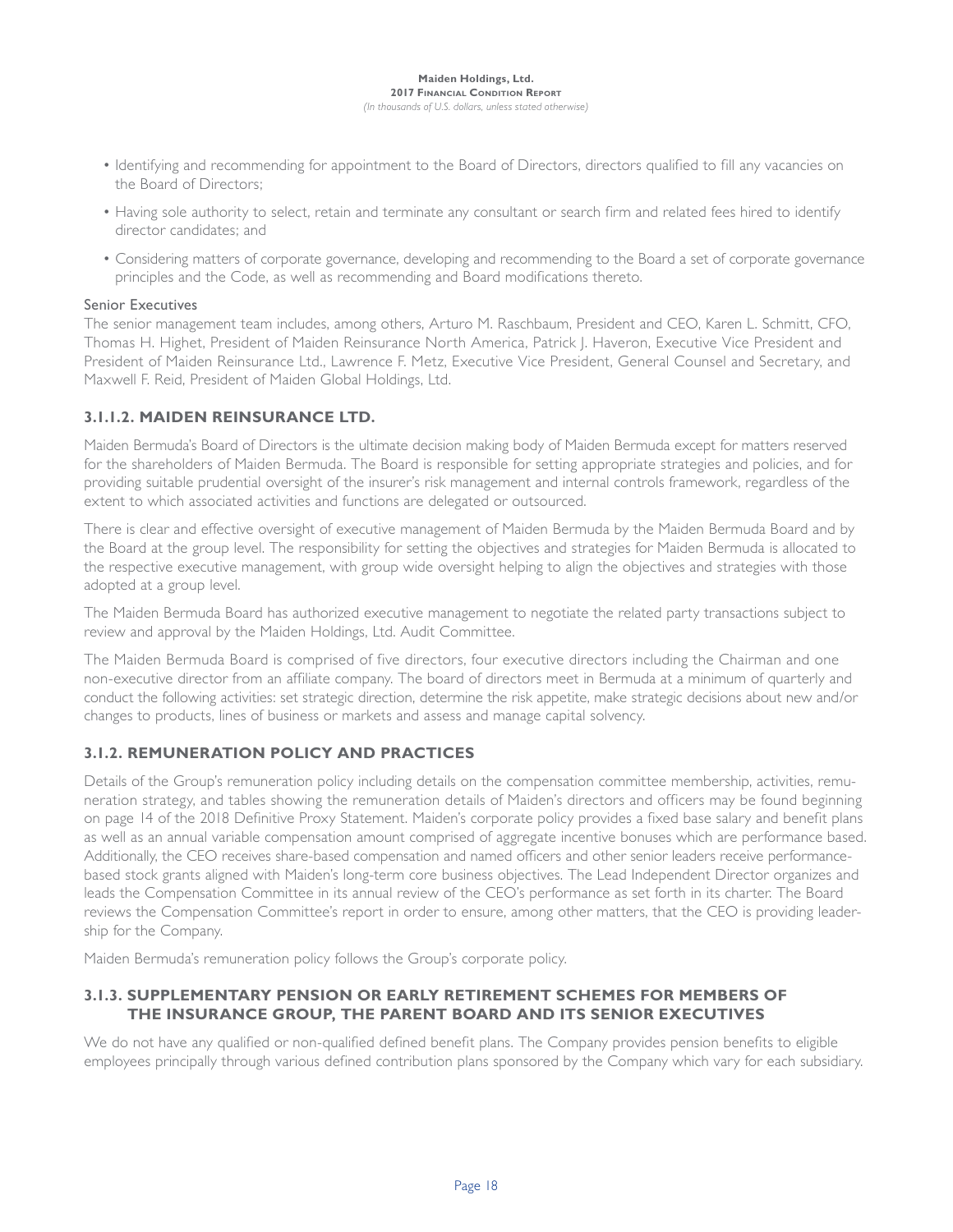## **3.1.4. MATERIAL TRANSACTIONS WITH SHAREHOLDER CONTROLLERS, PERSONS WHO EXERCISE SIGNIFICANT INFLUENCE, THE PARENT BOARD OR ITS SENIOR EXECUTIVES**

## **3.1.4.1. MAIDEN GROUP**

The information required by this item is incorporated by reference from the information responsive thereto in the sections in the 2018 Proxy Statement captioned "Certain Relationships and Related Transactions".

Refer to the Annual Report on Form 10-K for the period ending December 31, 2017 Note 13 Shareholders' Equity for dividends declared and paid on Preference Shares and Common Shares and repurchases of common shares.

## **3.1.4.2. MAIDEN REINSURANCE LTD.**

During the year ended December 31, 2017, dividends from Maiden Bermuda to Maiden Holdings, Ltd. were \$105,000 (2016—\$445,000).

## **3.2. FITNESS AND PROPRIETY REQUIREMENTS**

## **3.2.1. DESCRIPTION OF THE FIT AND PROPER PROCESS IN ASSESSING THE PARENT BOARD, MAIDEN BERMUDA BOARD AND SENIOR EXECUTIVES**

The role of the Nominating and Corporate Governance Committee is to ensure that the Board and its committees are appropriately constituted to meet their legal obligations to the shareholders and the Company. Members of the Board are appointed based on the individuals' work experience and qualifications. The Lead Independent Director is charged to direct an annual self-evaluation of the Board to determine whether it and its committees are functioning effectively. The Nominating and Corporate Governance Committee is to review the performance of the Board, its various committees and management at least annually.

The Group board approved Fit and Proper Procedures in November 2016 which apply to the Parent Board and Maiden Bermuda. The procedures identify who is in scope, how fitness and propriety will be assessed for both new board members and on an ongoing basis and the procedures for self-assessment and ongoing requirements for skills, knowledge and expertise.

The assessment of individual's fitness and propriety include:

- Ability to perform their function (as demonstrated by the person's qualification, experience, knowledge, skills);
- Attributes of good character, diligence, honesty, integrity and judgement;
- Not disqualified by law from performing their role in the Company or providing a service to the Company;
- No conflict of interest.

Individuals in scope of the procedures have an ongoing duty to adhere to the fit and proper requirements and adhere to the conduct standards as applicable. Upon nomination to a position the nominating committee ensures that identified individuals meet Maiden's fit and proper criteria, including but not limited to external verification process and internal assessment. Individuals are required to self-certify to these criteria in an annual Reputation and Character Questionnaire.

## **3.2.2. DESCRIPTION OF THE PROFESSIONAL QUALIFICATIONS, SKILLS, AND EXPERTISE OF THE PARENT BOARD AND ITS SENIOR EXECUTIVES**

## **Board of Directors**

The following are members of the Parent Board as elected at the 2018 Annual General Meeting:

## Barry D. Zyskind

#### *Chairman of the Board of Directors—Non-Executive Director*

Mr. Zyskind is the non-executive Chairman of the board of directors. Mr. Zyskind also serves as the President, Chief Executive Officer and Director of AmTrust Financial Services Inc. and Director, previously Non-Executive Chairman, of National General Holdings Corp. Prior to joining AmTrust, Mr. Zyskind was an investment banker at Janney Montgomery Scott LLC in New York. Mr. Zyskind received an M.B.A. from New York University's Stern School of Business in 1997.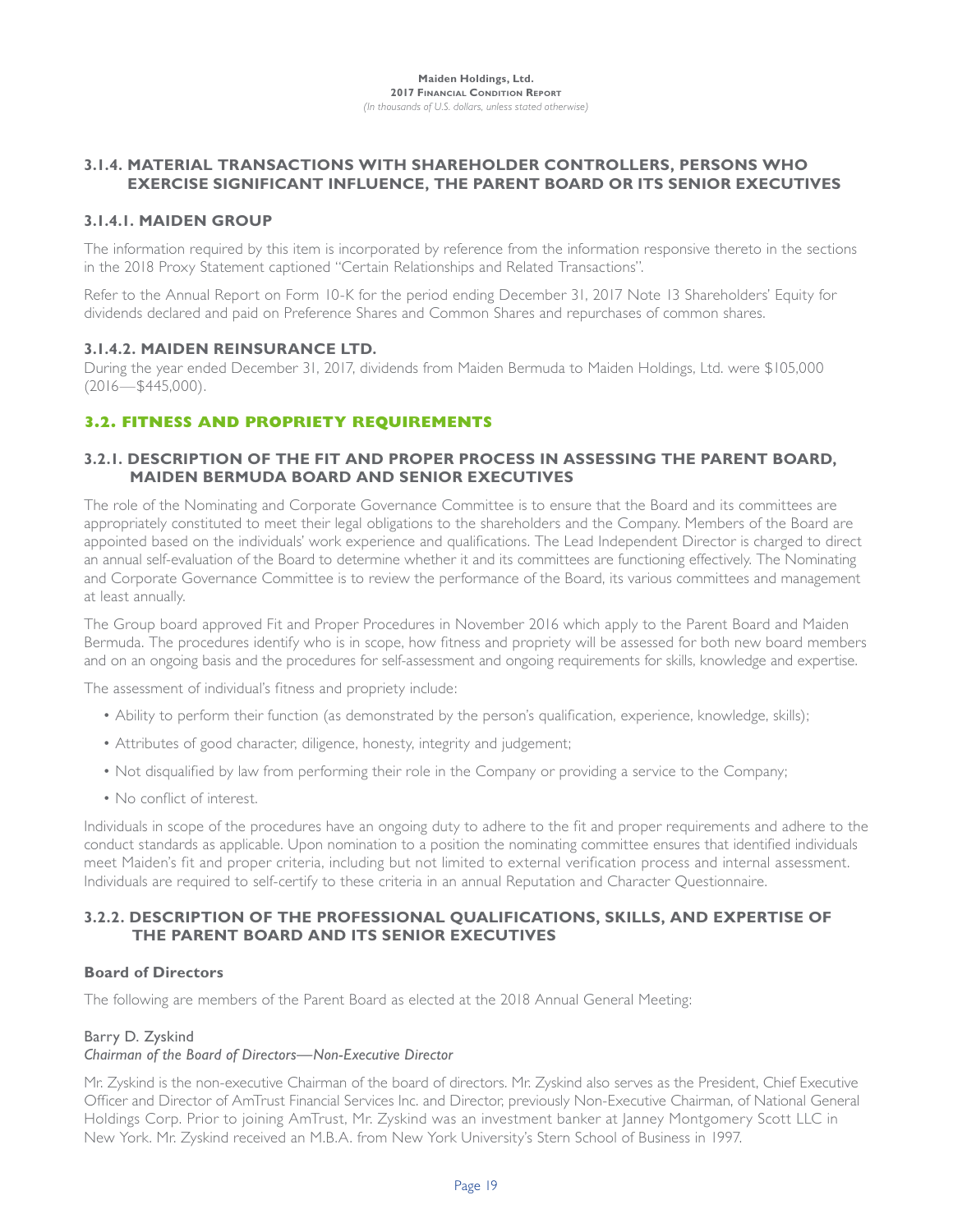## Yehuda L. Neuberger *Non-Executive Director*

Elected 2008. Mr. Neuberger currently is a private equity investor, investing across a broad spectrum of companies. Mr. Neuberger also serves in a leadership and board capacity with numerous, large not-for-profit organizations. Between December 2001 and December 2013, Mr. Neuberger held various senior leadership positions (including Executive Vice President and Director) at American Stock Transfer & Trust Company, LLC. Prior to joining AST in 2001, Mr. Neuberger practiced as an attorney with the law firm of Weil, Gotshal & Manges. Mr. Neuberger is a graduate of Johns Hopkins University and Harvard Law School.

## Steven H. Nigro *Lead Independent Non-Executive Director*

Elected 2007. Mr. Nigro has over 32 years of experience in financial services and specializes in corporate and structured finance in the insurance industry. In September 2012, Mr. Nigro became the Managing Partner of TAG Financial Institutions Group, an affiliate of The Alberleen Group. From 2011–12, Mr. Nigro was the Managing Director and head of the Financial Services Practice at Allegiance Capital Corporation. Prior to joining Allegiance, Mr. Nigro co-founded Pfife Hudson Group, an investment bank specializing in corporate finance, structured finance and asset management with a specialty in the insurance industry. Mr. Nigro previously served as a managing director at Rhodes Financial Group, LLC and Hales & Company, both financial advisory firms catering exclusively to the insurance industry. Prior to joining Hales & Company, he was Chief Financial Officer and Treasurer of Tower Group, Inc., an insurance holding company, where he was responsible for financial and regulatory management, strategic planning and corporate finance. Mr. Nigro began his career with Arthur Young and Co. and is a Certified Public Accountant in New York. Mr. Nigro received his B.A. from SUNY-Albany in 1982.

- Member of the Audit Committee
- Committee Chair of the Compensation Committee
- Member of the Nominating Committee

## Simcha G. Lyons *Independent Non-Executive Director*

Elected 2007. Since 2005, Mr. Lyons has served as a senior advisor to the Ashcroft Group, LLC of Washington, D.C., a strategic consulting firm founded by the former Attorney General of the United States, John Ashcroft. In addition, Mr. Lyons has been the Chairman of Lyons Global Insurance Services, LLC since 2009. Since 2003, he has also served as Chairman of Lyons Global Advisors Ltd., a political consulting firm. Prior to 2002, Mr. Lyons was Vice-Chairman of Raskas Foods of St. Louis, Missouri.

- Member of the Audit Committee
- Member of the Compensation Committee
- Committee Chair of the Nominating Committee

## Raymond M. Neff

## *Independent Non-Executive Director*

Elected 2007. Since 1999, Mr. Neff has served as President of Neff & Associates, Inc. and Insurance Home Office Services, LLC. He is also chairman of Sabal Palm Bank since 2007, chairman and CEO of Beacon Aviation Insurance Services since 2010. He previously worked at the FCCI insurance Group from 1986–1999, most recently as president and CEO from 1987 to 1999. He was previously Chairman of the Board of the Florida Workers' Compensation Joint Underwriting Association. Mr. Neff has held various positions at the Department of Labor and Employment Security and the Department of Insurance for the State of Florida. Mr. Neff has previously worked at an insurance consulting group, a multi-line insurance agency and the Department of Insurance for the State of Michigan. Mr. Neff received his B.S. degree in Mathematics and Accounting from Central Michigan University, and his M.A. in Actuarial Science from the University of Michigan. Mr. Neff is a Member of the American Academy of Actuaries and an Associate of the Society of Actuaries.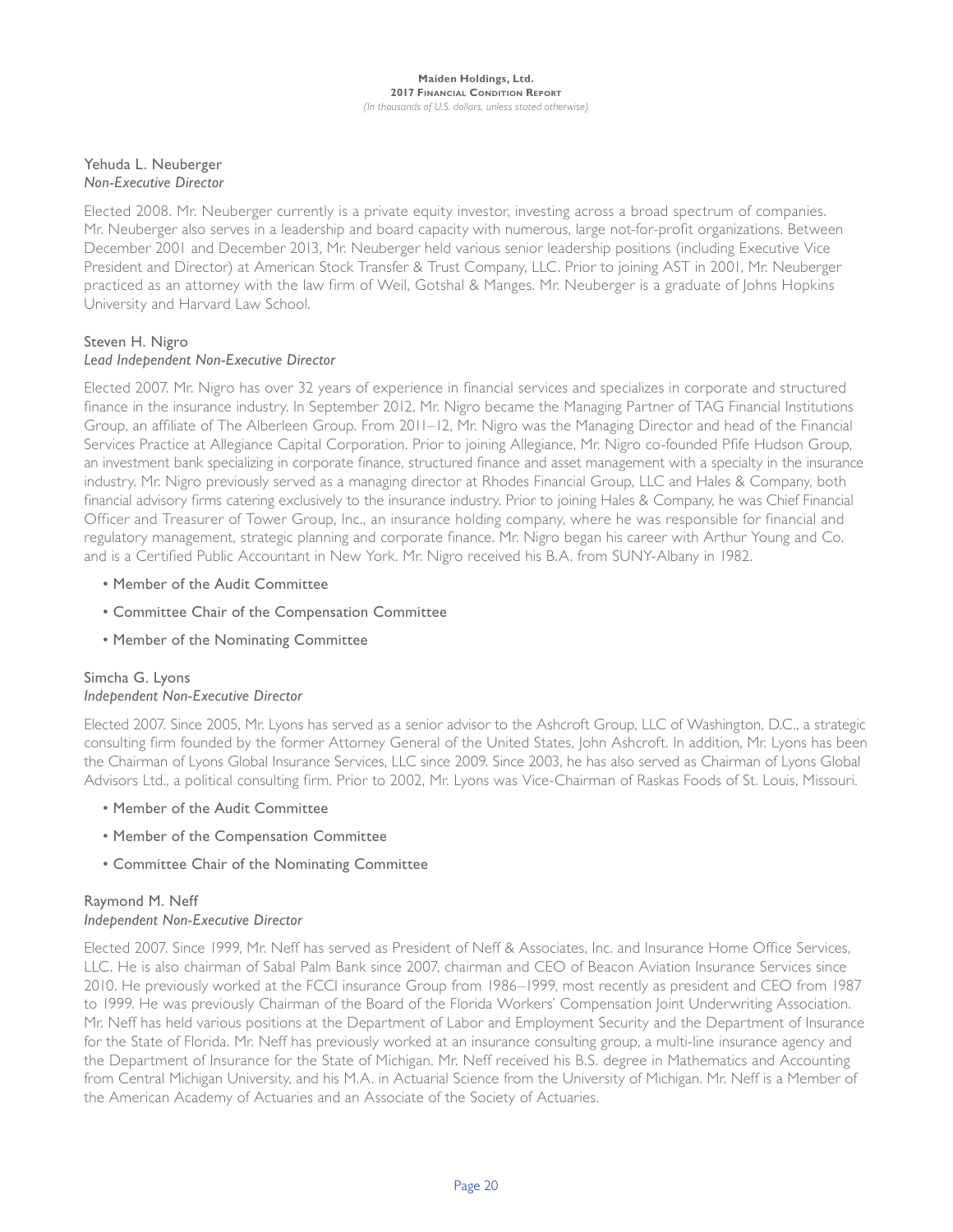- Committee Chair of the Audit Committee
- Member of the Compensation Committee
- Member of the Nominating Committee

## **Senior Executives**

## Arturo M. Raschbaum *President and Chief Executive Officer*

Arturo M. Raschbaum has been a director of Maiden Reinsurance Ltd. since 2009. Mr. Raschbaum also has been President and Chief Executive Officer of Maiden Holdings, Ltd. since November 2008 and a director of Maiden Global Holdings since 2010. Mr. Raschbaum is also a director of several of Maiden Holdings, Ltd.'s other wholly owned subsidiaries. From 1994 to 2008, Mr. Raschbaum held several leadership positions with GMAC Insurance Holdings, including president of GMAC Insurance and president of GMAC RE and its predecessors. Mr. Raschbaum holds a BBA from the University of Texas at El Paso and attended the Stanford University Executive Program. Mr. Raschbaum serves on the Board of Governors of the Property Casualty Insurers Association of America, and also serves on the Board of Advisors of the RAND Institute for Civil Justice.

## Karen L. Schmitt *Chief Financial Officer*

Karen Schmitt has been a director of Maiden Reinsurance Ltd. since May 2014. Ms. Schmitt also has served as Chief Financial Officer and Executive Vice President of Maiden Holdings, Ltd. since May 2014, and previously served as President of Maiden Reinsurance North America and Maiden Specialty Insurance Company from 2009 to 2014. Ms. Schmitt is also a director of Regulatory Capital Limited since 2015 as well as several of Maiden Holdings, Ltd.'s other subsidiaries. From 1999 to 2008, Ms. Schmitt served in various capacities at GMAC RE, including most recently as Chief Operating Officer. Prior to 1999, Ms. Schmitt held positions as Chief Actuary and Senior Vice President at TIG Holdings, Vice President of American Reinsurance, and various positions at Prudential Property and Casualty. Ms. Schmitt holds an M.B.A. from the Wharton School of the University of Pennsylvania and a Bachelor of Science in Actuarial Science from Lebanon Valley College. She is a Fellow of both the Casualty Actuarial Society and the Canadian Institute of Actuaries, a Member of the American Academy of Actuaries, a Chartered Financial Consultant (ChFC), and a Chartered Enterprise Risk Analyst (CERA).

## Patrick J. Haveron *President, Maiden Reinsurance Ltd.*

Patrick J. Haveron has been a director of Maiden Reinsurance Ltd. since May 2014 and is also President of Maiden Reinsurance Ltd. since February 2014. Mr. Haveron has served as Executive Vice President of Maiden Holdings, Ltd. since 2010, and previously served as President of Maiden Global Servicing Company, LLC. From 2004–2009, Mr. Haveron was President and Chief Executive Officer of Preserver Group, Inc., a publicly-traded property and casualty insurer, after having served in a variety of financial and executive leadership roles since 1988. Mr. Haveron was also Senior Vice President and Chief Operating Officer of Tower Group, Inc., a publicly-traded property and casualty insurer, from 2007–2009 after its acquisition of Preserver in 2007. Mr. Haveron has previously served on the board of governors of the Property Casualty Insurers Association of America and is a graduate of the University of Scranton.

## Thomas H. Highet

## *President, Maiden Reinsurance North America*

Mr. Highet has served as President of Maiden Reinsurance North America since May 2014. Mr. Highet, who joined Maiden Re (formerly GMAC RE) in 1988, has over 30 years of reinsurance experience. He previously held positions with PMA Re, Metropolitan Re and AFIA. Mr. Highet graduated from Stevens Institute of Technology with a Bachelor of Science Degree. He is an Associate of the Casualty Actuarial Society and a Member of the American Academy of Actuaries.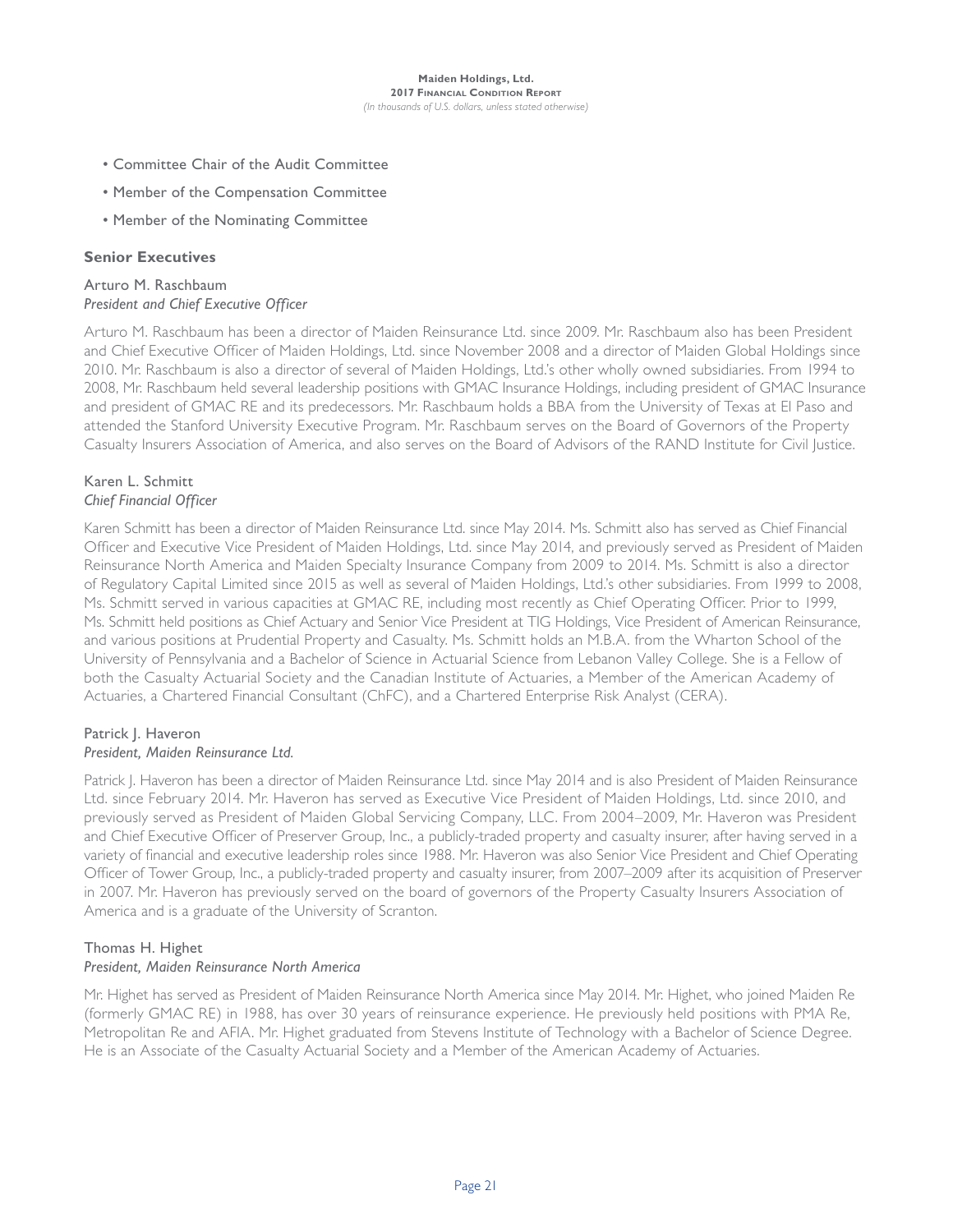## Max Reid *President of Maiden Global Holdings, Ltd.*

Mr. Reid joined Maiden in 2010 and has served as President of Maiden Global Holdings (UK) since May 2013. From 1999–2010 Mr. Reid held leadership positions with General Motors Captive and GMAC Insurance, having previously worked at Eagle Star and Zurich Insurance. Mr. Reid holds a BA from London University, is a UK Chartered Insurer and attended the London Business School Executive Program. Mr. Reid is the chairman of Maiden General Försäkrings and Maiden Life Försäkrings, Sweden and also serves on the board of the German and Australian businesses.

## Lawrence F. Metz

## *Executive Vice President, General Counsel and Secretary*

Lawrence F. Metz, has been a director of Maiden Reinsurance Ltd. since 2010. Mr. Metz has also been a Senior Vice President, General Counsel and Secretary of Maiden Holdings, Ltd. since June 2009 (Mr. Metz was promoted from Senior Vice President to Executive Vice President in February 2016) and a director of Maiden Global Holdings since 2010. From 2007–2009, Mr. Metz served as Vice President, General Counsel—US Operations and Assistant Secretary of AmTrust. From 2004–2007, Mr. Metz served as Vice President, General Counsel and Secretary of Conversion Services International, Inc., a publiclytraded provider of information management and business process optimization solutions. Mr. Metz holds a B.S. from the University of Wisconsin—Madison and a J.D. from Fordham University School of Law, and is a member of the New Jersey State Bar Association and the New York State Bar Association. Mr. Metz serves as the Chair of the Legal Subcommittee of the Legal and Government Affairs Committee of the Property Casualty Insurers Association of America, and also serves on the Board of Advisors of the RAND Center for Corporate Ethics and Governance.

## **3.2.3. DESCRIPTION OF THE PROFESSIONAL QUALIFICATIONS, SKILLS, AND EXPERTISE OF THE MAIDEN BERMUDA BOARD AND ITS SENIOR EXECUTIVES**

## **Board of Directors**

The following were members of the Maiden Board as elected at the 2017 Annual General Meeting:

Arturo M. Raschbaum *Chairman and Executive Director*

Karen L. Schmitt *Executive Director*

Patrick J. Haveron *Executive Director*

Lawrence F. Metz *Non-Executive Director*

David A. Lamneck *Executive Director*

David A. Lamneck, has served as Senior Vice President and Chief Underwriting Officer of Maiden Reinsurance Ltd. since July 2009. From 1999 to 2009, Mr. Lamneck served in several underwriting and account executive roles with the Company and GMAC RE. Previously, Mr. Lamneck held underwriting and management positions with General Re and Swiss Re. Mr. Lamneck is a graduate of Ohio State University.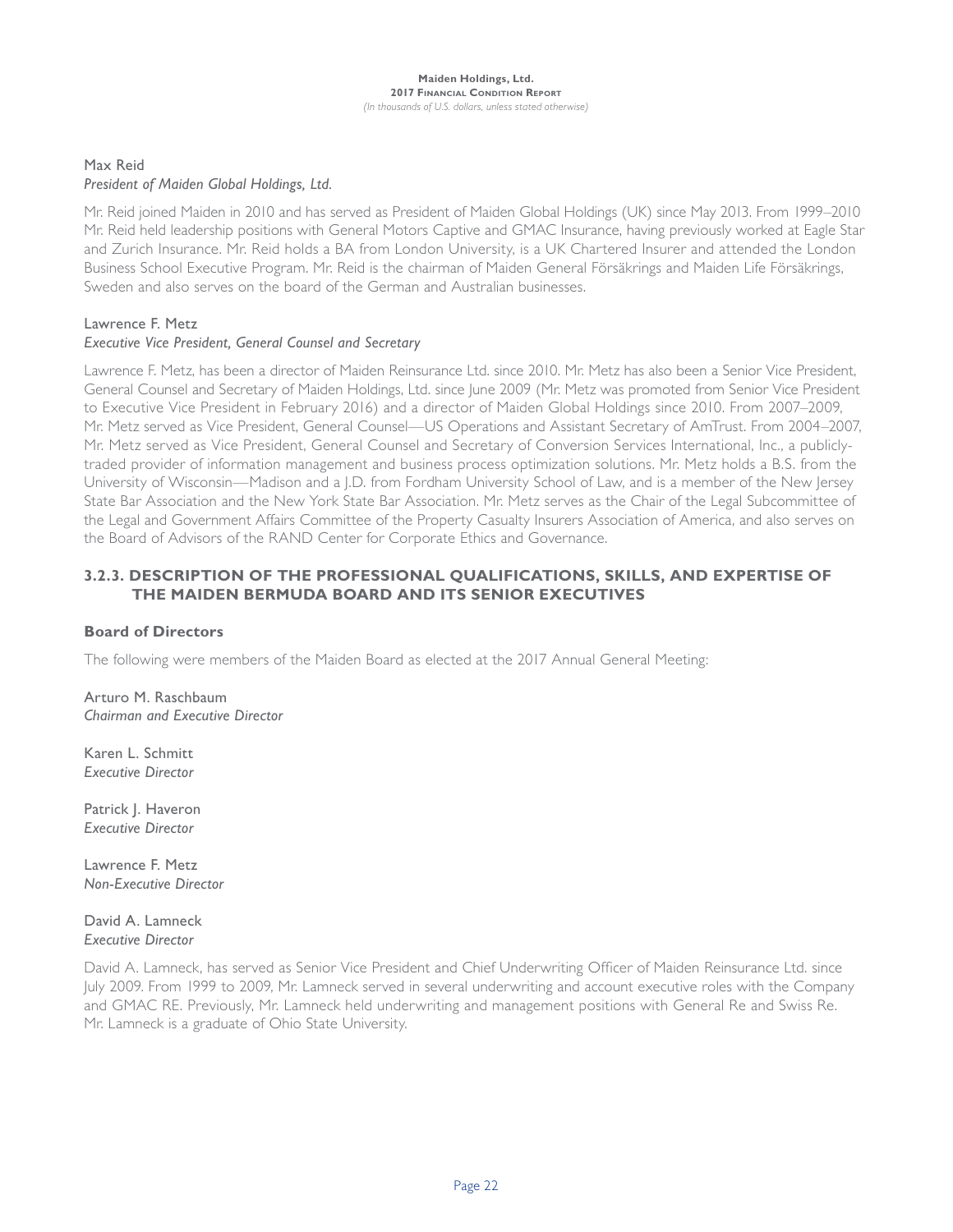## **Senior Executives**

Patrick I. Haveron *President, Maiden Reinsurance Ltd.*

David A. Lamneck *Chief Underwriting Officer*

## Michael J. Tait *Chief Financial Officer, Maiden Reinsurance, Ltd.*

Mr. Tait serves as the Chief Financial Officer and Principal Representative of Maiden Reinsurance, Ltd., as well as the Chief Accounting Officer and Senior Vice President of Maiden Holdings, Ltd. He joined Maiden Holdings in November 2007. Prior to Maiden Holdings, Mr. Tait served as the Chief Financial Officer of Marsh's Global Captive Solutions Group and Marsh Management Services (Bermuda) Limited. Mr. Tait received his degree in Business Administration from the University of Dundee, Scotland in 1981 and is a member of the Institute of Chartered Accountants of Scotland.

## **3.3. RISK MANAGEMENT AND SOLVENCY SELF-ASSESSMENT**

## **3.3.1. DESCRIPTION OF THE GROUP'S RISK MANAGEMENT PROCESS AND PROCEDURES**

Maiden's Enterprise Risk Management ("ERM") involves a pro-active holistic enterprise-wide view of all risks and their associated risk appetite and tolerances to ensure that they are fully aligned with the Company's objectives and strategies, and reflects the quality, competencies and capacity of people, technology and capital. Our ERM Committee is made up of senior executives from all facets of the company, including the business units and corporate areas (financial, actuarial, capital management).

The Chief Risk Officer ("CRO") is responsible for the global oversight, monitoring and effective governance of significant risks of the group. As the Lead of our ERM Committee, the CRO facilitates and drives committee engagement and responsiveness toward identification of current and potential risks and risk management processes. Our ERM program is designed to achieve the following:

- Establish a process to assess strategies and business decisions on a risk/reward basis;
- Establish a risk governance structure with clearly defined roles and responsibilities;
- Identify and assess all material risks from internal and external sources;
- Manage risks within Maiden's risk appetite; and
- Effective review and reporting major loss events.

Specific risk management practices that have been or are being developed to meet our risk management goals include:

- Scenario/stress testing to assess the level of a specific risk and mitigation effects;
- Setting risk tolerances that we use to monitor and limit risk;
- Tracking expected portfolio volatility over time;
- Identifying risk mitigation opportunities and implementing them as appropriate;
- Understanding the capital required to support the underwriting portfolio and individual contracts;
- Monitoring and managing exposure by line of business and geographic concentration;
- Monitoring and limiting catastrophe aggregates and concentrations;
- Monitoring and limiting terrorism aggregates and concentrations;
- Monitoring and managing operational risks across the organization;
- Monitoring and managing our exposure to cyber threats; and
- Identifying, monitoring and managing emerging risks as they develop.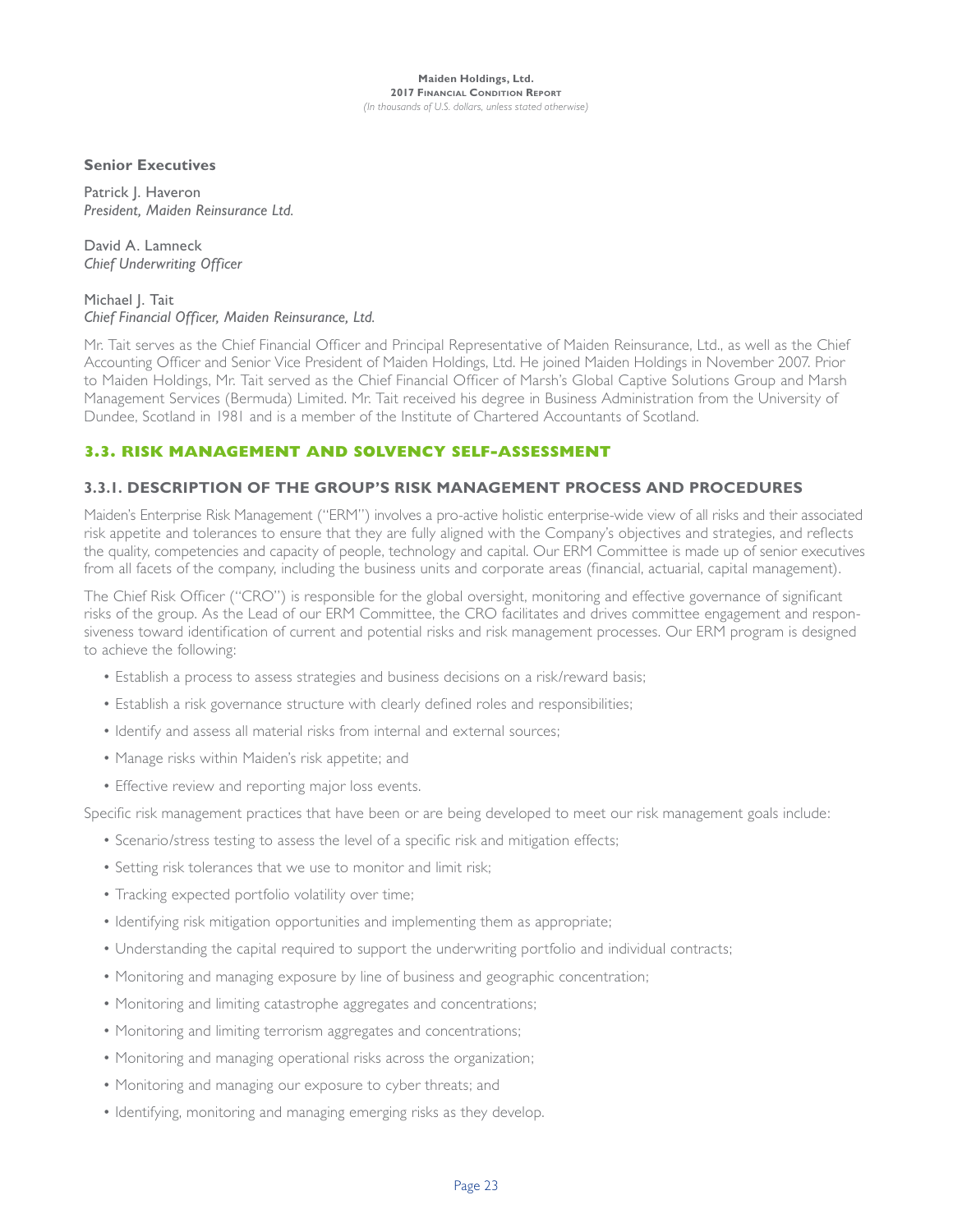Maiden's ERM framework reflects the 'three lines of defense' approach to risk management, which involves (1) risk owners having responsibility for identifying and managing risks; (2) the ERM Committee providing global tools and policies; and (3) internal audit performing independent reviews. The Maiden Board of Directors has overall responsibility for oversight of the ERM program and has delegated this oversight to the Audit Committee.

There is involvement from all our employees and risk owners are required to assist with the identification of risks, creation of appropriate responses to risks, and maintain them within the risk appetite and tolerances that the ERM Committee believes are necessary to achieve our business strategies and objectives. The impact and assessment of key risks are recorded in a risk register with an assigned risk owner. It is the responsibility of that individual to periodically assess the impact of the risk and to ensure appropriate risk mitigation and controls are in place. Additionally, an annual risk assessment is completed by internal audit through interviews and questionnaires with business level risk owners and senior management. On an annual basis, the ERM Committee reviews the risk assessments and ensures we are operating within accepted risk tolerances. The mitigation of risks is achieved through the application and operation of controls, transferring of risk or tolerating risks within risk appetite.

The ERM Committee focuses primarily on identifying interactions among our primary categories of risk, developing metrics to assess our overall risk appetite, establishing appropriate risk parameters and tolerances, monitoring those tolerances, establishing and determining actions, if deemed necessary, in the event of a tolerance breach, performing ongoing risk assessment and continually reviewing factors that may impact our organizational risk. Quarterly, the output of the ERM Committee is reported to the Audit Committee of the Board. In addition to its oversight role, the ERM Committee examines specific topics and emerging risks including:

- Autonomous vehicles, home-sharing and ride-sharing;
- Cloud computing;
- Silent cyber risk exposures in reinsurance contracts; and
- Cybersecurity in an environment of increasing sophistication of cyber-crimes and increasing frequency in the type and number of cyber related breaches, attempts, attacks and intrusions.

Our internal audit department assesses the adequacy and effectiveness of our risk management framework and mitigating controls and coordinates risk based audits to evaluate and address risk within targeted areas of our business. The core functions of this department with respect to ERM are to (1) assess the adequacy and effectiveness of our internal control systems; (2) coordinate risk-based audits and compliance reviews; and (3) carry out other initiatives to evaluate and address risk within targeted areas of our business. Internal audit integrates testing of the risk management framework into its annual test plans. Our ERM is dynamic and constantly evolving to reflect changes to our organizational processes, global economic environment as well as implementing the latest industry standards.

Our Audit Committee assesses whether management is addressing risk issues in a timely and appropriate manner. The Audit Committee receives a quarterly report on capital and risk management. Our risk appetite and tolerances have been formally approved by the Audit Committee. Maiden is operating within approved risk appetite and tolerances.

Our Audit Committee also reviews the Group Solvency Self-Assessment ("GSSA") which is required to be filed with the BMA and used to understand current and prospective risks and the associated capital requirements. The GSSA is an integral part of our risk management framework and reflects our risk tolerance and overall business strategy. The GSSA documents our internal self-assessment of capital which is determined using our internal model. Our internal model quantifies the level of capital needed to meet our liabilities within our specified confidence level. On a group basis and for our operating entities, we monitor our capital position relative to our internal requirements, rating agency thresholds and regulatory requirements.

Maiden has a strong risk management culture set by the tone at the top, the CEO, which is then established entity wide through various processes and controls which focus on our risk exposures. Maiden continually develops, reviews, and enhances these processes which we believe to be necessary to achieve our business strategies and objectives within our risk management practice.

Maiden's ERM process consists of five primary steps as indicated in Figure 1. We ensures that our ERM process and risks are re-evaluated and updated on an ongoing basis to reflect new information and experiences so that all significant risks are appropriately identified and addressed and that any material risks are not overlooked.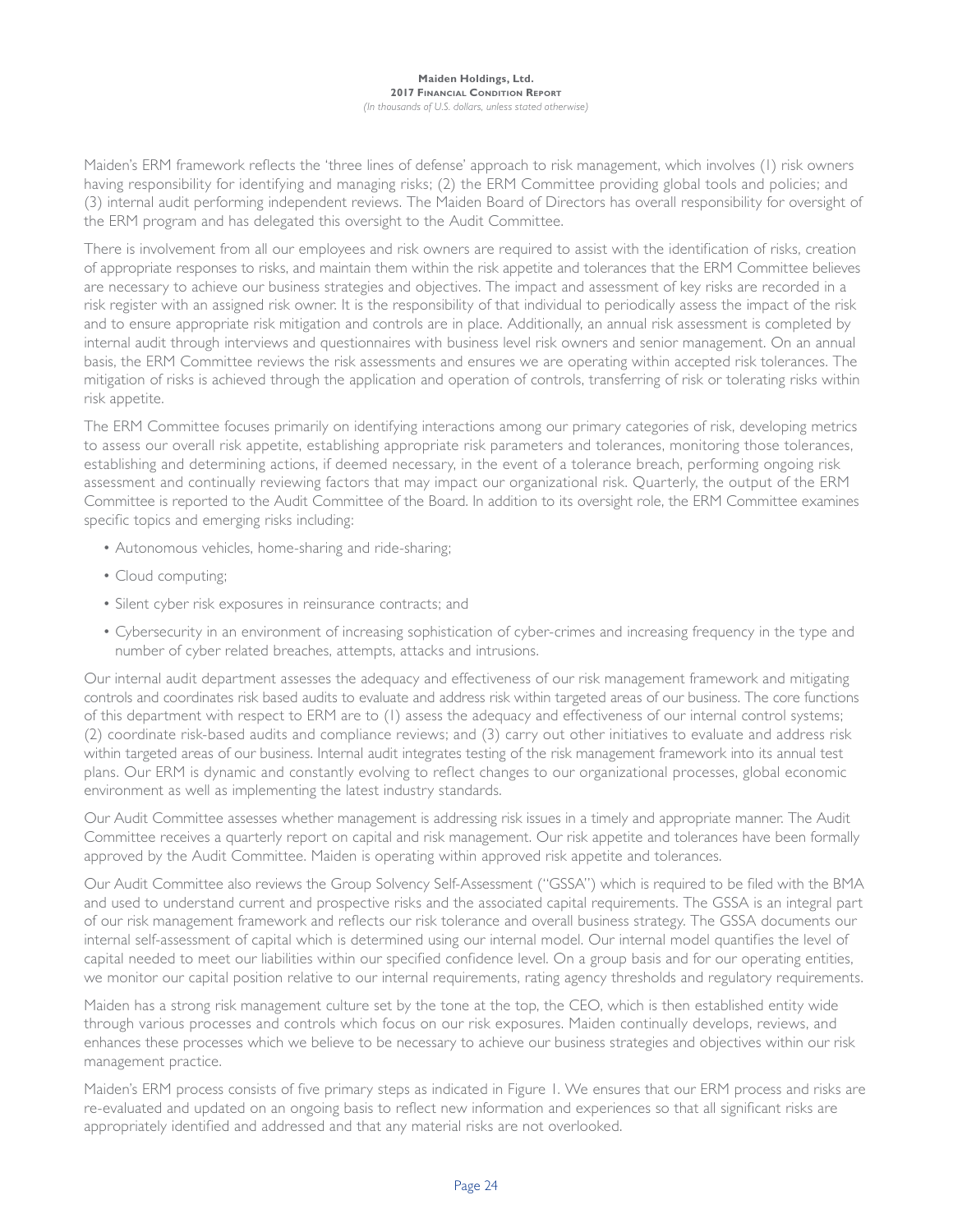

## **FIGURE 1: Enterprise Risk Management Cycle**

There is involvement from all Maiden employees and risk owners are required to assist with the identification of risks, creation of appropriate responses to risks, and maintain them within the risk appetite and tolerances that the ERM Committee believes are necessary to achieve our business strategies and objectives.

The ERM Committee focuses primarily on identifying interactions among our primary categories of risk, developing metrics to assess our overall risk appetite, establishing appropriate risk parameters and tolerances, monitoring those tolerances, establishing and determining actions, if deemed necessary, in the event of a tolerance breach, performing ongoing risk assessment and continually reviewing factors that may impact our organizational risk. Maiden's internal audit department assesses the adequacy and effectiveness of our risk management framework and mitigating controls and coordinates riskbased audits to evaluate and address risk within targeted areas of our business.

## Risk Appetite

Our focus on low-volatility exposures allows efficient use of our capital. We aim to deliver long-term, non-catastrophe reinsurance solutions, primarily to regional and specialty property and casualty insurers. We provide lower or "working" layer reinsurance support focusing on the more predictable and actuarially credible segments of our clients' reinsurance programs. This focus helps us avoid the volatility associated with severity events such as natural catastrophes and mitigates the impact of market cycles by developing long-term solutions for our clients.

We target lines of business which are inherently less volatile and use reinsurance structures which complement our focus, such as quota share and low attaching and low limit excess of loss contracts. We also use loss responsive features, where appropriate, to further limit volatility. On the asset side of the balance sheet, the vast majority of our investments will be of high quality, investment grade instruments.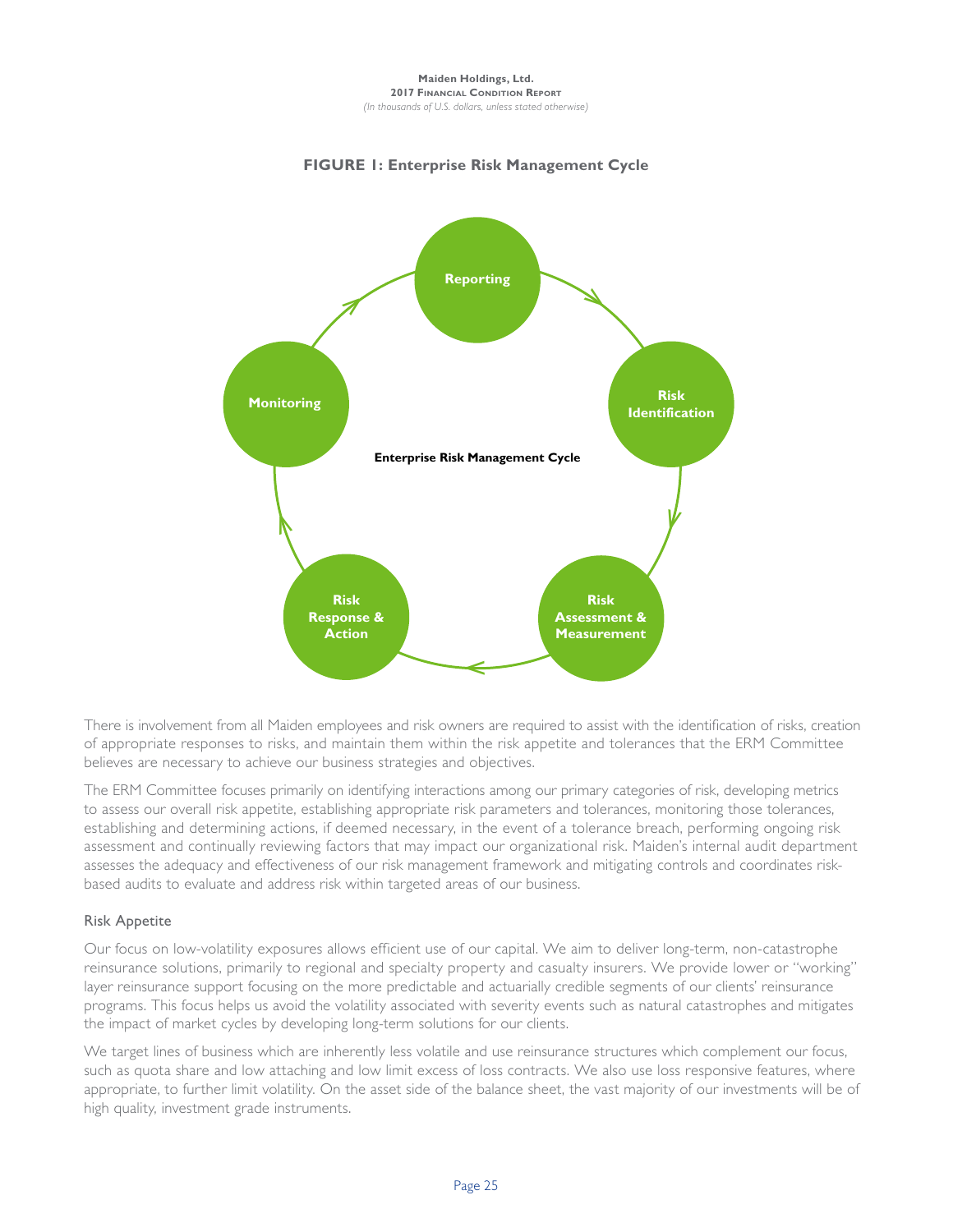Business decisions, from the level of an individual account to corporate strategy and business planning, are quantitatively and qualitatively evaluated. Decision making reflects a dynamic collaborative multi-disciplined approach.

We seek long-term client relationships and intend to be the client's most significant provider of reinsurance for their non-catastrophe, lower volatility business needs. Our actions are deliberative and taken with strong consideration of our stakeholders and the marketplace.

## **Tolerances**

Maiden sets group tolerances for capital, catastrophe exposure, investments, reserves, underwriting and operational risk. Risk tolerances are quantitative expressions of the aggregate amount of risk the Company is willing to accept.

## **3.3.2. DESCRIPTION OF INTEGRATION OF MAIDEN'S RISK MANAGEMENT AND SOLVENCY SELF-ASSESSMENT SYSTEMS INTO INSURANCE GROUP OPERATIONS**

As discussed above, our risk management framework and solvency self-assessment is integrated with our insurance group operations. Maiden has integrated risk management into the strategy-setting process, the setting of business objectives, decision making, budget process and management of risk.

- Maiden's key strategic objectives are the result of a planned and explicit process with the Board that drives expected and prospective capital levels. We prepare a detailed set of financial projections including balance sheets, income statements, cash flow projections and capital levels based on the objectives of producing a portfolio of reinsurance business with relatively low volatility.
- We evaluate every material business transaction for expected volatility and continually monitor the catastrophe exposure of our reinsurance portfolio. The capital levels that would be necessary to support our business projections are continually updated for changes in our projections. Management uses a combination of the internal model required capital and regulatory and rating agency capital models to ensure projected growth is supported by adequate capital.
- Maiden monitors its capital adequacy across all models through its Capital Dashboard. These models along with a number of additional modeling tools are instrumental in strategic decision-making on risk adjusted pricing targets, understanding the relative risk across lines/layers of the business written, assessing the impact of growth in expansionary lines, testing changes in investment strategy and evaluating reinsurance and other capital structures among other uses.

## **3.3.3. DESCRIPTION OF THE RELATIONSHIP BETWEEN SOLVENCY SELF-ASSESSMENT, SOLVENCY NEEDS, AND CAPITAL AND RISK MANAGEMENT SYSTEMS OF THE INSURANCE GROUP**

The Solvency Self-Assessment is our perspective of the capital resources necessary to achieve our business strategies and remain solvent given our risk profile. Our Solvency Self-Assessment identifies and measures all material risks, includes results of stress and scenario testing on business plans and capital resources, and identifies contingent sources of capital support. Maiden prepares an annual business plan that is approved by the Board and reforecasts the plan during the year. The forecasts are inputs into the Bermuda Solvency Capital Requirement model and our internal capital model.

For those risks that Maiden measures through its internal model, premium, reserve and catastrophe risk, Maiden incorporates its internal approach to cross risk diversification through correlations. Catastrophe risk is integrated into reserve and premium risk. Its integration is necessary due to assumed structures applying to non-catastrophe and catastrophe losses combined.

For the purpose of this self- assessment, Maiden has defaulted to the BSCR for credit, market and also operational risk. As a result, a modified BSCR cross risk diversification formula addresses diversification of insurance risk as a whole and the other remaining risks.

In 2015, Maiden's ICM was validated by an external party. The scope of the validation included underwriting risk model segmentation, premium and reserve risk methodology and assumptions, diversification assumptions, stress testing and results. Maiden's underwriting risk capital model was determined to be actuarially sound with reasonable assumptions and results.

When assessing the Company's capital needs, the minimum capital requirement is the higher of the projected rating agency capital required, the projected self-assessed capital requirement and the BSCR target capital level.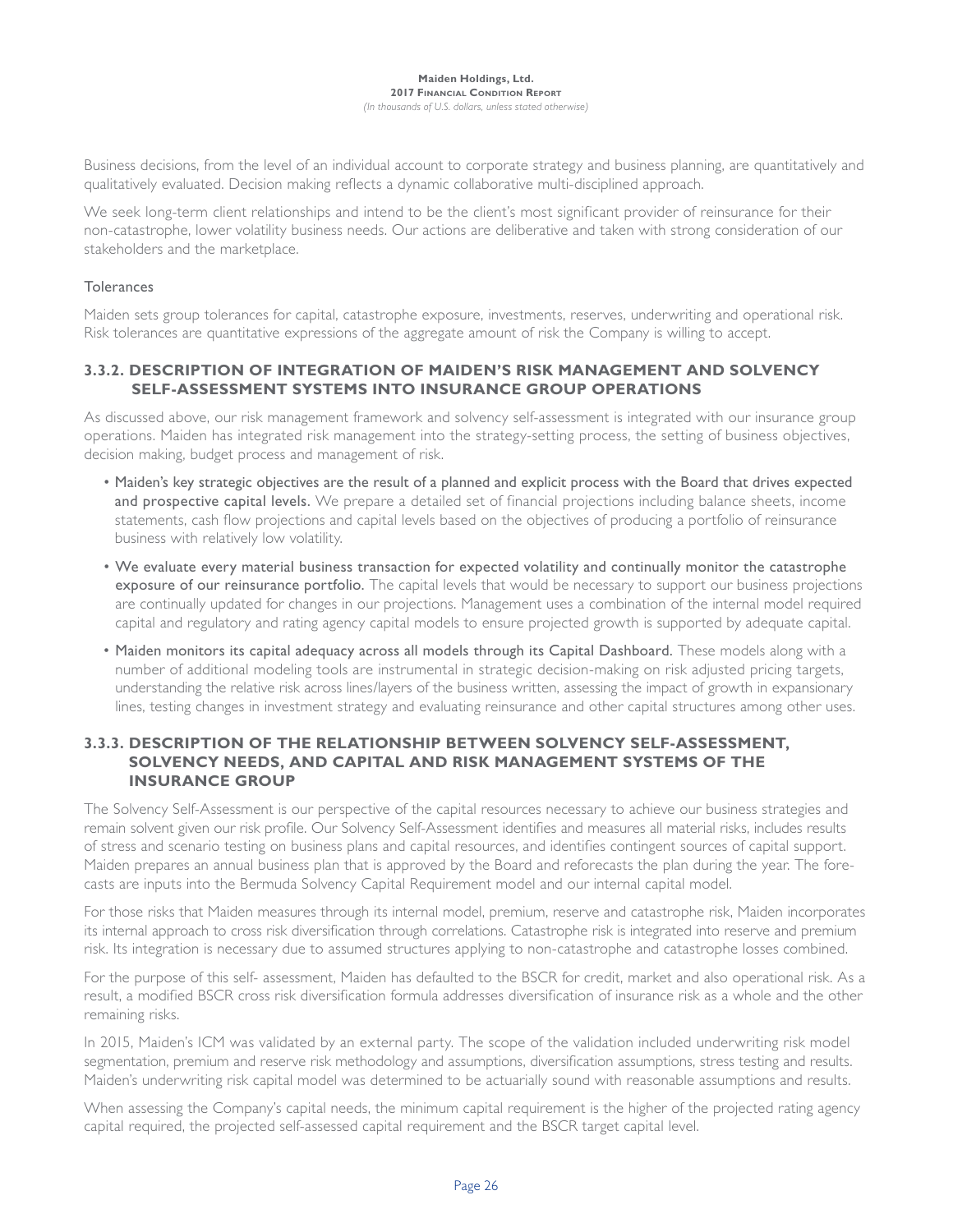## **3.3.4. DESCRIPTION OF THE SOLVENCY SELF-ASSESSMENT APPROVAL PROCESS INCLUDING THE LEVEL OF OVERSIGHT AND INDEPENDENT VERIFICATION BY THE PARENT BOARD AND SENIOR EXECUTIVES**

The Maiden Holdings, Ltd. Board of Directors, and the Audit Committee, are ultimately responsible for integrity of the GSSA and the internal capital model (ICM) that is used to determine the GSSA. The responsibilities of the Board include:

- Approve governance and policies with respect to oversight (proper management and controls) and reliance on the GSSA/ICM;
- Approve use of GSSA/ICM within the business;
- Provide strategic direction of the GSSA/ICM;
- Ensure that the design and operations of the GSSA/ICM are aligned with the risk profile and operations of MHLD;
- Ensure the outputs are aligned with use;
- Ensure that there is a formal assessment and approval process before any changes to the GSSA/ICM are implemented; and
- Review, challenge and certify GSSA/ICM results.

Maiden's ERM Committee reports to Audit Committee of the Board of Directors and is responsible to:

- Review capital estimation for adequacy and reasonableness;
- Review capital methodologies for reasonableness and appropriateness;
- Oversee development, implementation, maintenance and adherence to applicable policies and standards of practice;
- Approve methodology, major changes in methodology, ICM validation assignments;
- Finalize GSSA/ICM results for approval by the Board;
- Ensure sufficient and appropriate resource to develop, monitor, and maintain GSSA/ICM; and
- Ensure adequate reporting to the Board and feedback loop between the Capital Management function, the ERM Committee and the Board of Directors with respect on compliance with ICM governance.

The Capital modelling function is responsible for the day-to-day responsibilities relating to the ICM:

- Ensures approved ICM/GSSA methodology are in place and operation of model;
- Ensures that executive management is aware of material risks identified in the modeling;
- Amend and refine ICM/GSSA to ensure appropriateness of design and operation and use of ICM/GSSA results;
- Inform ERM Committee about performance and recommend development and improvement needs.

## **3.4. INTERNAL CONTROLS**

## **3.4.1. DESCRIPTION OF THE INTERNAL CONTROLS SYSTEM**

The Board is ultimately responsible for overseeing and maintaining the adequacy and effectiveness of the internal controls. In practice the oversight and management of the internal controls involves participation of the Board, the Audit Committee, senior management, Finance Department, Compliance Department, Legal Department, various committees and Internal Audit.

The Company has created and maintained key policies and procedures surrounding risk management and its internal controls framework that identify operating and oversight responsibilities for identifying and reporting material deficiencies and fraud. The policies and procedures also identify key internal controls that establish sound accounting and financial reporting procedures. The Company has implemented internal controls to ensure that our modeling, underwriting, claims processing, financial reporting and information technology systems and applications mitigate fraud, comply with regulatory requirements and meet the needs of our clients. Primary responsibility for day-to-day oversight of the internal controls framework lies with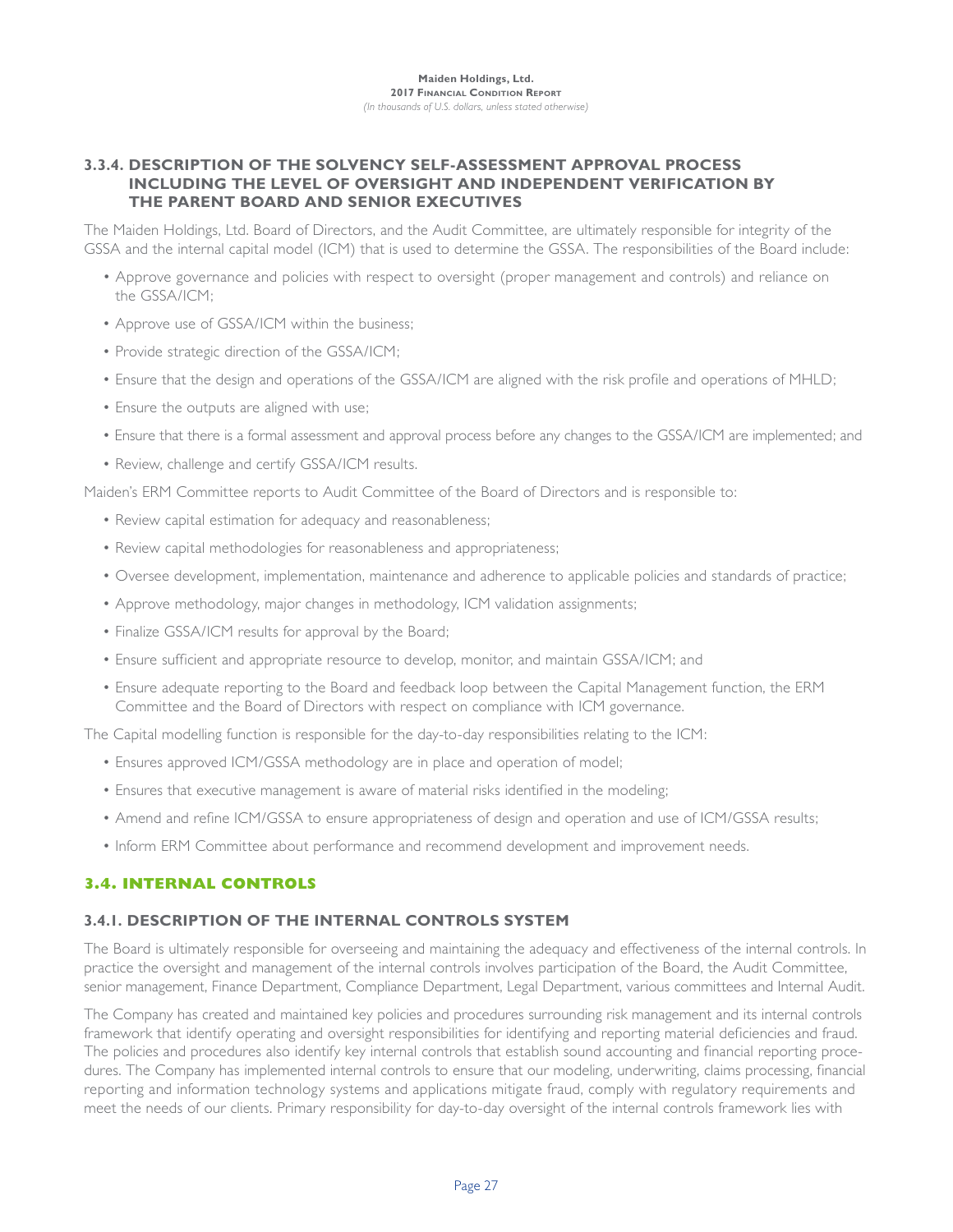senior management and control owners. Responsibility and accountability are promoted throughout the organization by ensuring that all controls are assigned to an individual who is aware of their role, which is documented in the Company's internal control matrix.

Annually the Company reviews its Entity Level Control policy that identifies and outlines the Company's risk management practices and internal controls framework. Supporting the Entity Level are procedures that identify key internal controls over financial accounting and reporting. These procedures along with the Underwriting and Claims Guidelines evidence duties and responsibilities, decision making authority and procedures, segregation of duties and internal monitoring and reporting.

In addition to the above referenced documents, the Company has created and maintained, as needed, additional corporate policies that include, but not limited to, the Ethics Hotline, the Employee Handbook, the Code of Business Conduct and Ethics, the Insider Trading and Outside Investments Policy, the Maiden Global Fraud Prevention and Detection Policy and Maiden Information Governance.

## **3.4.2. DESCRIPTION OF HOW THE COMPLIANCE FUNCTION OF THE INSURANCE GROUP IS EXECUTED**

The compliance function is responsible for identifying, measuring, monitoring, and reporting compliance risk across the insurance group and developing and implementing strategies for mitigating material compliance risks.

The Company has a Compliance Department that reports to the General Counsel. The Compliance Department is required to periodically report to the Maiden Holdings, Ltd. Audit Committee regarding the Company's material compliance with applicable legal requirements and the Company's Code of Business Conduct and Ethics. The Compliance Department monitors and evaluates adherence with policies and procedures and external laws and regulations. The Board and Senior Management ensure that the Compliance Department has prominent status in the Company and appropriate authority, independence, access and resources.

The Compliance Departments develops and maintains corporate policies, including but not limited to, the Ethics Hotline, the Employee Handbook, the Code of Business Conduct and Ethics, the Insider Trading and Outside Investments Policy, the Maiden Global Fraud Prevention and Detection Policy, Global Sanction Program, Global Outsourcing Policy, and Maiden Information Governance.

The Company has appointed Regional Compliance Representatives who are responsible for monitoring local legal and regulatory requirements as well as reporting changes and/or compliance issues. The SVP Compliance meets with the Regional Compliance Representatives on a routine basis to discuss any emerging issues.

To ensure all risks are captured, the SVP Compliance will receive periodic updates from Regional Compliance Representatives of any changes to applicable legal and regulatory requirements.

Regional Compliance Representatives are required to keep a current listing of all applicable regulations requiring compliance. Regional Compliance Representatives are responsible for the early identification and reporting to SVP Compliance of any of the following:

- (a) External reporting requirements;
- (b) Changes in regulatory requirements;
- (c) Change in local laws.

The Group Compliance Department monitors trends and changes in regulations and is responsible for ensuring there are adequate policies and procedures that prevent and detect breaches of legal and regulatory requirements. Regional Compliance Representatives will periodically report any concerns or potential violations, breaches or non-compliance with applicable legal and regulatory requirements. If there is a material breach, the SVP Compliance or the General Counsel should be notified immediately.

## **3.5. INTERNAL AUDIT**

The Internal Audit Department's (IAD) mission is to provide independent, objective assessment of the Company's system of internal control and underlying business processes, its responsibilities are outlined in the Internal Audit Department Charter.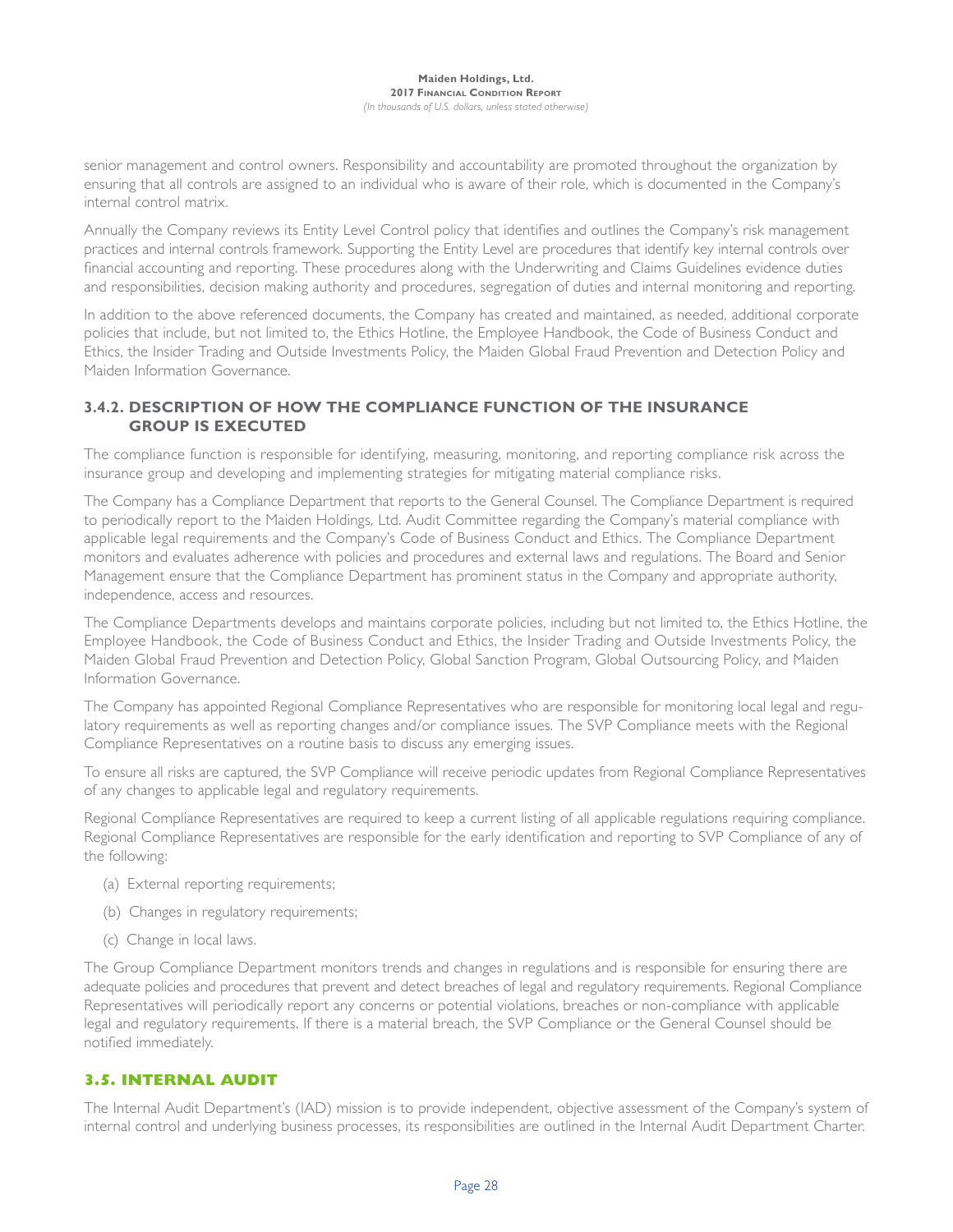In addressing its mission, the primary objectives of the IAD are:

- To assist the Board of Directors, management and employees in the effective discharge of their respective responsibilities by providing analyses, testing, recommendations, counsel and information concerning the adequacy and effectiveness of the Company's internal control structure; to address the safeguarding of assets, compliance with applicable laws and regulations and achievement of management's operational objectives; and
- To promote effective business processes to internal control at a reasonable cost.

Internal Audit employs the Committee of Sponsoring Organizations of the Treadway Commission ("COSO") Framework for defining, evaluating, testing and reporting on the Company's policies, processes and information systems. As defined by COSO, internal control is a process, affected by the Company's Board of Directors, management and other employees, designed to provide reasonable assurance regarding the achievement of objectives in the following categories:

- Effectiveness and efficiency of operations (including safeguarding of assets);
- Reliability of financial reporting; and
- Compliance with applicable laws and regulations.

Internal control consists of five interrelated components. They are derived from the way in which management runs a business, and are integrated into the management process. The components are:

- Control Environment;
- Risk Assessment;
- Control Activities;
- Information and Communication; and
- Monitoring.

The scope of IAD's annual plans, the planning and execution of each project and reporting of results are conducted under this framework.

The IAD has full, free and unrestricted access to all activities, records (in both paper and electronic format), property and personnel necessary to accomplish the stated purpose. Documents and information given to IAD are handled by IAD in the same prudent manner as by those employees normally accountable for them, with stringent regard for safekeeping and confidentiality.

To permit the rendering of impartial and unbiased judgment essential to the proper conduct of audits, IAD is independent of the activities it audits. The IAD does not have direct responsibility for, nor authority over, any of the activities reviewed. This directive does not preclude IAD's proactive involvement with management in planning processes, committees or special assignments that have been approved by both the Chief Financial Officer and the Audit Committee to the Board of Directors of the Company.

The IAD review and appraisal process does not in any way relieve other persons in the Company of the responsibilities assigned to them. Responsibility for complying with policies and procedures as well as correcting deficiencies rests with the respective employees and management.

The IAD's ultimate responsibility is to provide the Audit Committee with information necessary to execute its responsibility. The Senior Vice President of Internal Audit reports directly to the Audit Committee Chairman with an administrative reporting line to the CFO. The Audit and Committee reviews and concurs in the appointment, replacement, reassignment or dismissal of the SVP of internal Audit. This organizational structure is designed to allow the IAD to be independent and to effectively accomplish its purpose.

#### Scope:

The scope of the IAD's responsibilities encompasses all systems, processes, operations, functions and activities of the Company. In assessing the adequacy and effectiveness of the Company's internal control structure, the IAD: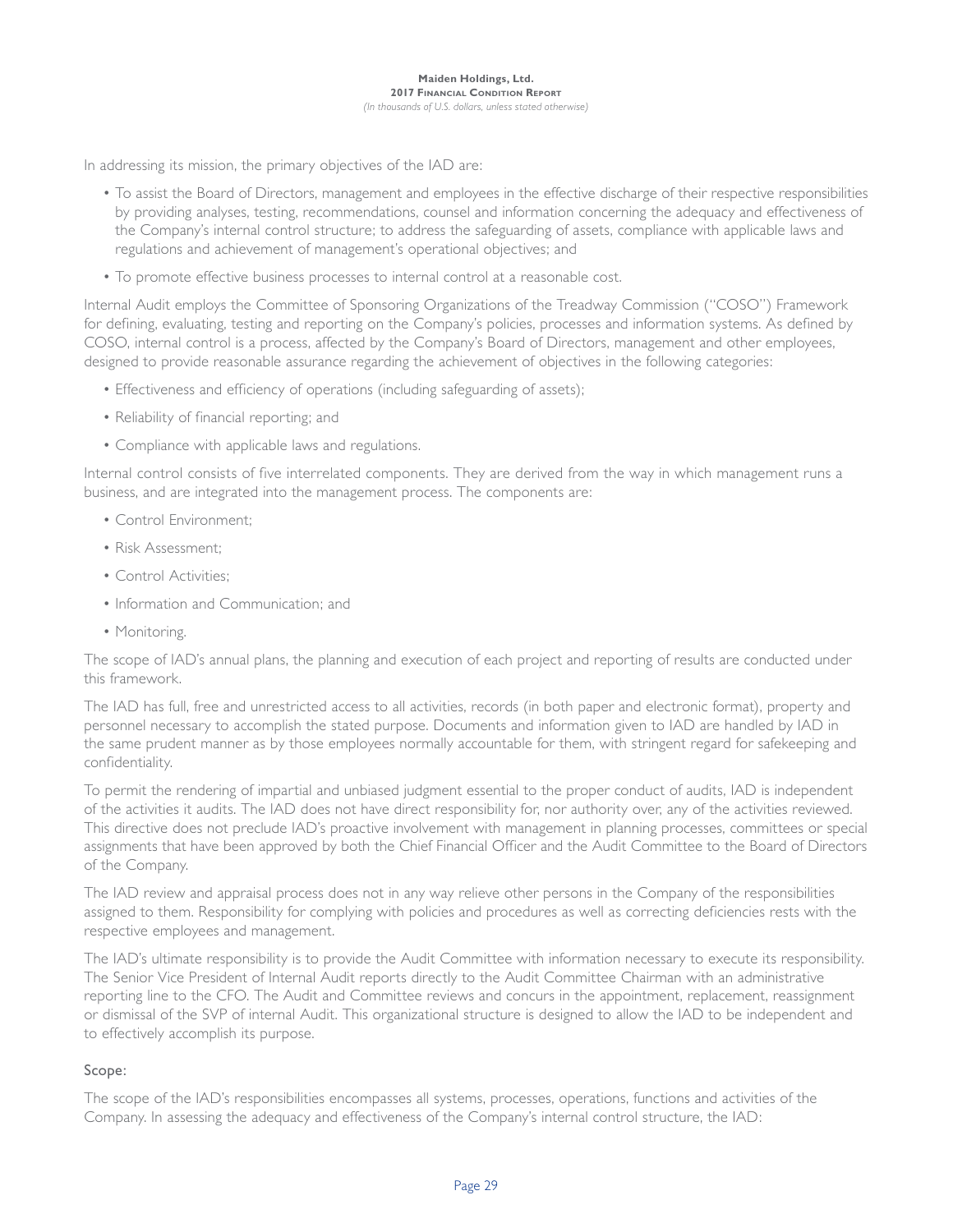- Assesses financial and operating information and the means used to initiate, authorize, record, process and report such information to validate the reliability and integrity of the process;
- Review policies, plans, procedures, laws and regulations that could have a significant impact on the processes subject to audit to determine whether the Company is in overall compliance;
- Review the means to safeguard assets as well as the adequacy and effectiveness of applicable policies and practices;
- Appraise the economy and efficiency with which processes are executed resources are employed; and
- Review operations and programs to ascertain whether results are consistent with established objectives.

## Responsibilities of the Internal Audit Department:

The IAD:

- Conducts work in accordance with the Standards for the Professional Practice of Internal Auditing and Code of Ethics promulgated by the Institute of Internal Auditors as well as other professional auditing standards that may be applicable;
- Annually develops and executes an audit plan that is reviewed and approved by the Audit Committee;
- Provides management with a preliminary written report of the results and recommendations of each audit, analyses, review or investigation performed. Final reports will contain management's response to recommendations and will be distributed to the Chairman of the Audit Committee and applicable members of management;
- Follow up on management's response to IAD's recommendations to determine if agreed upon internal control improvements have been implemented. Reports of management's action will be distributed to the Audit Committee;
- Coordinates audit efforts with independent or external auditors as well as any examinations performed by regulatory agencies;
- Investigates known or suspected acts of fraud involving Company funds, property and employees in coordination with the General Counsel;
- Follows up on all external auditor or regulatory reports and recommendations;
- Conducts special projects or studies as requested by the Audit Committee; and
- Meets with the Audit Committee at least quarterly to discuss the audit plan activities and findings. Identify significant departures from the approved audit plan and reasons. Every quarter submit a report to the Audit Committee summarizing the results of audit activities and identifying significant audit findings and recommendations.

## **3.6. ACTUARIAL FUNCTION**

Maiden's Actuarial Function consists of a Chief Actuary, 15 full-time credentialed actuaries, 1 part-time credentialed actuary, 2 full-time students and 1 part-time resource. This is in addition to credentialed actuaries that work outside of the actuarial department. The Actuarial Function reports to the CFO.

Maiden's Chief Actuary is responsible for loss reserving and pricing:

- reviewing and approving assumptions, methods and models that are used in determining the technical provisions;
- reviewing and approving internal standards for actuarial valuation processes, internal controls, and documentation used for such technical provisions;
- coordinating calculating the technical provisions and assessing the adequacy and quality of data used;
- communicating the technical provision to the Board and informing the board of the adequacy of the calculation;
- contributing to the GSSA process, in particular to the GSSA and Eligible Capital Requirement (ECR) calculations; and
- assisting with the underwriting process, including pricing. Analyzing the performance of pricing tools and methodologies, as well as reviewing model use by our pricing actuaries.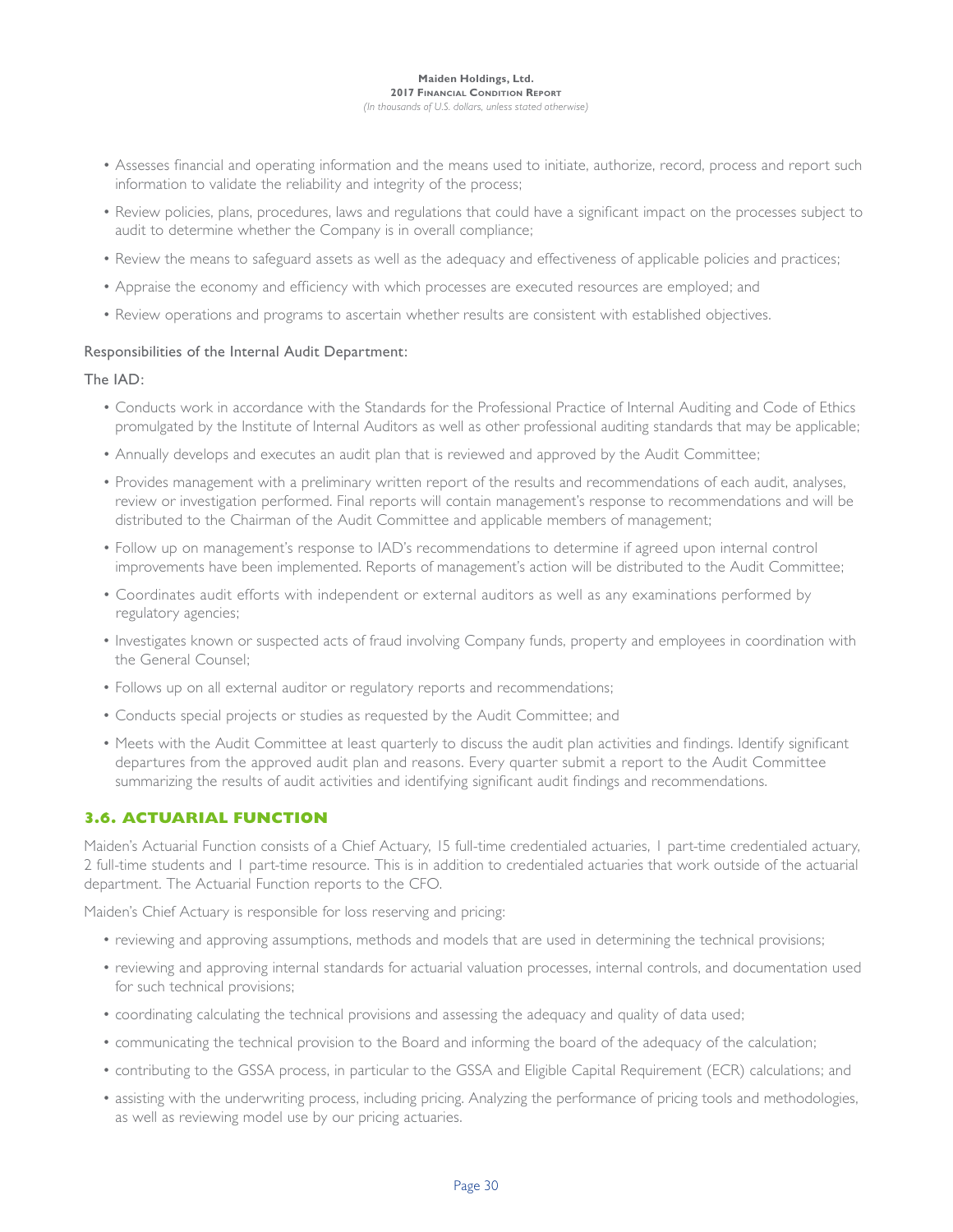The U.S. GAAP loss reserve estimates are reviewed by the Reserve and Booking Committee which includes the Chief Financial Officer and Chief Executive Officer. The Reserve Committee reviews management's best estimate of reserves on a quarterly basis.

The approved Group Actuary provides an opinion as to the adequacy of the Group's and Maiden Bermuda's technical provision. The approved Group Actuary is an independent third party, Ronald Kuehn, FCAS, MAAA, CERA, CPCU, ARM, FCA.

## **3.7. OUTSOURCING**

## **3.7.1. DESCRIPTION OF THE INSURANCE GROUP'S OUTSOURCING POLICY AND INFORMATION ON ANY KEY OR IMPORTANT FUNCTIONS THAT HAVE BEEN OUTSOURCED**

Maiden has a Global Outsourcing policy that is issued and owned by the Legal Department. The objective of the policy is that all material outsourcing arrangements must allow the Company to:

- maintain understanding and control of all aspects of the outsourced function;
- allow respective regulators to monitor the Company's compliance with jurisdictional laws and regulations;
- demonstrate the ability to measure a service provider's performance; and
- ensure that a service provider has sufficient disaster recovery functions, such that the Company's audit obligations, stability and integrity, cannot be affected by failures of the service provider.

Material Outsourcing is defined as the outsourcing of a key function, where the outsourcing is material to the Company's risk profile. A key function could include the provision of a critical service, process or technology to the overall business objectives. A Material Outsourcing arrangement includes the outsourcing of all or a material amount of the functions of underwriting, actuarial, risk management, compliance or internal audit. As of the date of this assessment we have no material outsourcing agreements.

The following is a list of criteria that must be complied with by the Relationship Manager for all new outsourcing agreements and existing material outsourcing agreements:

- a. The service provider has the capacity and resources to perform the outsourced functions in a reliable, correct and punctual manner;
- b. No conflicts of interest exist that may affect the provision of the outsourced service. Should the service provider be a related party, the Audit Committee is required to approve the terms;
- c. The existence of a formal outsourcing agreement between the Company and the service provider, specifically covering the rights and obligations of both the Company and the service provider (see "Outsourcing Agreement", below);
- d. Provision that local data protection law is complied with under the terms of the outsourcing agreement. Specifically, this should govern information exchange between the Company and service provider; and

For new outsourcing agreements entered into after adoption of this policy, the following is required.

e. Timely notification—to Company management and Legal Department—that a particular function is to be outsourced, including authorization to use the nominated service provider and the terms of their specific outsourcing agreement. Notification to regulatory bodies where required is done in accordance with local legislation.

In addition to standard contract provisions, the contract for outsourcing agreements should include the following:

- 1. A clear description of the receivables, timelines, deliverables, and legal responsibilities of the service provider under the agreement, detailing the responsibilities accepted by the service provider and those retained by the Company;
- 2. The requirement of the service provider to comply with all applicable laws and any other guidelines designated by the Company;
- 3. Provision for monitoring and oversight of the service provider so that any necessary corrective measure can be taken. This would include: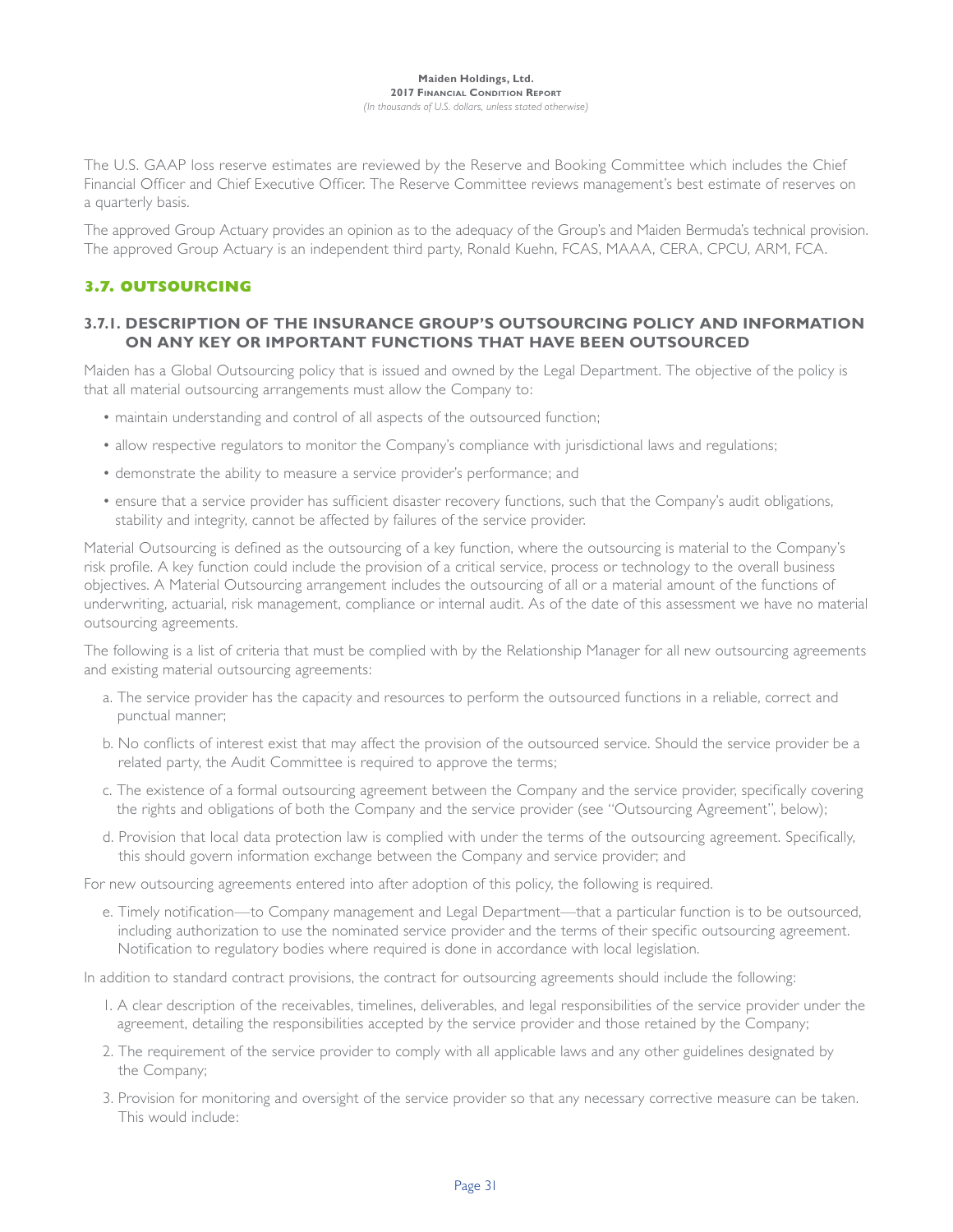- a. access to books, records and information relevant to the outsourced activity; and
- b. right to conduct audits on the service provider whether by the Company's internal or external auditors, or by external specialists appointed by the Company.

Maiden Bermuda has a material outsourcing asset management agreement, with AII Insurance Management Limited ("AIIM"), a wholly owned subsidiary of AmTrust, pursuant to which AIIM has agreed to provide investment management services to some of Maiden's subsidiaries. AIIM provides investment management services for a quarterly fee of 0.0375% if the average value of the account for the previous calendar quarter is greater than \$1 billion (effective January 1, 2018—0.02125% of the average value of the account). The agreement may be terminated upon 30 days written notice by either party.

Maiden has another material outsourcing investment management agreement with a third party investment management firm pursuant to which they provide investment management services to the Company for a quarterly fee.

Following is a summary of additional outsourcing activities Maiden currently has. The majority are not material outsourcing arrangements and comprise a modest portion of our expense budget:

- Tax accounting; country tax advisory; VAT, GST and other sales taxes filings; tax compliance;
- Payroll and payroll tax services;
- Claims handling (Swedish licensed insurance entities);
- Internal Audit IT Services (External Vulnerability and Penetration testing);
- Actuarial services (Swedish licensed insurance entities);
- Insurance Management and compliance (Swedish licensed insurance entities);
- Limited IT services (relating to business continuity services, systems monitoring).

## **3.7.2. DESCRIPTION OF INSURANCE GROUP'S MATERIAL INTRA-GROUP OUTSOURCING**

The insurance group centralizes some of its administrative processes. Within the Maiden Group there are service companies that provide accounting, information technology, human resources and other administrative services to other subsidiaries.

Maiden Re Insurance Services, LLC operates as a managing general agent and underwriter for Maiden Reinsurance North America Inc.

## **3.7.3. OTHER MATERIAL INFORMATION**

No other material information to report.

## **4. Risk Profile**

#### Maiden's Identification and Assessment of its Material Risks

Consistent with our ERM framework, we have a "ground up" and "top down" approach to identifying and assessing the most material risks that could adversely affect Maiden's capital and financial position. Maiden categorizes its risks in accordance with its ERM Framework. Risks are rated in terms of impact (or severity) and likelihood (or probability), both on an inherent basis and a residual basis. The ERM committee assigns each defined Top Risk an "owner" who is required to develop and maintain mitigation strategies for each Top Risk as well as engage in a dialogue with Maiden's ERM Committee. Maiden's key risk are identified below.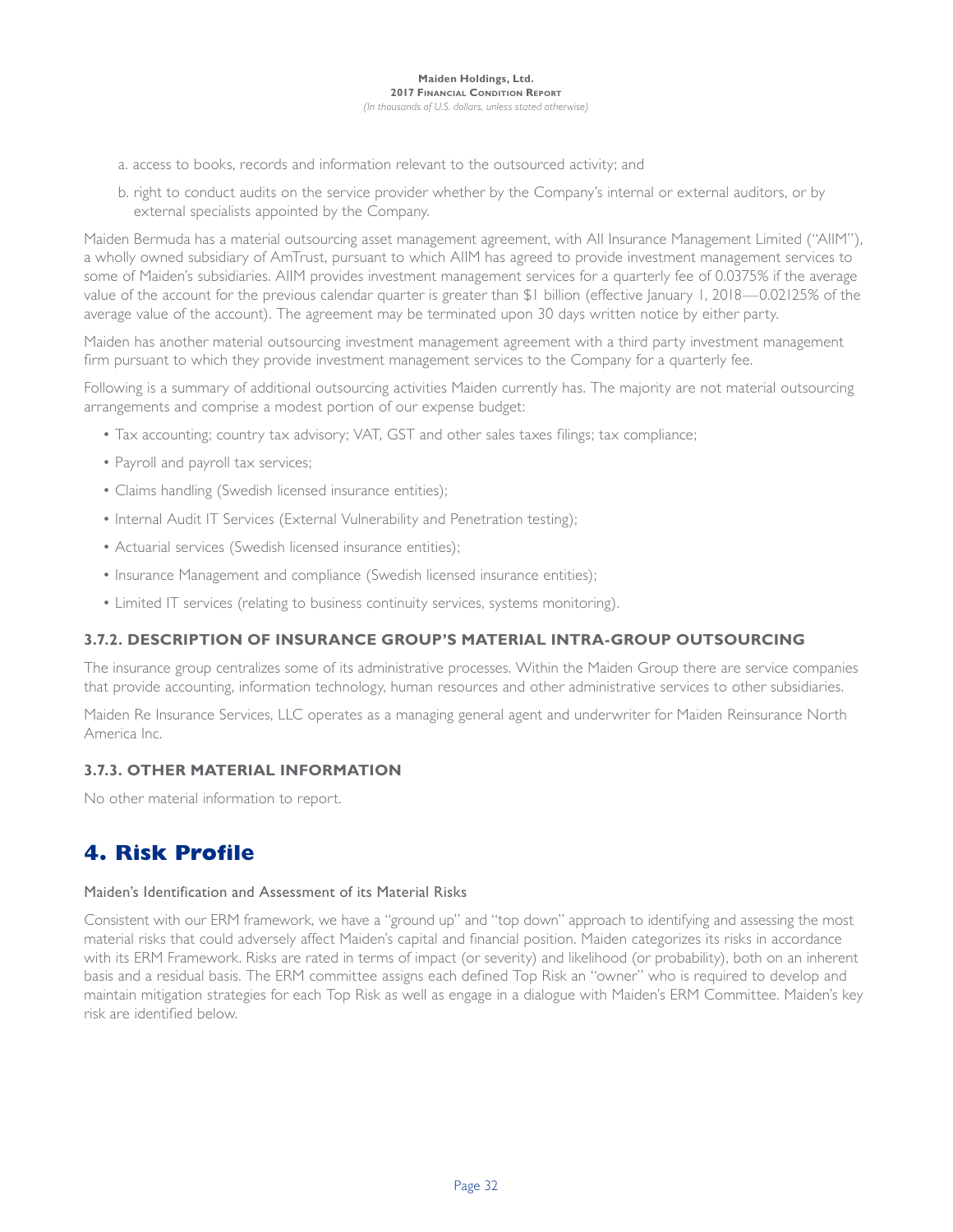## **Maiden Holdings, Ltd.**

**2017 Financial Condition Report** *(In thousands of U.S. dollars, unless stated otherwise)*

#### **Current Risk Rating**



## **4.1. MATERIAL RISKS, MITIGATION AND MONITORING**

The key risks to Maiden due to the nature of our business relate to insurance activities. Insurance risk is comprised of underwriting risk, catastrophe risk and reserving risk.

#### A. Underwriting Risk

While the majority of Maiden's underwriting portfolio is low volatility, material deviation of performance from expected is a key risk. Specific risks that could unfavorably affect Maiden's performance and erode capital include:

- Insufficient premiums to cover future incurred losses due to inaccurate pricing, inappropriate risk selection, or both;
- Pressure on prices due to place in insurance cycle, the inability to renew existing accounts or write new accounts at appropriate pricing;
- Acceptance of risks outside of Maiden's risk appetite, underwriting guidelines or deviation from prescribed pricing targets could deliver results with different performance or volatility than expected;
- Losses from terrorism events may exceed our expectations.

#### Underwriting Risk Management

Internal underwriting controls are established by our underwriting executives. Underwriting authority is delegated to the managers in each business segment and to underwrite in accordance with prudent practice and an understanding of each underwriter's capabilities. In accordance with our underwriting guidelines, underwriting authorities are delegated to underwriting teams as well as individual underwriters. Our targeted performance goals and guidelines are regularly reviewed by management to reflect changes in market conditions, interest rates, capital requirements and market-expected returns.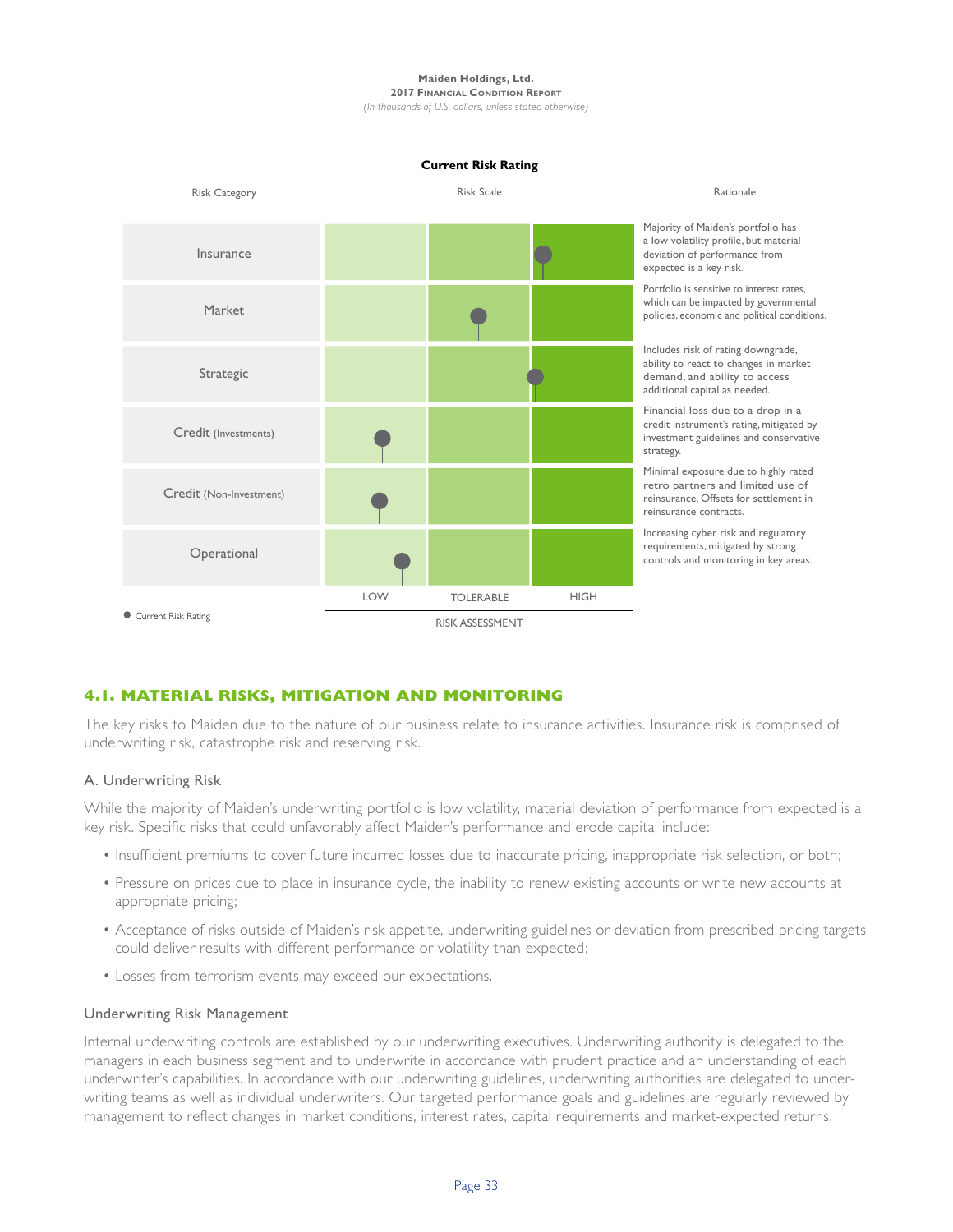We have a disciplined approach to underwriting and risk management that relies heavily upon the collective underwriting expertise of our management and staff. This expertise is in turn guided by the following underwriting principles:

- we will underwrite and accept only those risks we know and understand;
- we will perform our own independent pricing and risk review on all risks we accept; and
- we will accept only those risks that are expected to earn an appropriate risk-adjusted return on capital.

Before developing a reinsurance proposal, we consider the appropriateness of the client, including the quality of its management, its financial stability and its risk management strategy. In addition, we require each program to include significant information on the nature of the perils to be included and detailed exposure and loss information, including rate changes and changes in underwriting and claims handling guidelines over time. Whenever possible, we conduct an on-site audit of the client's operations prior to quoting. If the customer and business meets our underwriting criteria, we then develop a proposal which contemplates the prospective client's needs, that account's risk/reward profile, as well as our corporate risk objectives. We have fully integrated our internal claims, underwriting and actuarial pricing staff into the underwriting and decision making process. We use in-depth actuarial, claims and exposure analyses to evaluate contracts prior to quoting. We underwrite and accept property and casualty reinsurance business, accident and health reinsurance business and credit life insurance business. In general, we underwrite reinsurance business that historically is lower in volatility and more predictable than other classes of reinsurance business such as catastrophe reinsurance, which we generally avoid. As part of our risk management process, we track exposures that we believe are most likely to deliver excessive accumulations to a particular type of event.

In addition to the above technical and analytical practices, our underwriters use a variety of means, including specific contract terms, to manage our exposure to loss. Specific terms include occurrence limits, adjustable ceding commissions and premiums, aggregate limits, reinstatement provisions and other loss sensitive features. Additionally, our underwriters use appropriate exclusions, terms and conditions to further eliminate or reduce particular risks or exposures that our underwriting teams deem to be outside of the intent of the coverage we are willing to offer.

In limited cases, the risks assumed by us are partially reinsured with other third party reinsurers. Reinsurance ceded varies by segment and line of business based on a number of factors, including market conditions. The benefits of ceding risks include reducing exposure on individual risks and/or enhancing our capital position. Reinsurance ceded does not relieve the Company of its obligations to the policyholders. We remain liable to the extent that any reinsurance company fails to meet its obligations. In the event that one or more of the reinsurers are unable to meet their obligations under these reinsurance agreements, the Company would not realize the full value of the reinsurance recoverable balances.

## B. Catastrophe Risk

While we do not write catastrophe reinsurance contracts, certain risks we reinsure are exposed to catastrophic loss events. Our tolerance is that our modeled one-in-250 year catastrophe occurrence loss must be less than 50% of our projected current year operating income and our annual aggregate loss must be less than 75% of our operating income. At December 31, 2017, our one-in-250 year catastrophe exposure on a per occurrence and aggregate basis is \$32.7 million and \$77.8 million, respectively, within these stated tolerances.

## Catastrophe Risk Management

To achieve our catastrophe risk management objectives, we utilize commercially available modeling tools to quantify and monitor the various risks we accept. We have licensed catastrophe modeling software from one of the principal modeling firms, Applied Insurance Research ("AIR"). These software tools use exposure data provided by our ceding company clients to simulate catastrophic losses. We take an active role in the evaluation of these commercial catastrophe models, providing feedback to AIR to improve the efficiencies and accuracy of their models. We use modeling not only for the underwriting of individual transactions but also to optimize the total return and risk of our underwriting portfolio. We have high standards for the quality and levels of detailed exposure data provided by our clients and have an expressed preference for the most detailed location information available, including data at the zip code or postal code level or finer. Data output from the software described above is incorporated into our proprietary pricing models.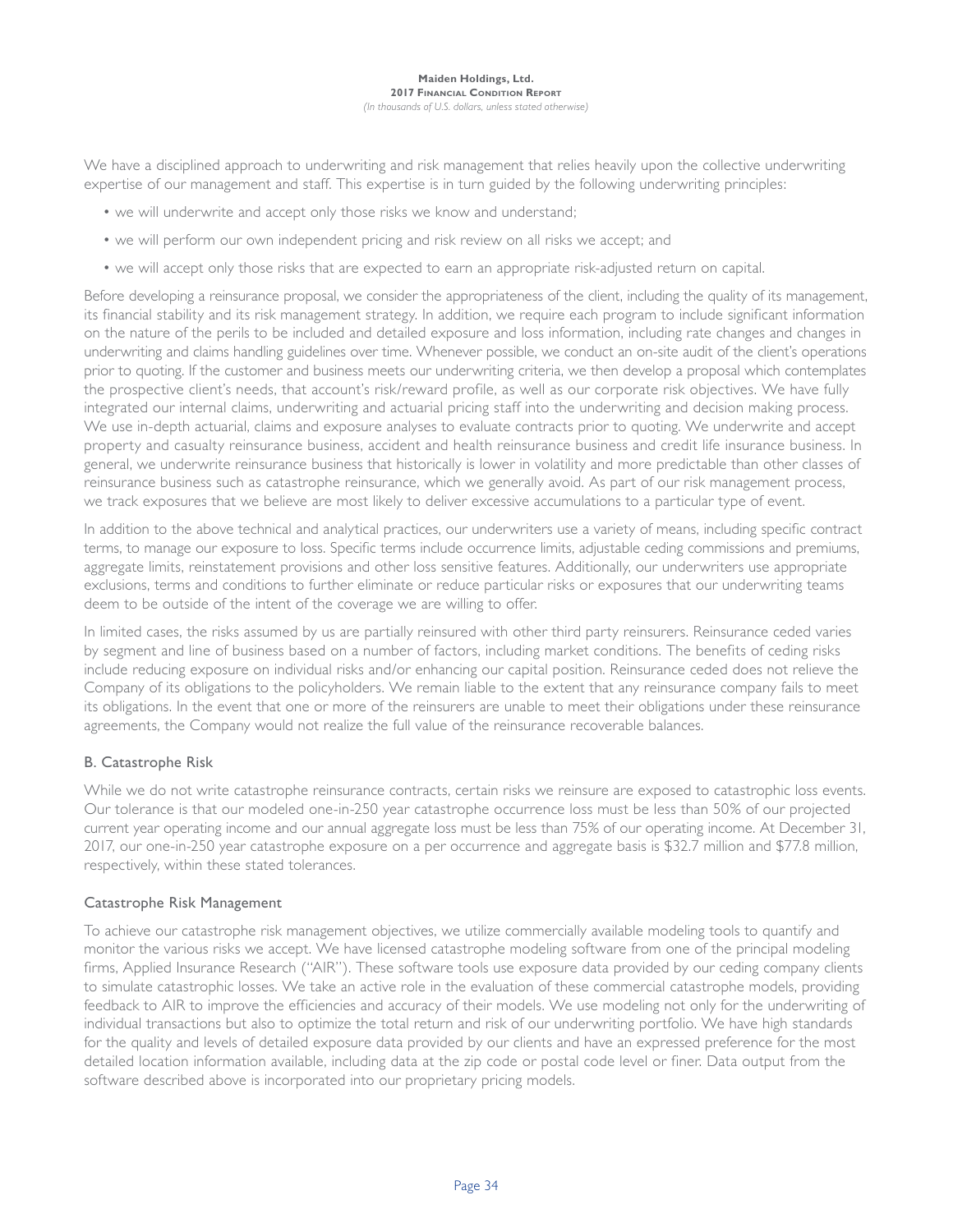Maiden does not license any software that would enable us to model the impact of specific types of terrorism events as we do not feel there is sufficient value, but we do monitor it on a "limits exposed" basis. Our exposure on assumed business emanates from both workers' compensation and property treaties; however, terrorism may be excluded completely or sub-limited. Most of our property exposure comes from non-urban regional company exposures and auto physical damage contracts, which are not perceived to have high exposure to terrorism events. Many of our underlying assumed contracts contain occurrence and/or aggregate limits for terrorism while some also contain NBCR exclusions. We also have some underlying contracts which benefit from inuring catastrophe protections. Aggregate tracking is applied to tier 1 cities as part of the overall risk management process.

## C. Reserving Risk

Reserving risk is the risk that loss and loss adjustment reserves are not sufficient to cover all of our policy obligations. Drivers include reporting lags inherent in reinsurance relationships, compounded by third party administrator lags in reporting to insurers, adequacy of ceding companies' claim estimates, future trends, unanticipated events, and normal volatility causing a range of uncertainty around where ultimate loss will land when all claims are closed and settled. Reserving risk includes potential time delays in being aware of significant developments or reserve deterioration from ceding companies. Any inaccurate assumptions used in the selection of the expected loss ratio, whether they be due to fluctuations in the timing, frequency and severity of claims and claim settlements relative to expectations, loss and exposure trends or underlying client pricing, could cause our initial reserve selections to be incorrect as the pricing expected loss ratio is used as the Expected Loss Ratio in our reserving process. We are primarily a frequency related reinsurer, and our risk is less related to swings in more volatile severity coverages.

## Reserving Risk Management

Establishing adequate reserves for losses and loss expense constitutes a significant risk for the Company. We manage the risk inherent in estimating the Company's loss reserves in a variety of ways. Reserve reviews are performed on a quarterly basis by credentialed actuaries. As part of the reserving process, observations from the review are discussed with the production teams individually to allow for the discussion of account specific information that may be obtained by those managing the business. The reserves are reviewed and approved by a reserve committee. Loss provisions are reviewed and approved by the booking committee. The Company conducts operational and claims audits of ceding companies on a regular basis.

Our reserving process has been built to deliver the most accurate estimate possible based on the information available at the time. Maiden maintains a rigorous reserving process, reviewing the reserves of each account quarterly. The frequency and depth of this process strengthens the quality of the reserve estimates and allows adjustments to be made quickly. Details of the actuarial and statistical methods and assumptions used to calculate reserves are set out in the Company's Annual Report on Form 10-K Item 1. "Reserve for Loss and Loss Adjustment Expenses".

## D. Investment Risk

Investment risk includes the risk of loss in the Company's investment portfolio potentially caused by fluctuations in interest rates, credit spreads, foreign exchange rates and inflation on both assets and liabilities. As of December 31, 2017, Maiden's investment portfolio of \$5.1 billion consisted almost entirely of fixed income securities.

Our investment policy is an important component of our overall business model and is designed to preserve capital, provide significant liquidity, and produce sufficient investment income to sustain and grow net income. In order to limit the Company's credit risk exposure, the investment policy is to invest almost exclusively in high grade marketable fixed income securities, cash and cash equivalents and to achieve diversification through limits on holdings of individual securities. The Company monitors and manages exposure to asset types and economic sector. We manage interest rate risk by establishing and managing targets in the investment portfolio for duration, yield, and currency that support the Company's reinsurance liabilities. Foreign exchange risks are managed by holding cash and investments in foreign currencies where we have reinsurance liabilities that will be paid in those currencies. The Company is exposed to nominal equity risk and has a very limited equity portfolio.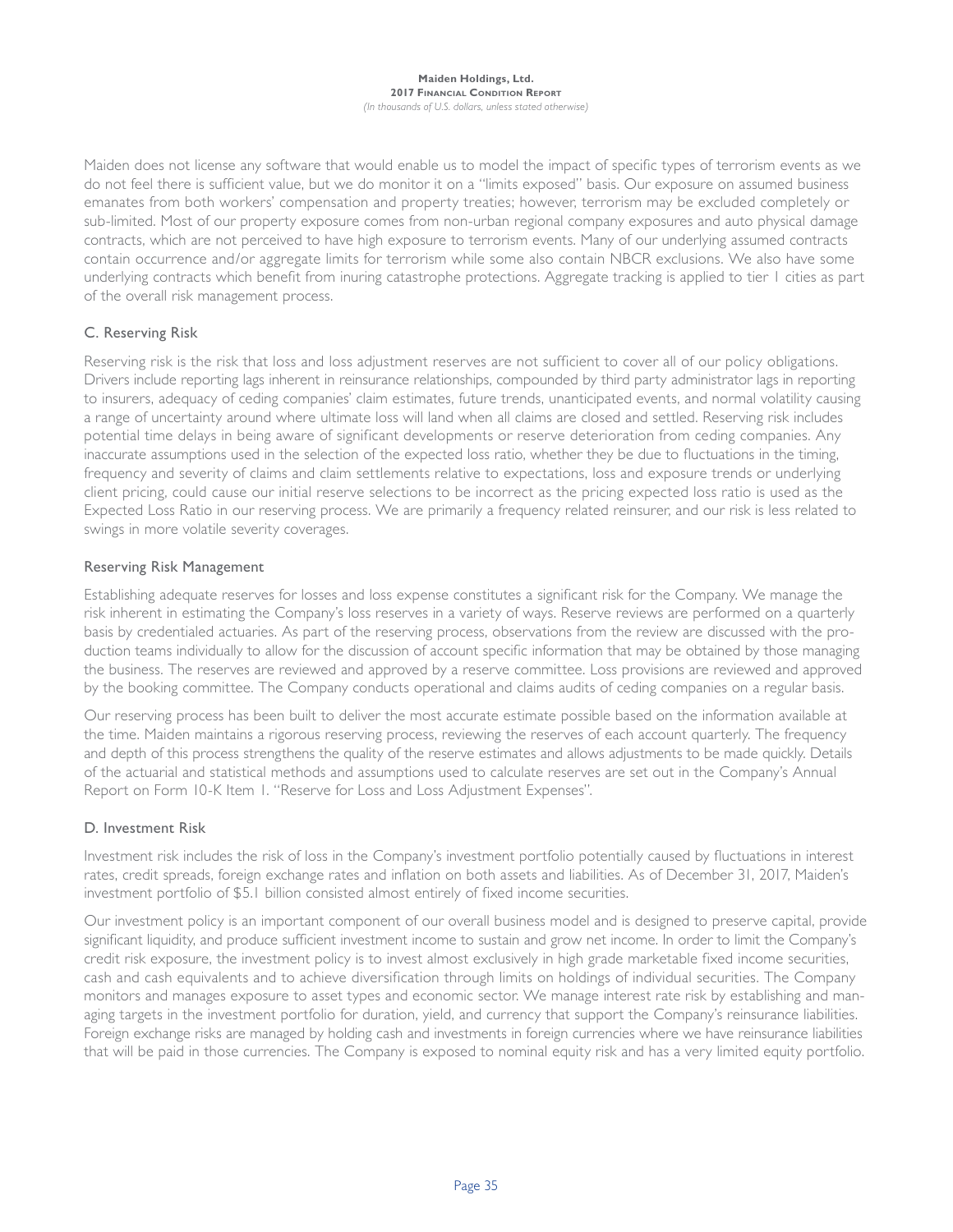The Company performs stress testing of the investment portfolio using stochastic scenarios to evaluate the investment portfolio risk and capital needs.

Investment risk includes liquidity risk, including the risk that the Group does not have sufficient liquid funds to pay losses as they become due. While our low volatility business model, combined with our very strong cash flow leave us less susceptible to events which require immediate access to funds, the inherent nature of insurance claims is such that unanticipated significant claims activity under our reinsurance policies, outside our historical experience, could potentially impact our liquidity at any time. We mitigate this risk by maintaining a portfolio of highly liquid fixed income securities in our available for sale portfolio and by keeping the duration of our assets reasonably close to the duration of our liabilities.

Investment risk includes liquidity risk, including the risk that the Group does not have sufficient liquid funds to pay losses as they become due. While our low volatility business model, combined with our very strong cash flow leave us less susceptible to events which require immediate access to funds, the inherent nature of insurance claims is such that unanticipated significant claims activity under our reinsurance policies, outside our historical experience, could potentially impact our liquidity at any time. We mitigate this risk by maintaining a portfolio of highly liquid fixed income securities in our available for sale portfolio and by keeping the duration of our assets reasonably close to the duration of our liabilities.

## E. Operational Risks

Operational risk includes the risk of loss from inadequate or failed internal processes, people, systems and/or external events. Operational risk also includes legal risks. These types of operational failures could negatively impact our reputation with customers, agents and brokers, shareholders, and regulators. The ERM Committee in collaboration with individual business units and risk owners are responsible for the identification, measurement, monitoring and reporting of operational risks. Operational risks are mitigated through strong process controls, training, business continuity planning, and board oversight. There are a number of policies and procedures in place throughout the organization that mitigate operating risk including the following but not limited to: Maiden Information Governance Policies, Business Continuity plan, Insider Trading and Outside Investment Policy, Code of Business Conduct and Ethics, Maiden Global Fraud Prevention and Detection Policy, Ethics Hotline, IT Policies, HR Policies, and controls over financial reporting.

Maiden has identified and assesses the following categories of operational risk:

- Business process risk includes data entry and data processing errors arising from application design misspecifications. Included in this category is the risk that models used in the business have errors embedded within, are incorrectly used, are changed without approval or become unfit for use;
- Business continuity risk includes risks that threaten or disrupt an insurer's continuous operations such as risks arising from natural and man-made hazards. This comprises business interruption that impacts the ability to access facilities or IT systems;
- Compliance risk includes legal and regulatory breaches that could cause financial or reputational damage. This comprises compliance with SEC reporting requirements, stock exchange requirements, contractual agreements with third parties, tax regulations;
- Information systems risks includes unauthorized access to systems and data, data loss, utility disruptions, software and hardware failures, and inability to access information systems;
- Distribution channels risks includes inexperienced or incapable brokers/agents. The failure of insurance intermediaries to report information to the company from cedants on a timely basis or errors in reporting information could result in business not being priced appropriately. Failure of these channels to forward premiums on a timely basis increases our credit risk;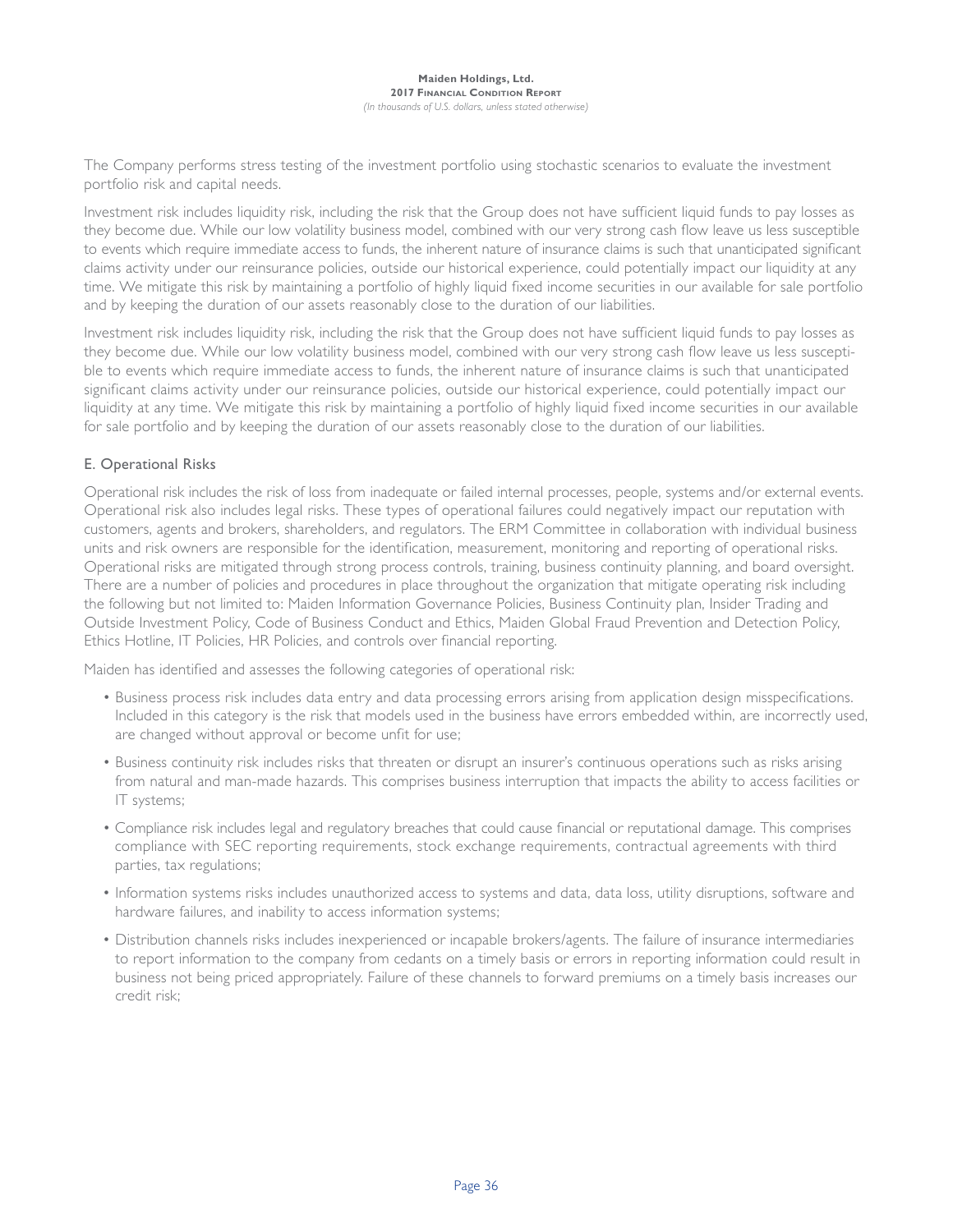- Fraud risks includes intentional misconduct or unauthorized activities such as misappropriation of assets, information theft, forgery, and fraudulent claims;
- Human resources risks includes key person risk, unethical staff (not including fraud), inexperienced or incapable staff, and communication failures. Any Code of Conduct breach by senior executives or employees could damage the Company's reputation or cause financial loss; and
- Outsourcing risks includes communication failures between the outsourced role and Maiden management as well as incapable outsourcing partners. There could be a high replacement cost and loss of access to licensed systems if a material outsourcing arrangement terminates suddenly without adequate time to replace the service without causing a disruption to key processes.

## **4.2. MATERIAL RISK CONCENTRATIONS**

A material risk concentration refers to an exposure with the potential to produce losses large enough to threaten a company's ability to remain solvent (or maintain its core operations).

The Company has a concentration of revenue. During 2017, our gross premiums written from AmTrust accounted for \$1,993,478 or 70.8% of our total gross premiums written. The assumed quota-share business from AmTrust provides substantial premium volume and underwriting income from a historically profitable company. The AmTrust treaty consists of U.S. workers' compensation, commercial package, specialty risk and extended warranty coverage, hospital liability, general liability, commercial auto liability, and property lines. Despite this high concentration, net premiums written are well diversified by line of business and geography.

The Company has exposure to credit risk, as it relates to its business written through brokers, if the Company's brokers are unable to fulfill their contractual obligations with respect to payments to the Company. In addition, in some jurisdictions, if the broker fails to make payments to the insured under the Company's policy, the Company might remain liable to the insured for the deficiency. The Company's exposure to such credit risk is somewhat mitigated in certain jurisdictions by contractual terms. 50.7% of Maiden's diversified business is broker sourced for the year ended December 31, 2017.

The Company has exposure to credit risk as it relates to its reinsurance balances receivable and reinsurance recoverable on paid and unpaid losses. The Company requires its reinsurers to have adequate financial strength. The Company evaluates the financial condition of its reinsurers and monitors its concentration of credit risk on an ongoing basis.

We are subject to the credit risk that AmTrust will fail to perform their obligations to pay interest on and repay principal of amounts loaned to AII pursuant to its loan agreement with Maiden Bermuda, and to reimburse Maiden Bermuda for any assets or other collateral of Maiden that AmTrust's U.S. insurance company subsidiaries apply or retain, and income on those assets. The Company believes that credit risk related to these balances is mitigated by several factors, most including but not limited to, credit checks performed as part of the underwriting process and monitoring of aged receivable balances.

In addition, as the vast majority of its reinsurance agreements permit the Company the right to offset reinsurance balances receivable from clients against losses payable to them, the Company believes that the credit risk in this area is substantially reduced.

The Company manages concentration of credit risk in the investment portfolio through issuer limitations and by monitoring sector exposures. The Company believes it bears minimal credit risk in its cash on deposit. The Company is not exposed to any significant credit concentration risk on its investments, excluding securities issued by the U.S. government and agencies which are rated AA+ (please see "Liquidity and Capital Resources-Investments" in Item 7 of part II of our Annual Report on Form 10-K), with the largest corporate issuer and top 10 corporate issuers accounting for only 0.5% and 4.3% of the Company's total fixed income securities, respectively. Excluding U.S. Treasury or government sponsored agencies, Maiden has a policy that limits exposure to any single counterparty to a percentage of capital (range based on rating of issuer).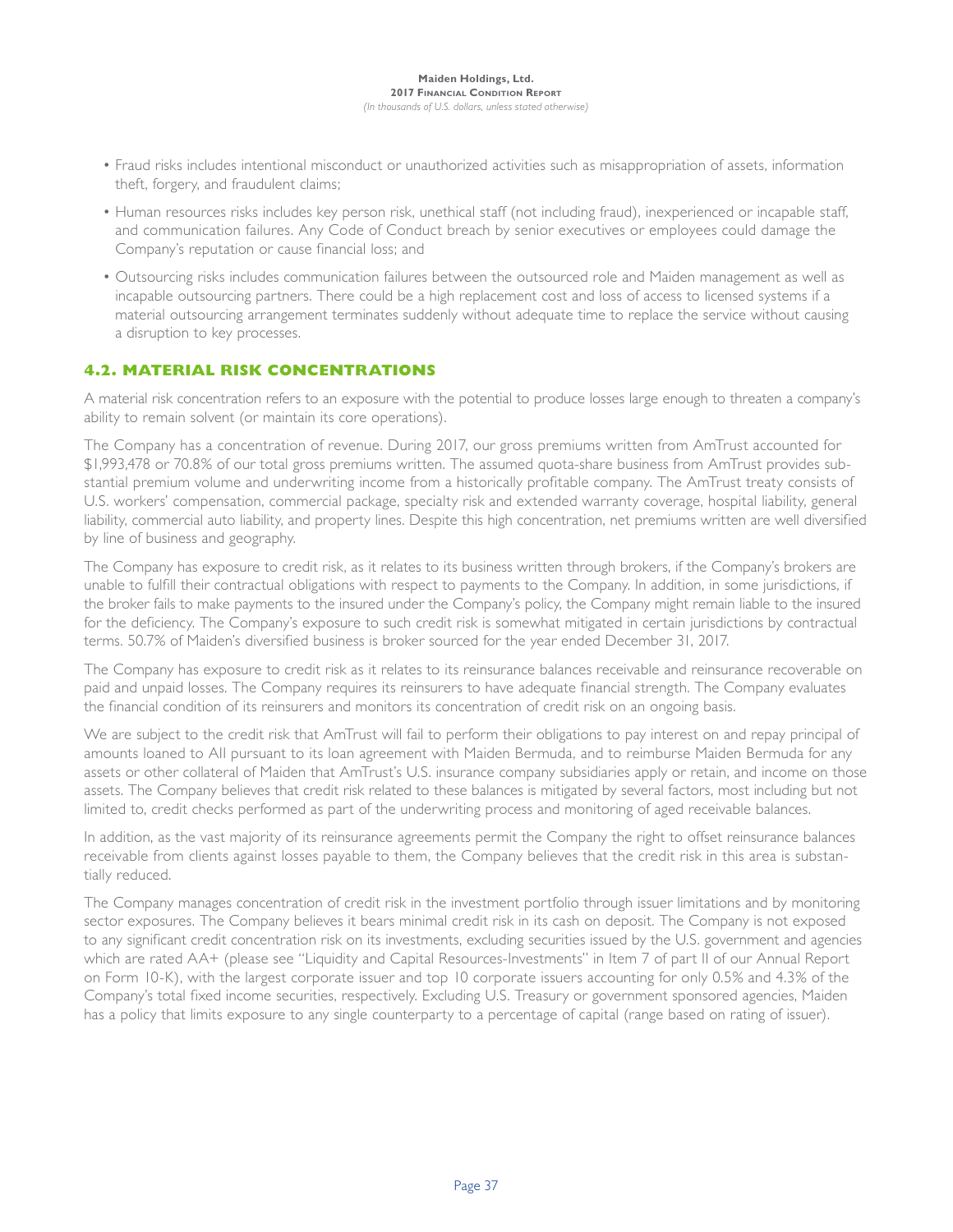## **4.3. INVESTMENT IN ASSETS IN ACCORDANCE WITH THE PRUDENT PERSON PRINCIPLES OF THE CODE OF CONDUCT**

The Prudent Person principle is defined by the Insurance (Group Supervision) Rules 2011 Section 12(2), which states the Group only assumes investment risks that it can properly identify, measure, monitor and control, taking into consideration its capital needs and resources, short-term and long-term sources and uses of funding liquidity, policyholder obligations and the protection of the interests of policyholders and beneficiaries.

The investment of our funds is designed to ensure safety of principal while generating current income. Accordingly, our funds are invested in liquid, investment-grade fixed income securities which are designated as either available for sale or held to maturity. Our investment policy is focused on diversification and capital preservation. Our tolerances requires us to invest approximately 90–95% of our investments in high grade marketable fixed income securities, cash and cash equivalents, with up to approximately 5–10% allowable in other securities which may include high-yield securities and equity securities. As of December 31, 2017, 99.0% of our investments are in high grade marketable fixed income securities, cash and cash equivalents. We attempt to maintain the duration of our fixed maturity investment portfolio combined with our cash and cash equivalents, both restricted and unrestricted, within a reasonable range of the duration of our loss reserves.

The Board of Directors has established investment policy guidelines and an Investment Committee to oversee that the investment policy is followed. Quarterly, the Investment Committee reviews the Maiden investments to monitor whether they are in accordance with the established investment policy guidelines. The Investment Committee is responsible for reviewing and reporting to the Board of Directors on the administration, supervision and management of the investment program, and for recommending, where appropriate, changes to the Board of Directors for consideration. Their function specifically includes:

- Establishing investment policies and objectives;
- Ensuring senior management has an understanding of the Company's investment policies;
- Investment decisions are made within the guidelines provided by the Investment Committee; and
- Review and approve compliance testing results.

## **4.4. STRESS TESTING AND SENSITIVITY ANALYSIS**

Maiden performs various stress testing and sensitivity analysis on current and projected capital.

| <b>Risk Type</b>   | <b>Type of Test</b> | <b>Test Name</b>                        | <b>Event Specifics</b>                                                                                                                                              |
|--------------------|---------------------|-----------------------------------------|---------------------------------------------------------------------------------------------------------------------------------------------------------------------|
| Market Risk        | Scenario Test       | Interest Rate<br>Cross Shocks           | 200 BP change on Maiden portfolio in one year                                                                                                                       |
| Market Risk        | Scenario Test       | Interest Rate<br>Cross Shocks           | 400 BP change on Maiden portfolio over three<br>year period (200/100/100)                                                                                           |
| Market/Credit Risk | Scenario Test       | Credit Default                          | Application of historical worst case scenarios<br>as provided by S&P                                                                                                |
| Currency Risk      | Reverse Stress Test | Currency reverse<br>spread test         | Identify level of currency movements that<br>generate loss equal to BSCR currency capital<br>requirement                                                            |
| Liquidity Risk     | Reverse Stress      | Negative operating<br>cash flows        | 1) 100% business in run-off in one year 2) 100%<br>run-off scenario, 50% adverse development<br>on reserves and UPR, 30% increase in payout<br>patterns in one year |
| Underwriting Risk  | Scenario Test       | Premium Growth<br>Greater than Expected | Multiple                                                                                                                                                            |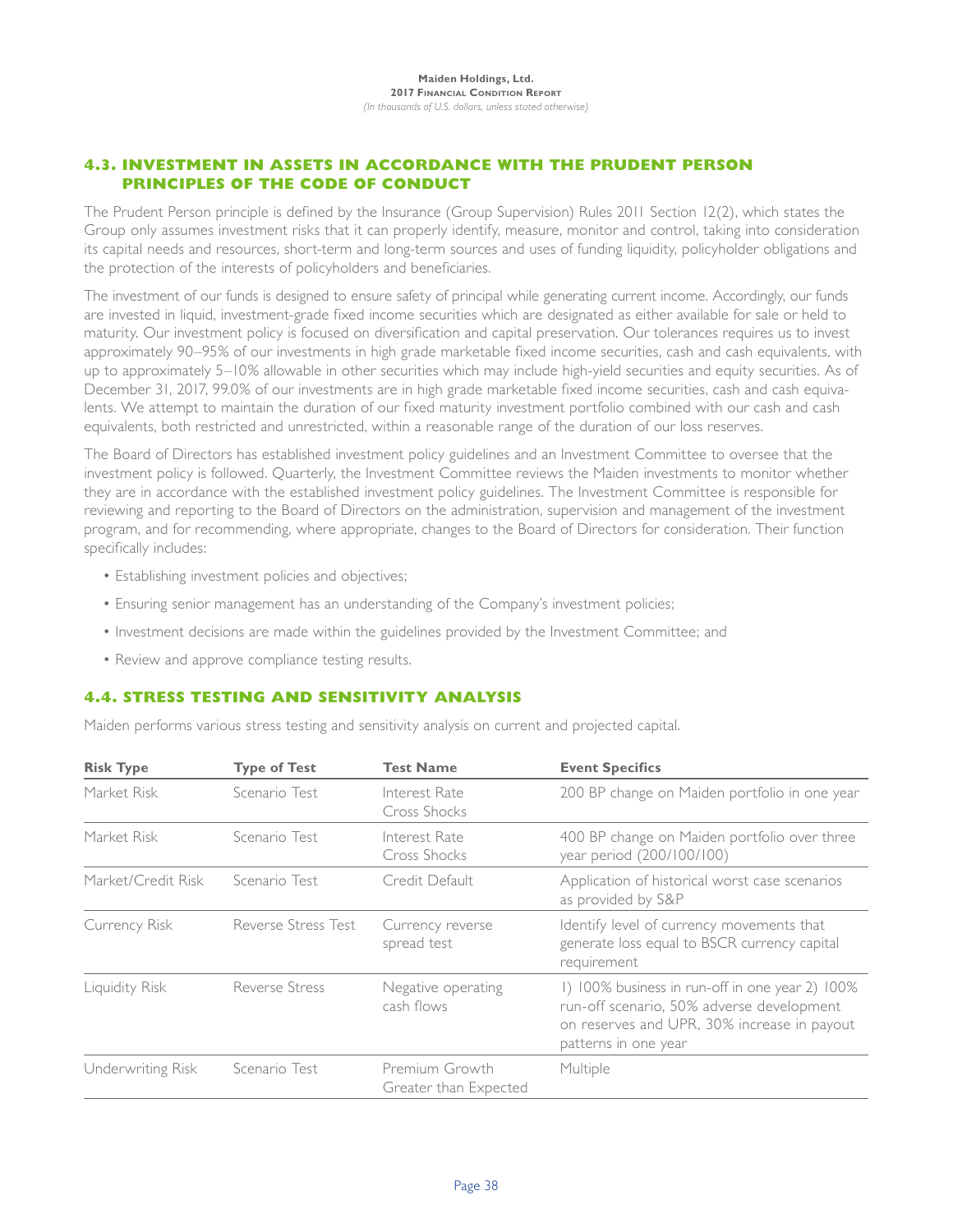## **Maiden Holdings, Ltd.**

**2017 Financial Condition Report** *(In thousands of U.S. dollars, unless stated otherwise)*

| <b>Risk Type</b>                 | <b>Type of Test</b> | <b>Test Name</b>                                                            | <b>Event Specifics</b>                                                                                                                                                                                                                                                                                                                     |
|----------------------------------|---------------------|-----------------------------------------------------------------------------|--------------------------------------------------------------------------------------------------------------------------------------------------------------------------------------------------------------------------------------------------------------------------------------------------------------------------------------------|
| Underwriting and<br>Reserve Risk | Scenario Test       | Modification of various<br>loss reserve develop-<br>ment assumptions        | Examples: Medical inflation beyond expected,<br>Specific line of business deterioration of<br>reserves, unfavorable underwriting cycle                                                                                                                                                                                                     |
| Reserve Risk                     | Scenario Test       | One year and multi-<br>year reserve<br>deterioration                        |                                                                                                                                                                                                                                                                                                                                            |
| Reserve Risk                     | Scenario Test       | Hypothetical law<br>change                                                  | "Continuous trigger" allocates long term expo-<br>sure claims to the various policies applicable to<br>the insured loss                                                                                                                                                                                                                    |
| Catastrophe Risk                 | Scenario Test       | Multiple sizeable<br>catastrophe events                                     | Various                                                                                                                                                                                                                                                                                                                                    |
| Global Economic                  | Scenario Test       | Economic Downturn<br>-Various Countries                                     | Economic downturn resulting in loss of car sales,<br>withdrawal from market ultimately resulting in<br>discontinuation of writings                                                                                                                                                                                                         |
| Operational Risk                 | Scenario Test       | External Cyber-<br>terrorism events                                         | Based on Ponemon Institute 2015 Cost of Data<br>Breach Study, the average cost per record lost<br>is \$154 and the average cost to resolve a data<br>breach is \$3.8M. The cost of a breach is linear<br>to the mean time to identify and contain the<br>breach, the average time to identify breach is<br>178 days and 55 days to contain |
| Operational Risk                 | Scenario Test       | Internal Cyber-<br>terrorism events                                         |                                                                                                                                                                                                                                                                                                                                            |
| Operational Risk                 | Scenario Test       | <b>Business Disruption/</b><br>Business continuity<br>and disaster recovery |                                                                                                                                                                                                                                                                                                                                            |

Based on the latest results, management of Maiden believes that it has sufficient capital and liquidity to comply with the contractual obligations of the organization and regulatory requirements upon experiencing losses within its risk tolerance.

# **5. Solvency Valuation**

## **5.1. VALUATION BASES, ASSUMPTIONS AND METHODS TO DERIVE THE VALUE OF EACH ASSET CLASS**

Maiden has used the valuation principles outlined in the Insurance (Prudential Standards) (Insurance Group Solvency Requirement) Rules 2011. The BMA's Economic Balance Sheet ("EBS") valuation principles state that the EBS shall be produced on a consolidated basis in line with GAAP principles adopted by the insurance group, as notified and agreed by the Authority.

The assets are fair-valued in accordance with U.S. GAAP principles. For cases where U.S. GAAP principles permit both a fair value model, and a non-economic valuation model for valuing an asset or liability, the insurance group shall apply the fair value model. For cases where the GAAP principles do not require an economic valuation the insurance group shall fair value the asset or liability using the following hierarchy of high level principles of valuation of assets and liabilities:

- (a) Quoted market prices in active markets for the same or similar assets or liabilities must be used whenever possible;
- (b) Where the use of quoted market prices for the same assets or liabilities is not possible, quoted market prices in active markets for similar assets and liabilities with adjustments to reflect differences shall be used;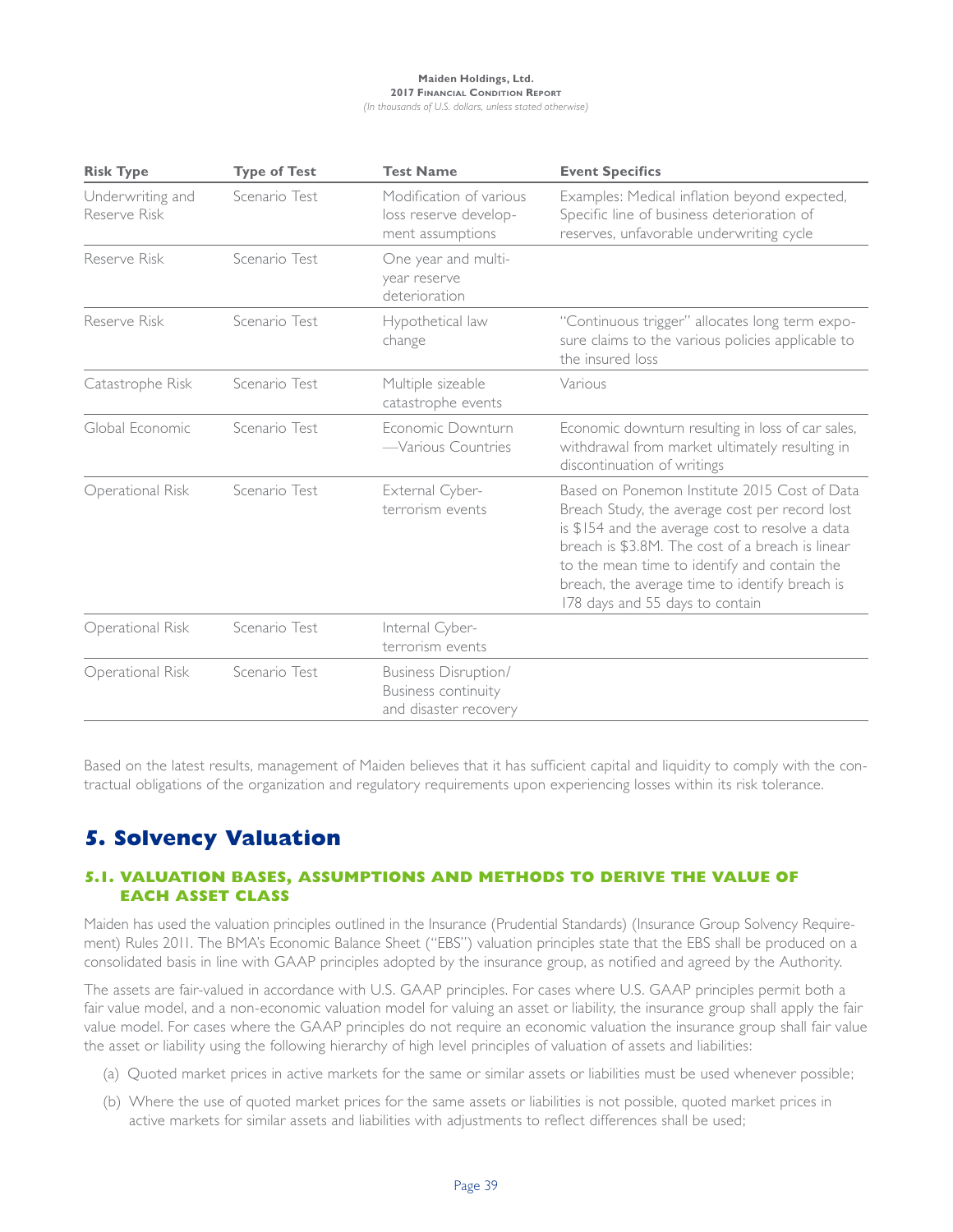- (c) If there are no quoted market prices in active markets available, mark-to-model techniques, which are alternative valuation techniques that have to be benchmarked, extrapolated or otherwise calculated as far as possible from a market input, should be used; and
- (d) Maximum use must be made of relevant observable inputs and market inputs and rely as little as possible on undertakingspecific inputs, minimizing the use of unobservable inputs.

The material classes of assets on the Group Statutory Return used to calculate the Group's solvency capital, the Group Statutory balance sheet values, the Group's U.S. GAAP financial statement values, and the valuation method used are summarized in the table below:

| <b>Balance</b>                                                                                                                                                           | <b>EBS Valuation basis</b>                                                                                                                                                                                                                                                                                                                                                                            | <b>U.S. GAAP</b><br><b>Valuation</b><br><b>basis</b> |
|--------------------------------------------------------------------------------------------------------------------------------------------------------------------------|-------------------------------------------------------------------------------------------------------------------------------------------------------------------------------------------------------------------------------------------------------------------------------------------------------------------------------------------------------------------------------------------------------|------------------------------------------------------|
| <b>Fixed Income Securities</b>                                                                                                                                           |                                                                                                                                                                                                                                                                                                                                                                                                       |                                                      |
| Available for sale U.S. government-<br>sponsored agency securities; U.S. Treasuries,<br>non-U.S. government and supranational<br>obligations; commercial mortgage-backed | Fair value. The fair values of U.S. treasury bonds are based<br>on quoted market prices in active markets. The fair values<br>of U.S. agency bonds-mortgage-backed are determined<br>using the spread above the risk-free yield curve.                                                                                                                                                                | Fair value.                                          |
| securities ("CMBS"); collateralized loan<br>obligations ("CLO"); corporate and<br>municipal bonds                                                                        | Non-U.S. government and supranational obligations are<br>generally priced by independent pricing services. The Pricing<br>Service may use current market trades for securities with<br>similar quality, maturity and coupon. If no such trades are<br>available, the Pricing Service typically uses analytical models<br>which may incorporate spreads, interest rate data and<br>market/sector news. |                                                      |
|                                                                                                                                                                          | Asset-backed securities (CMBS and CLO) are priced by<br>independent pricing services and brokers. The pricing<br>provider applies dealer quotes and other available trade<br>information, prepayment speeds, yield curves and credit<br>spreads to the valuation.                                                                                                                                     |                                                      |
|                                                                                                                                                                          | Corporate bonds are generally priced by independent pric-<br>ing services. The spreads are sourced from broker-dealers,<br>trade prices and the new issue market. Where pricing is<br>unavailable from pricing services, the Company obtains<br>non-binding quotes from broker-dealers.                                                                                                               |                                                      |
|                                                                                                                                                                          | The fair values of municipal bonds are generally priced by<br>independent pricing services. The pricing services typically<br>use spreads obtained from broker-dealers, trade prices and<br>the new issue market.                                                                                                                                                                                     |                                                      |
| Held to maturity U.S. corporate bonds                                                                                                                                    | Fair value. Corporate bonds are generally priced by inde-<br>pendent pricing services. The spreads are sourced from<br>broker/dealers, trade prices and the new issue market.<br>Where pricing is unavailable from pricing services, the<br>Company obtains non-binding quotes from broker-dealers.                                                                                                   | Amortized<br>cost.                                   |
| Other Investments                                                                                                                                                        | Fair value. The fair values of the investments in limited<br>partnerships are determined by the fund manager based<br>on recent filings, operating results, balance sheet stability,<br>growth and other business and market sector fundamentals.                                                                                                                                                     | Fair value.                                          |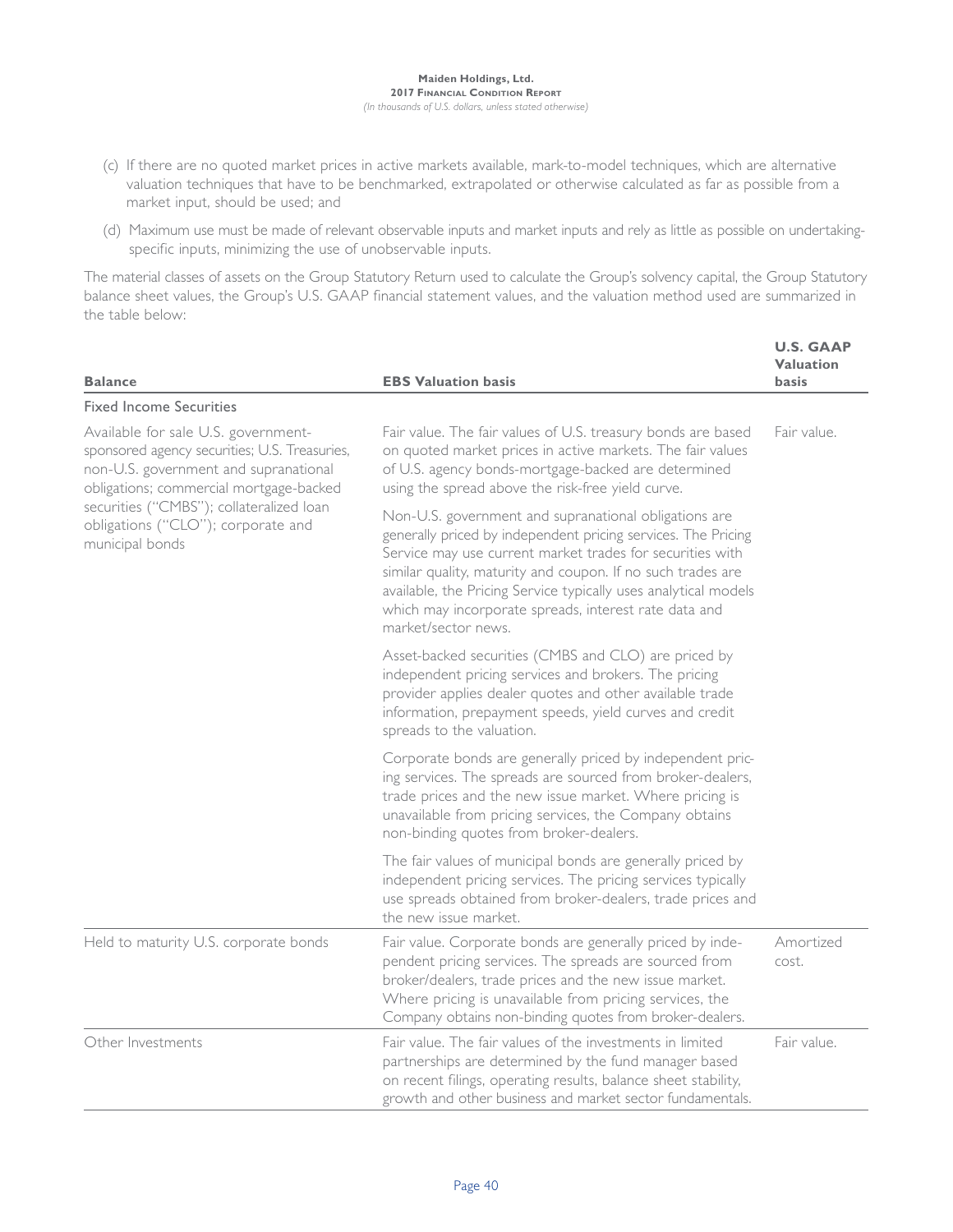| <b>Balance</b>                                                                                                                                           | <b>EBS Valuation basis</b>                                                                                                                                                                                        | <b>U.S. GAAP</b><br><b>Valuation</b><br><b>basis</b>   |
|----------------------------------------------------------------------------------------------------------------------------------------------------------|-------------------------------------------------------------------------------------------------------------------------------------------------------------------------------------------------------------------|--------------------------------------------------------|
| Cash and cash equivalents (includes money<br>markets and invested cash with a maturity<br>of under 90 days when purchased. Includes<br>restricted cash.) | Fair value. Cash equivalents consist of investments in<br>money market funds and short-term investments with an<br>original maturity of 90 days or less and are stated at cost,<br>which approximates fair value. | Stated at<br>cost which<br>approximates<br>fair value. |
| Funds Held                                                                                                                                               | Fair value.                                                                                                                                                                                                       | Carried<br>at cost.                                    |
| Investment Income Due and Accrued                                                                                                                        | Fair value.                                                                                                                                                                                                       | Carried<br>at cost.                                    |
| Advances to Affiliates                                                                                                                                   | Recorded at a fair value and balances due in more than one<br>year have been discounted at the relevant risk free rate.                                                                                           | Carried<br>at cost.                                    |
| Accounts Receivable and<br>Premium Receivable                                                                                                            | Recorded at a fair value and balances due in more than one<br>year have been discounted at the relevant risk free rate.                                                                                           | Carried<br>at cost.                                    |
| Reinsurance Balances Receivable                                                                                                                          | Recorded at a fair value and balances due in more than one<br>year have been discounted at the relevant risk free rate.                                                                                           | Carried<br>at cost.                                    |
| Sundry Assets-Loan Receivable                                                                                                                            | Recorded at a fair value and balances due in more than one<br>year have been discounted at the relevant risk free rate.                                                                                           | Carried<br>at cost.                                    |
| Insurance and Reinsurance Balances Payable                                                                                                               | Recorded at a fair value and balances due in more than one<br>year have been discounted at the relevant risk free rate.                                                                                           | Carried<br>at cost.                                    |
| Commissions, Expenses, Fees,<br>and Taxes Payable                                                                                                        | Recorded at a fair value and balances due in more than one<br>year have been discounted at the relevant risk free rate.                                                                                           | Carried<br>at cost.                                    |

For further discussion on the Company's valuation techniques used to determine fair value of the above balances, please refer to the Company's Annual Report on Form 10-K for the year ended December 31, 2017.

## **5.2. VALUATION BASES, ASSUMPTIONS AND METHODS TO DERIVE THE VALUE OF TECHNICAL PROVISION**

Technical provisions are valued at an economic value using the best estimate of probability weighted cash flows, with an additional risk margin.

## Cash flows included

Cash flows take into account all future cash in and out flows required to settle the insurance obligations attributable to the remaining lifetime of the policy. In particular, they include: (a) All claims payments expected to be made to policyholders, third party claimants; (b) All expenses that are expected to be incurred in servicing reinsurance obligations over their lifetime, including: (i) Claims management expenses; (ii) Acquisition costs; (iii) Administrative expenses; (iv) Investment management expenses; (v) Overhead costs associated with the above; (c) Any expected future premiums due after the valuation date; (d) Any expected salvage and subrogation recoveries; (e) Any taxation payments which are, or are expected to be, charged to policyholders or are required to settle the insurance obligations; and (f) Any expected cash flows (both inwards and outwards) related to outward reinsurance arrangements, making due allowance for any expected shortfall in amounts to be received due to counterparty default (for whatever reason, including reinsurer insolvency or contractual dispute).

The remaining lifetime of the policy is defined to continue up to the point at which: (a) The insurance group is no longer required to provide coverage; (b) The insurance group has the right or the practical ability to reassess the risk of the particular policyholder and, as a result, can set a price that fully reflects that risk; and (c) The insurance group has the right or the practical ability to reassess the risk of the portfolio that contains the policy and as a result can set a price that fully reflects the risk of that portfolio. For the AmTrust reinsurance agreement, the treatment applied is similar to an annual contract.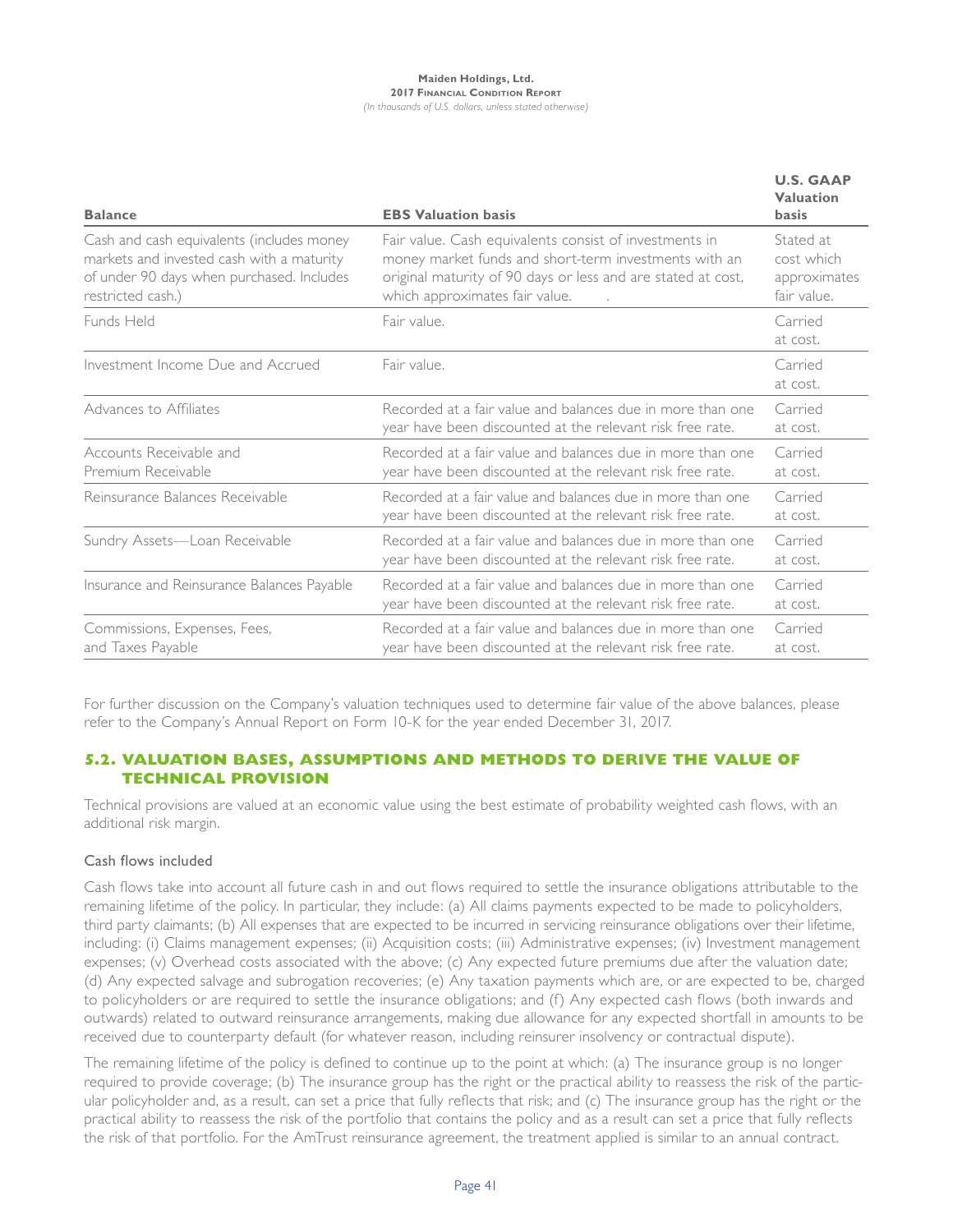The best estimate provision is determined separately in respect of business for which claims have yet to occur (premium provisions) and for claims which have already occurred whether reported to the insurance group or not (loss and loss expense provisions). Where Maiden has committed to write a policy with an inception date after the valuation date, and the terms of that policy cannot be changed unilaterally by Maiden, then that policy is included in the best estimate ("bound but not incepted" or BBNI business).

Assumptions underlying the calculation of technical provisions are based on current expected experience, using expert judgment where necessary, and reflects expected policyholder behavior and future management actions.

#### **Reinsurance**

The technical provision is calculated gross of reinsurance, with a separate assessment of amounts expected to be recovered from reinsurers consistent with the gross assessment.

#### Discount rate

Maiden uses the BMA's basic risk-free discount rate curve to discount all cash flows.

#### Risk Margin

The risk margin is calculated using the cost of capital method, and reflects the cost of holding an ECR level of capital in respect of insurance risk, credit risk, and operational risk. A 6% cost of capital rate is prescribed by the BMA to be used. The assessment covers the full period needed to run-off the insurance liabilities, and be discounted using the risk free discount curve.

## **5.2.1. MAIDEN GROUP**

|                                                | December 31, 2017 | December 31, 2016 |
|------------------------------------------------|-------------------|-------------------|
| (in millions of U.S. dollars)                  |                   |                   |
| Best Estimate Loss and Loss Expense Provisions | 3.247.6           | 2.655.3           |
| Best Estimate Premium Provisions               | 972               | 59.2              |
| Risk Margin                                    | 299.4             | 4809              |
| <b>Technical provision</b>                     | 3,644.2           | 3.195.4           |

The discount included in the Best Estimate Loss and Loss Expense Provision at December 31, 2017 is \$251.2 million.

## **5.2.2. MAIDEN REINSURANCE LTD.**

|                                                | December 31, 2017             | December 31, 2016 |
|------------------------------------------------|-------------------------------|-------------------|
|                                                | (in millions of U.S. dollars) |                   |
| Best Estimate Loss and Loss Expense Provisions | 2.728.2                       | 2.177.3           |
| Best Estimate Premium Provisions               | 149.0                         | 118.8             |
| Risk Margin                                    | 230.3                         | 450.1             |
| <b>Technical provision</b>                     | 3,107.5                       | 2,746.2           |

The discount included in the Best Estimate Loss and Loss Expense Provision at December 31, 2017 is \$204.3 million.

## **5.3. DESCRIPTION OF RECOVERABLES FROM REINSURANCE CONTRACTS**

The EBS principles outlines that reinsurance recoverables are expected to be valued on a basis consistent with the insurance obligations. Allowance shall be made for any reinstatement premiums that may be payable to reinsurers. The balance is required to be adjusted for counterparty credit rating based on rating agency and default statistics. No adjustment was required for Maiden Group or Maiden Bermuda as of December 31, 2017 for counterparty credit ratings. The majority of reinsurance recoverables are rated by A.M. Best as A or higher. For further discussion on the Company's reinsurance recoverables, please refer to Note 8 of the Company's Annual Report on Form 10-K for the year ended December 31, 2017.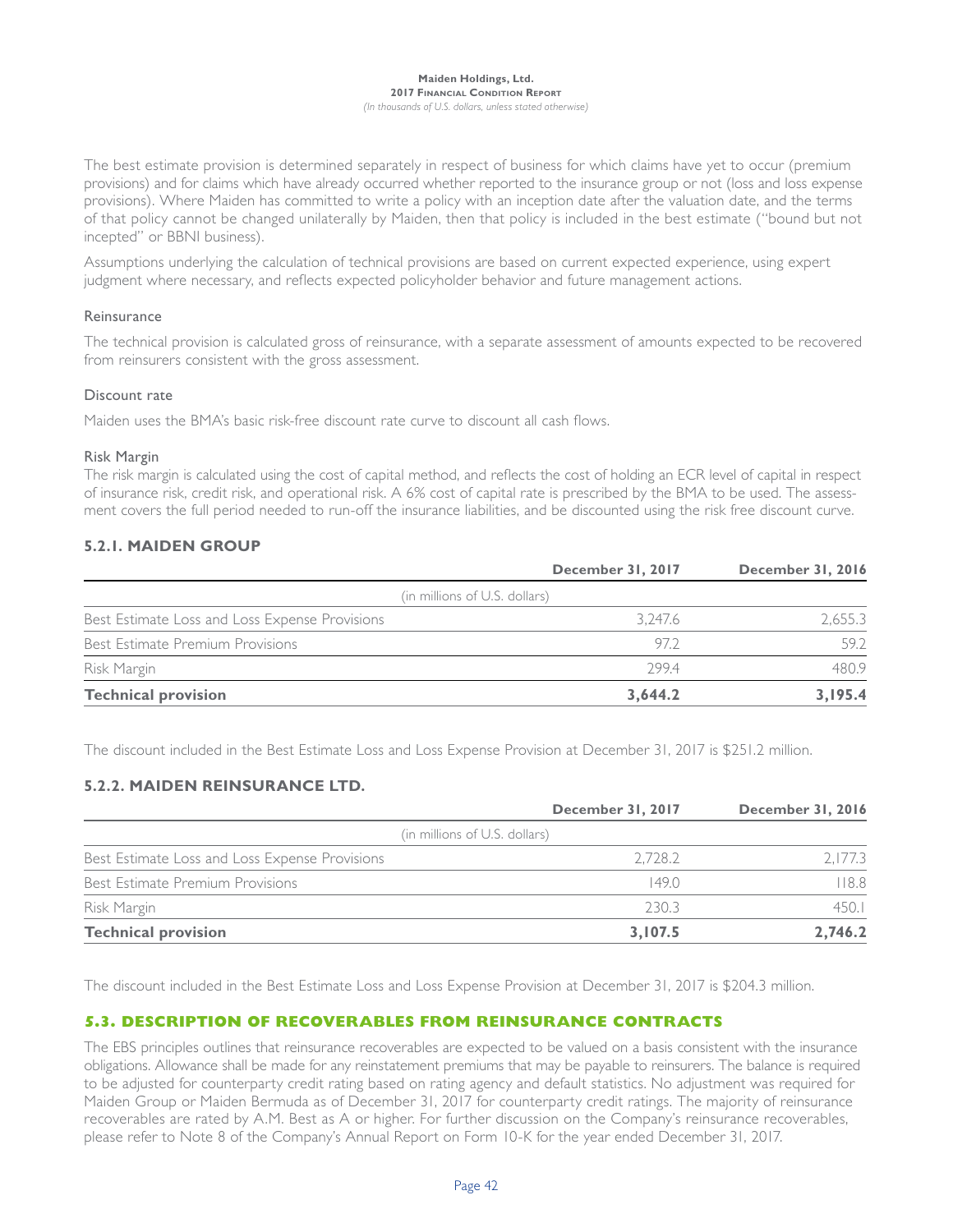## **5.3.1. MAIDEN GROUP**

The table below summarizes the A.M. Best credit ratings of the Company's reinsurance counterparties at December 31, 2017 and December 31, 2016:

|              | <b>December 31, 2017</b> | <b>December 31, 2016</b> |
|--------------|--------------------------|--------------------------|
| A or better  | 98.6%                    | 97.2%                    |
| B++ or worse | $4\%$                    | ` 8%                     |

## **5.3.2. MAIDEN REINSURANCE LTD.**

The table below summarizes the A.M. Best credit ratings of the Company's reinsurance counterparties at December 31, 2017 and December 31, 2016:

|             | December 31, 2017 | <b>December 31, 2016</b> |
|-------------|-------------------|--------------------------|
| A or better | 100.0%            | 100.0%                   |

## **5.4. VALUATION BASES, ASSUMPTIONS AND METHODS TO DERIVE THE VALUE OF OTHER LIABILITIES**

Similar to the valuation principles for assets, Maiden's liabilities follow the valuation principles outlined by the BMA in the Insurance (Prudential Standards) (Insurance Group Solvency Requirement) Rules 2011 which values liabilities at a fair value basis. Fair value of our Financial Liabilities does not take account of changes in Maiden's own credit risk on grounds of materiality. All other liabilities (with the exception of Senior Notes) are valued on a GAAP basis and settlements not expected to be settled within a year are discounted using the prescribed discount rates provided by the BMA as at December 31, 2017.

| <b>Balance</b>                                     | <b>EBS Valuation basis</b>                                                                                                 | <b>U.S. GAAP Valuation basis</b> |  |
|----------------------------------------------------|----------------------------------------------------------------------------------------------------------------------------|----------------------------------|--|
| Insurance and Reinsurance<br>Balances Payable      | Recorded at a fair value and balances due in<br>more than one year have been discounted at<br>the relevant risk free rate. | Carried at cost.                 |  |
| Commissions, Expenses, Fees,<br>and Taxes Payable  | Recorded at a fair value and balances due in<br>more than one year have been discounted at<br>the relevant risk free rate. | Carried at cost.                 |  |
| Accounts Payable and<br><b>Accrued Liabilities</b> | Recorded at a fair value and balances due in<br>more than one year have been discounted at<br>the relevant risk free rate. | Carried at cost.                 |  |

# **6. Capital Management**

## **6.1. ELIGIBLE CAPITAL**

## **6.1.1. MAIDEN'S CAPITAL MANAGEMENT POLICY AND PROCESS FOR CAPITAL NEEDS, HOW CAPITAL IS MANAGED AND MATERIAL CHANGES DURING REPORTING PERIOD**

Maiden's primary capital management objectives are to maintain a strong capital base to support the development of our business and to meet regulatory and rating agency requirements at all time. Capital adequacy is reviewed at least quarterly on an actual and projected basis including scenario testing; more frequent reviews conducted if there are major changes contemplated in any capital driver. Capital adequacy is discussed with the Board of Directors at every meeting and is managed on a three year time horizon.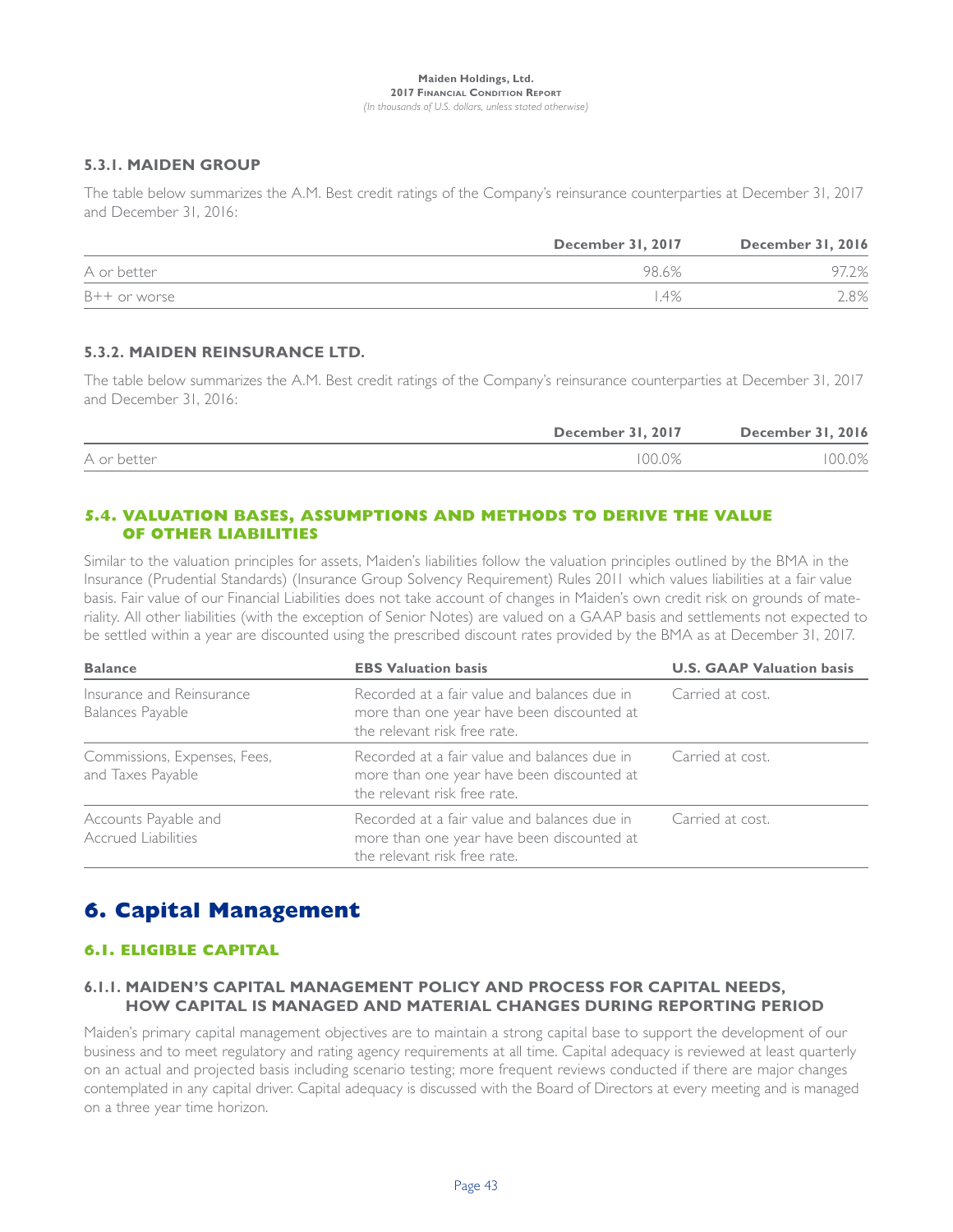Maiden will continue to grow capital through its profitable underwriting and strengthening operating results. Maiden has a variety of capital tools available as levers to address any needed changes. Maiden has access to both the debt and equity markets—we have conducted six separate public market transactions since 2011 with all receiving significant investor demand. Beginning in 2015 Maiden has used a retrocessional quota share agreement for capital support.

## **6.1.2. ELIGIBLE CAPITAL CATEGORIZED BY TIERS IN ACCORDANCE TO THE ELIGIBLE CAPITAL RULES**

Insurance groups, Class 3B and 4 insurers are required to maintain statutory economic capital and surplus ("Regulatory Capital") for determination of regulatory available capital in accordance with a "3 tiered capital regime". All capital instruments are classified as either basic or ancillary capital which in turn are classified into one of three tiers (Tiers 1, 2 and 3) based on their "loss absorbency" characteristics. Under this regime, there are limits of Tier 1, Tier 2 and Tier 3 capital which may be used to satisfy the Class 3B and 4 insurers' and Group's MSM and ECR requirements. Eligible capital is subject to transitional arrangements as required under the Eligible Capital Rules.

## **6.1.2.1. MAIDEN GROUP**

| <b>Summary of Regulatory Capital</b>   | December 31, 2017             | December 31, 2016 |
|----------------------------------------|-------------------------------|-------------------|
|                                        | (in millions of U.S. dollars) |                   |
| Tier   Basic Capital                   | 1.019.8                       | 1,278.4           |
| Tier   Ancillary Capital-Senior Notes* | 152.5                         | 252.5             |
| Tier 2 Basic Capital                   | 150.0                         | 38.5              |
| Tier 3 Ancillary Capital-Senior Notes* | 110.0                         | 110.0             |
| <b>Total Group Regulatory Capital</b>  | 1,432.3                       | 1.679.4           |

\*Capital instruments approved by the BMA to be grandfathered until 2026.

## Tier 1 Basic Capital

The following table displays the components of Tier 1 Basic Capital held by Maiden Holdings, Ltd. as of December 31, 2017 and 2016.

| <b>Tier I Basic Capital</b>                                                                                                           | December 31, 2017 | <b>December 31, 2016</b> |
|---------------------------------------------------------------------------------------------------------------------------------------|-------------------|--------------------------|
| (in thousands of U.S. dollars)                                                                                                        |                   |                          |
| Fully paid common share                                                                                                               | 877               | 873                      |
| Contributed surplus                                                                                                                   | 748.113           | 749,256                  |
| <b>Statutory Economic Surplus</b>                                                                                                     | (13,980)          | 256,334                  |
| Minority Interest                                                                                                                     | 452               | 355                      |
| Preference Shares                                                                                                                     | 315,000           | 315,000                  |
| <b>Less:</b> Treasury Shares                                                                                                          | 30.642            | 4,991                    |
| <b>Less:</b> Difference between encumbered assets for policyholder<br>obligations and policyholder obligations, transferred to Tier 2 |                   |                          |
| <b>Basic Capital</b>                                                                                                                  | 0                 | 38,474                   |
| <b>Total Tier I Basic Capital</b>                                                                                                     | 1,019,820         | 1,278,353                |

For further discussion on the components of Shareholders' Equity, please refer to the Company's Annual Report on Form 10-K for the year ended December 31, 2017.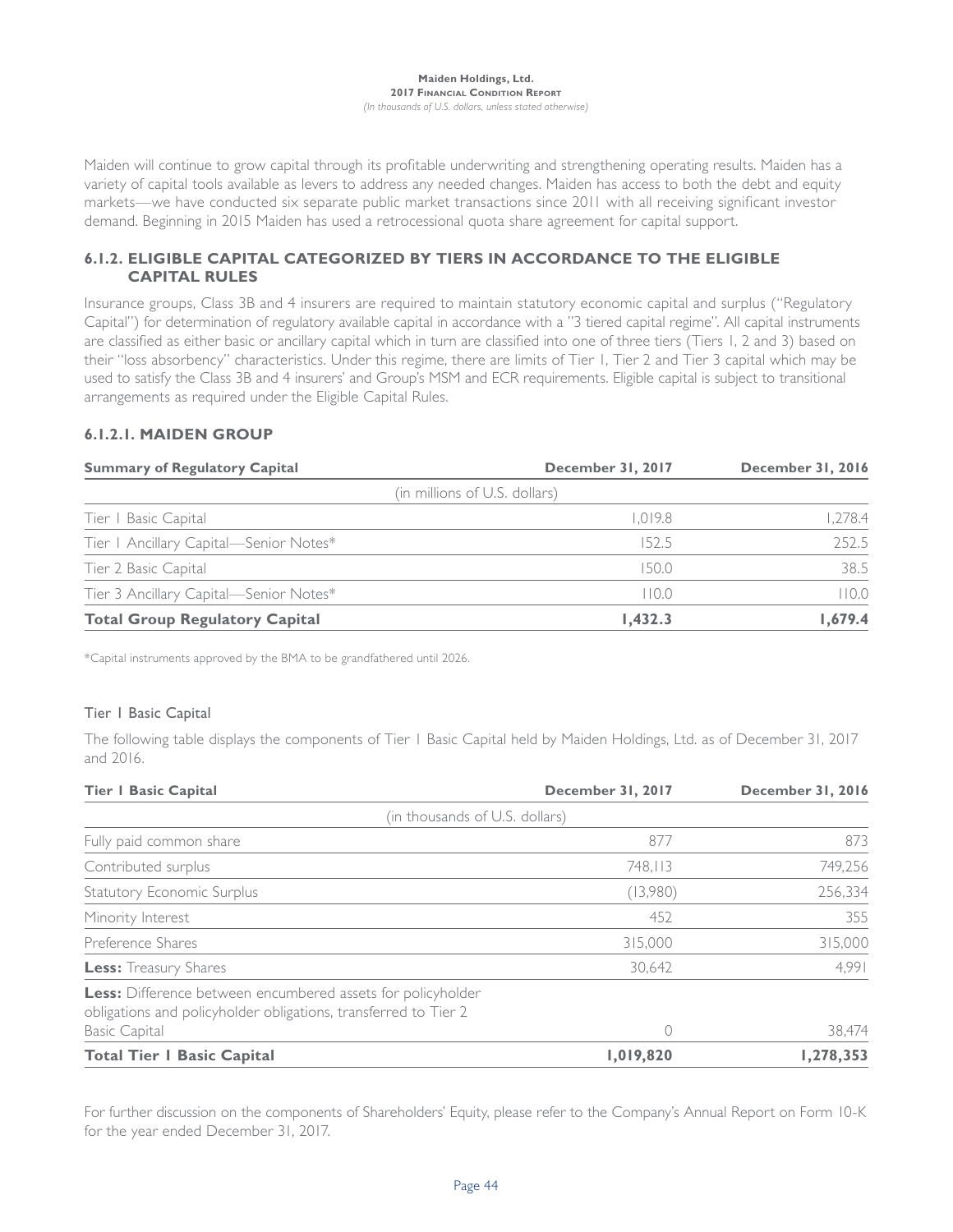## Senior Notes—Tier 1 and Tier 3 Ancillary Capital

On November 25, 2013, Maiden Holdings North America, Ltd. completed a public debt offering of 7.75% \$152.5 million principal amount senior notes due 2043 ("2013 Senior Notes") fully and unconditionally guaranteed by Maiden Holdings, Ltd. This debt is classified as Tier 1-ancillary capital and is grandfathered pursuant to section 6C of the Insurance Act 1978 until 2026.

On June 14, 2016, Maiden Holdings, Ltd. completed a public debt offering of 6.625% \$110 million principal amount senior notes due 2046 ("2016 Senior Notes"). This debt is classified as Tier 3-ancillary capital and is grandfathered under Section 21 paragraph 10 of the Group Rules until 2026 as the Senior Notes do not meet the requirement that coupon payment on the instrument be cancellable or deferrable indefinitely upon breach (or if it would cause breach) in the enhanced capital requirement ("ECR"). The Group's ECR shall be subject to a regulatory capital add-on comprising three years of coupon payments on the Senior Notes accounting to \$21,862.

## Preference Shares—Tier 1 Basic Capital

Maiden's Preference Shares Series A and Preference Shares Series C are classified as Tier-1 Basic Capital. For further discussion on the Preference Shares, please refer to the Company's Annual Report on Form 10-K for the year ended December 31, 2017.

|                            |                   |                      | Value of capital        |
|----------------------------|-------------------|----------------------|-------------------------|
| Description of capital     |                   | <b>Maturity date</b> | instrument in thousands |
| instrument                 | Date of issue     | (as applicable)      | of U.S. dollars         |
| Preference Shares Series A | August 22, 2012   | Perpetual            | 150.000                 |
| Preference Shares Series C | November 25, 2015 | Perpetual            | 165.000                 |

#### Preference Shares—Tier 2 Basic Capital

Maiden's Preference Shares Series D are classified as Tier-2 Basic Capital. For further discussion on the Preference Shares, please refer to the Company's Annual Report on Form 10-K for the year ended December 31, 2017.

|                            |               |                      | Value of capital        |
|----------------------------|---------------|----------------------|-------------------------|
| Description of capital     |               | <b>Maturity date</b> | instrument in thousands |
| instrument                 | Date of issue | (as applicable)      | of U.S. dollars         |
| Preference Shares Series D | June 15, 2017 | Perpetual            | 150.000                 |

## **6.1.2.2. MAIDEN REINSURANCE LTD.**

Description of the eligible capital categorized by tiers, in accordance with the Eligible Capital Rules used to meet the Enhanced Capital Requirement ("ECR") and the Minimum Margin of Solvency ("MSM") defined in accordance with section (1) (1) of the Act.

| <b>Summary of Regulatory Capital</b> | December 31, 2017             | December 31, 2016 |
|--------------------------------------|-------------------------------|-------------------|
|                                      | (in millions of U.S. dollars) |                   |
| Tier   Basic Capital                 | 12220                         | .489.8            |
| Tier 2 Basic Capital                 |                               |                   |
| <b>Total Regulatory Capital</b>      | 1.222.0                       | 1.495.3           |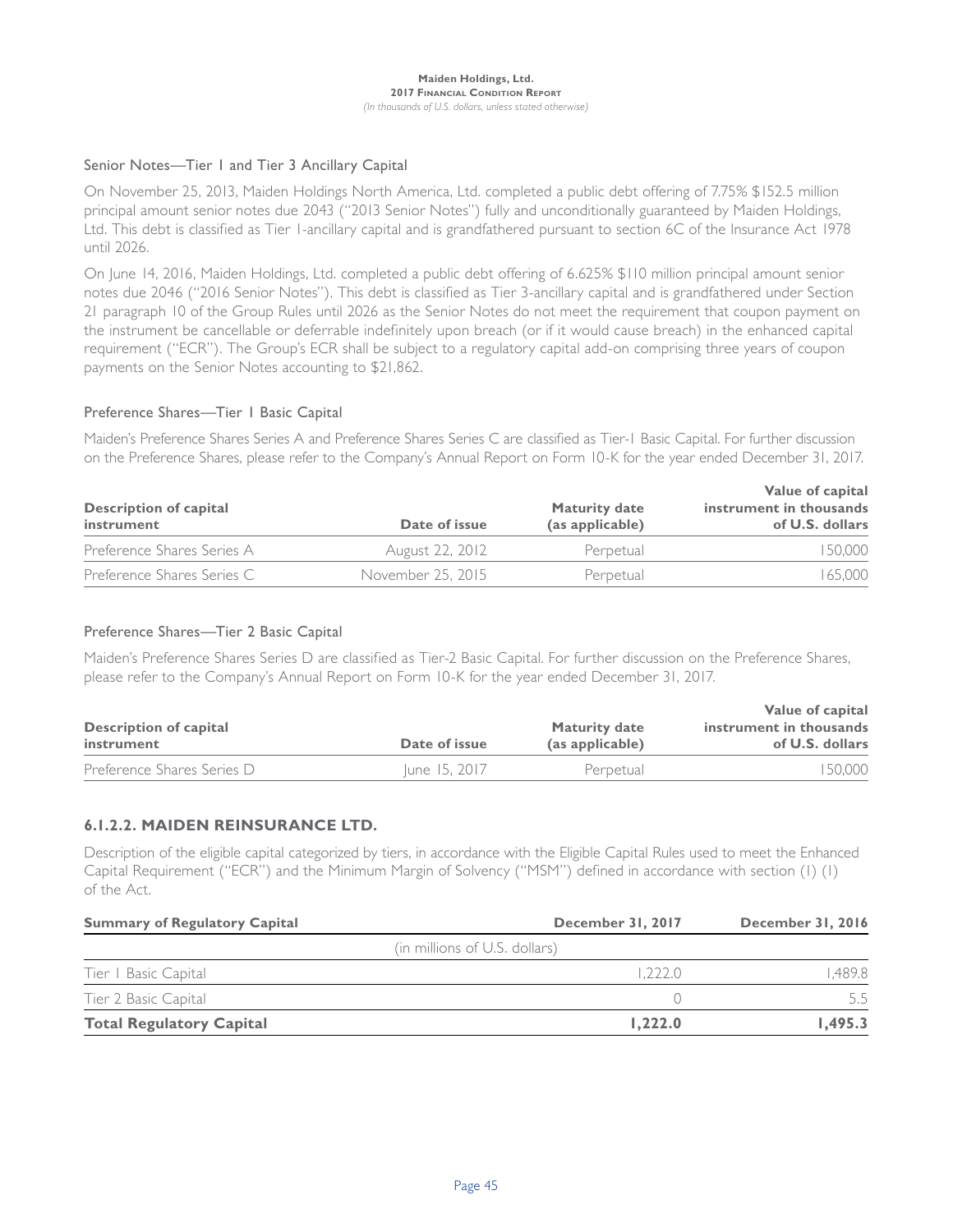## Tier 1 Basic Capital

The following table displays the components of Tier 1 Basic Capital held by Maiden Reinsurance Ltd. as of December 31, 2017 and 2016.

| <b>Tier I Basic Capital</b>                                                                                                                            | December 31, 2017 | December 31, 2016 |
|--------------------------------------------------------------------------------------------------------------------------------------------------------|-------------------|-------------------|
| (in thousands of U.S. dollars)                                                                                                                         |                   |                   |
| Fully paid common shares                                                                                                                               | 20                | 120               |
| Contributed surplus                                                                                                                                    | 988.214           | 988.214           |
| Statutory Economic Surplus                                                                                                                             | 233.655           | 506,995           |
| <b>Less:</b> Difference between encumbered assets for<br>policyholder obligations and policyholder obligations,<br>transferred to Tier 2 Basic Capital |                   | 5.533             |
| <b>Total Tier I Basic Capital</b>                                                                                                                      | 1,221,989         | 1,489,796         |

## Tier 2 Basic Capital

The excess of pledged assets that support policyholder obligations that are not available to all policyholders until the obligations of the underlying policyholders have been satisfied are classified as Tier 2 Basic Capital where applicable.

## **6.1.3. ELIGIBLE CAPITAL CATEGORIZED BY TIERS, IN ACCORDANCE TO THE ELIGIBLE CAPITAL RULES USED TO MEET ECR AND MSM REQUIREMENTS OF THE INSURANCE ACT**

## **6.1.3.1. MAIDEN GROUP**

At the end of the reporting period, the Company's Eligible Capital for its Minimum Margin of Solvency (MS) and Enhanced Capital Requirement (ECR) was categorized as follows:

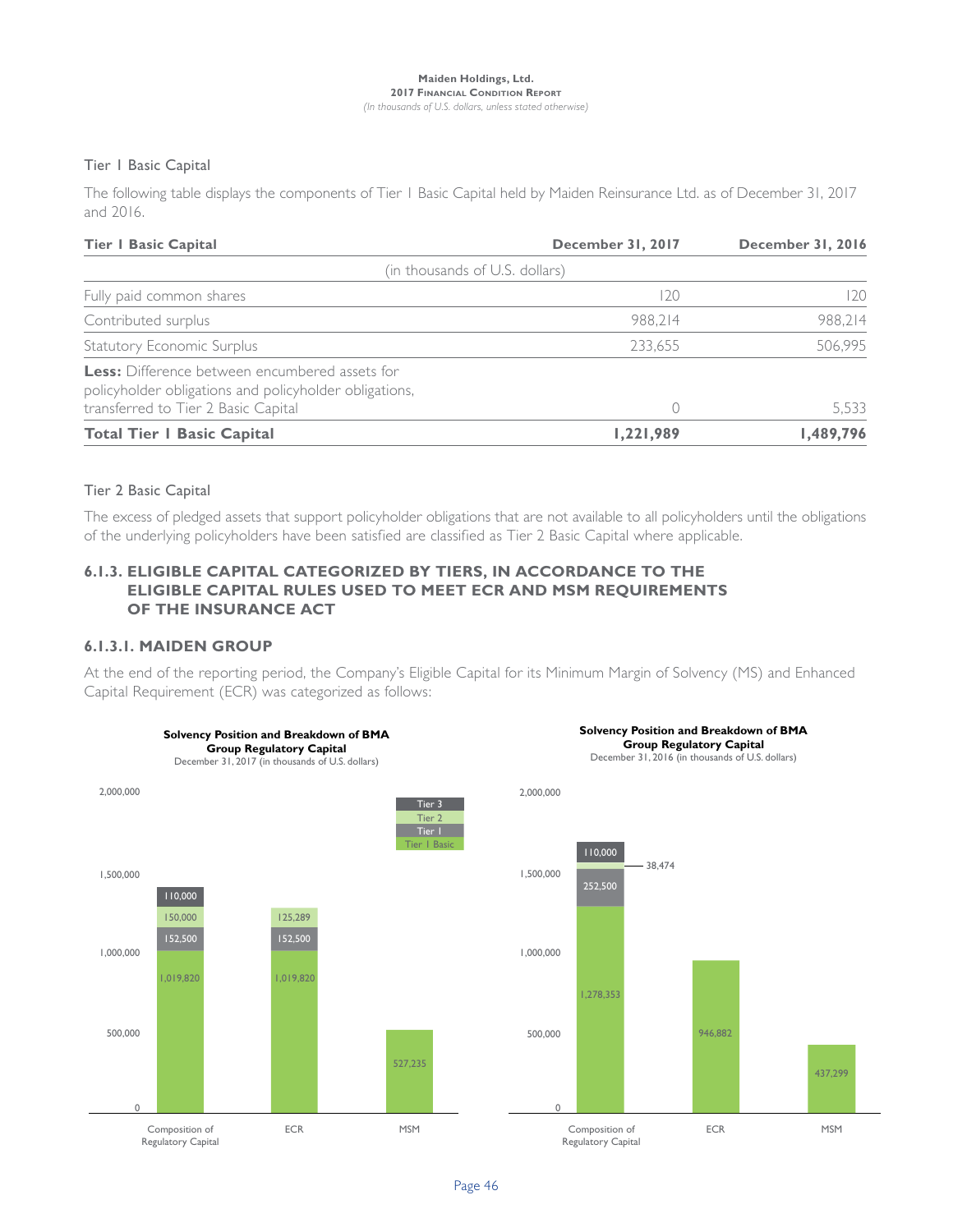## **6.1.3.2. MAIDEN REINSURANCE LTD.**



## **Solvency Position and Breakdown of BMA Regulatory Capital**<br>December 31, 2016 (in thousands of U.S. dollars)

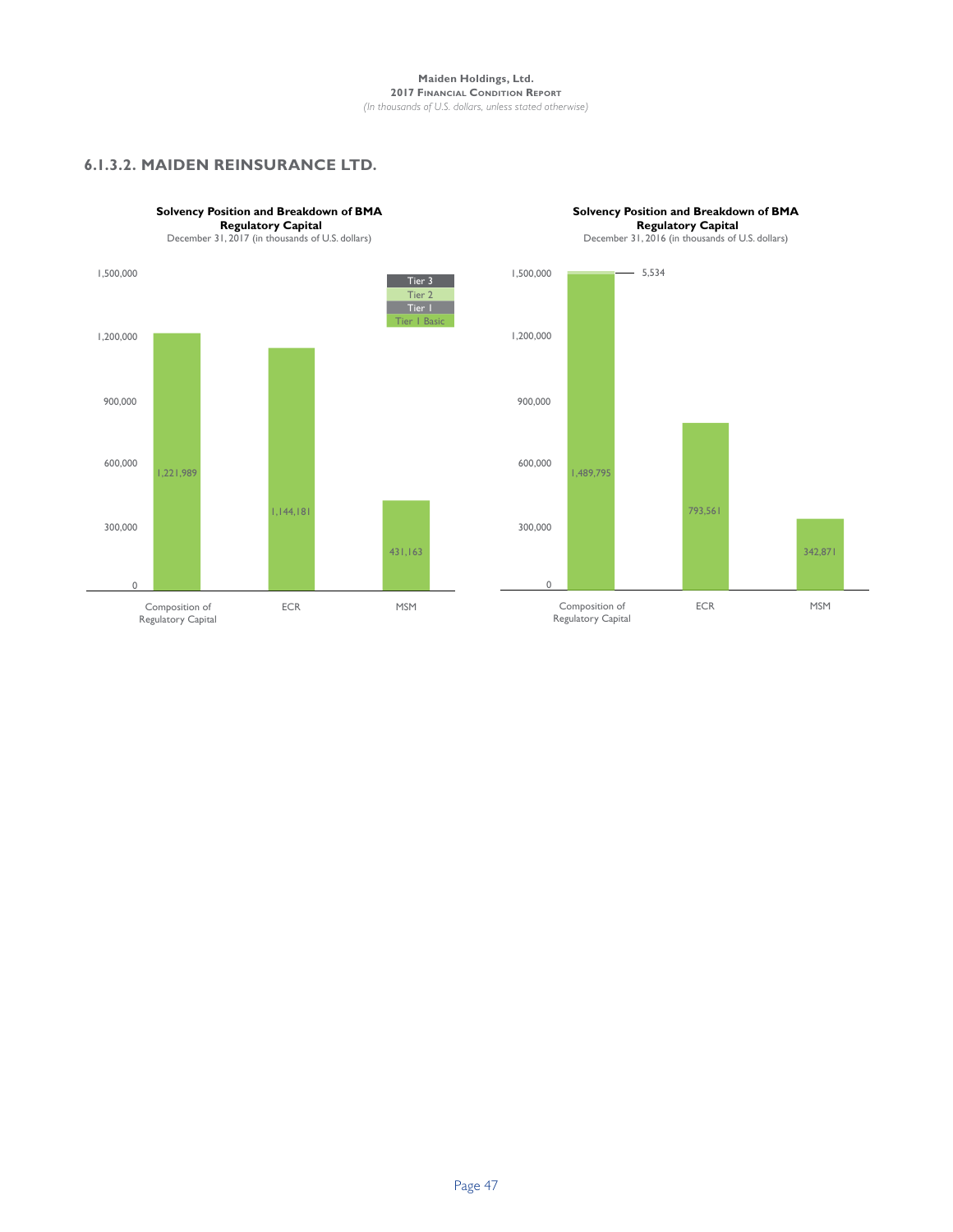## **6.1.4. CONFIRMATION OF ELIGIBLE CAPITAL THAT IS SUBJECT TO TRANSITIONAL ARRANGEMENTS**

## **6.1.4.1. MAIDEN GROUP**

The Company has received approval for certain capital instruments as other fixed capital. The 2013 Senior Notes are approved as Tier 1-ancillary capital. The approval of these capital instruments are grandfathered pursuant to section 6C of the Insurance Act. See further details under Section 7. Significant Events.

In June 2016 the Company issued \$110,000 aggregate principal amount of 6.625% notes maturing in 2046 ("the 2016 Notes"). The BMA approved the capital instruments as Tier-3 ancillary capital to be grandfathered under Section 21 paragraph 10 of the Group Rules until January 1, 2026 as the Senior Notes do not meet the requirement that coupon payment on the instrument be cancellable or deferrable indefinitely upon breach (or if it would cause breach) in the ECR. The Group's ECR shall be subject to a regulatory capital add-on comprising three years of coupon payments on the 2016 Senior Notes amounting to \$21,862.

## **6.1.4.2. MAIDEN REINSURANCE LTD.**

Not applicable.

## **6.1.5. IDENTIFICATION OF ANY FACTORS AFFECTING ENCUMBRANCES ON THE AVAILABILITY AND TRANSFERABILITY OF CAPITAL TO MEET THE ECR**

Maiden Bermuda uses trust accounts, loans and letters of credit to meet collateral requirements—consequently, cash and cash equivalents and investments are pledged in favor of ceding companies in order to comply with relevant insurance regulations or contractual requirements. Maiden US also offers to its clients, on a voluntary basis, the ability to collateralize certain liabilities related to the reinsurance contracts it issues. Under these arrangements, Maiden retains broad investment discretion in order to achieve its business objectives while giving clients the additional security a collateralized arrangement offers. Maiden Holdings, Ltd. supports the business of Maiden US through the provision of a Parental Guarantee providing an additional layer of policyholder protection over and above that provided by Maiden US' own capital resources.

The Company does not have any encumbered assets that are for purposes other than securing policyholder obligations.

## **6.1.6. IDENTIFICATION OF ANCILLARY CAPITAL INSTRUMENTS THAT HAVE BEEN APPROVED BY THE AUTHORITY**

# **6.1.6.1. MAIDEN GROUP**

| <b>Description</b><br>of capital |                   | <b>Maturity date</b> | Value of capital<br>instrument<br>Date approved<br>in thousands of |              |                                 |
|----------------------------------|-------------------|----------------------|--------------------------------------------------------------------|--------------|---------------------------------|
| instrument                       | Date of issue     | (as applicable)      | by the Authority                                                   | U.S. dollars | <b>Eligible</b><br>capital tier |
| 2013 Senior Notes                | November 25, 2013 | December I. 2043     | April 17, 2014                                                     | 152.500      | Tier I                          |
| 2016 Senior Notes                | June 14, 2016     | June 14, 2026        | January 23, 2017                                                   | 110,000      | Tier 3                          |

## **6.1.6.2. MAIDEN REINSURANCE LTD.**

Maiden Bermuda has no ancillary capital instruments.

## **6.1.7. IDENTIFICATION OF DIFFERENCES IN SHAREHOLDERS' EQUITY AS STATED IN THE FINANCIAL STATEMENTS VERSUS AVAILABLE STATUTORY CAPITAL AND SURPLUS**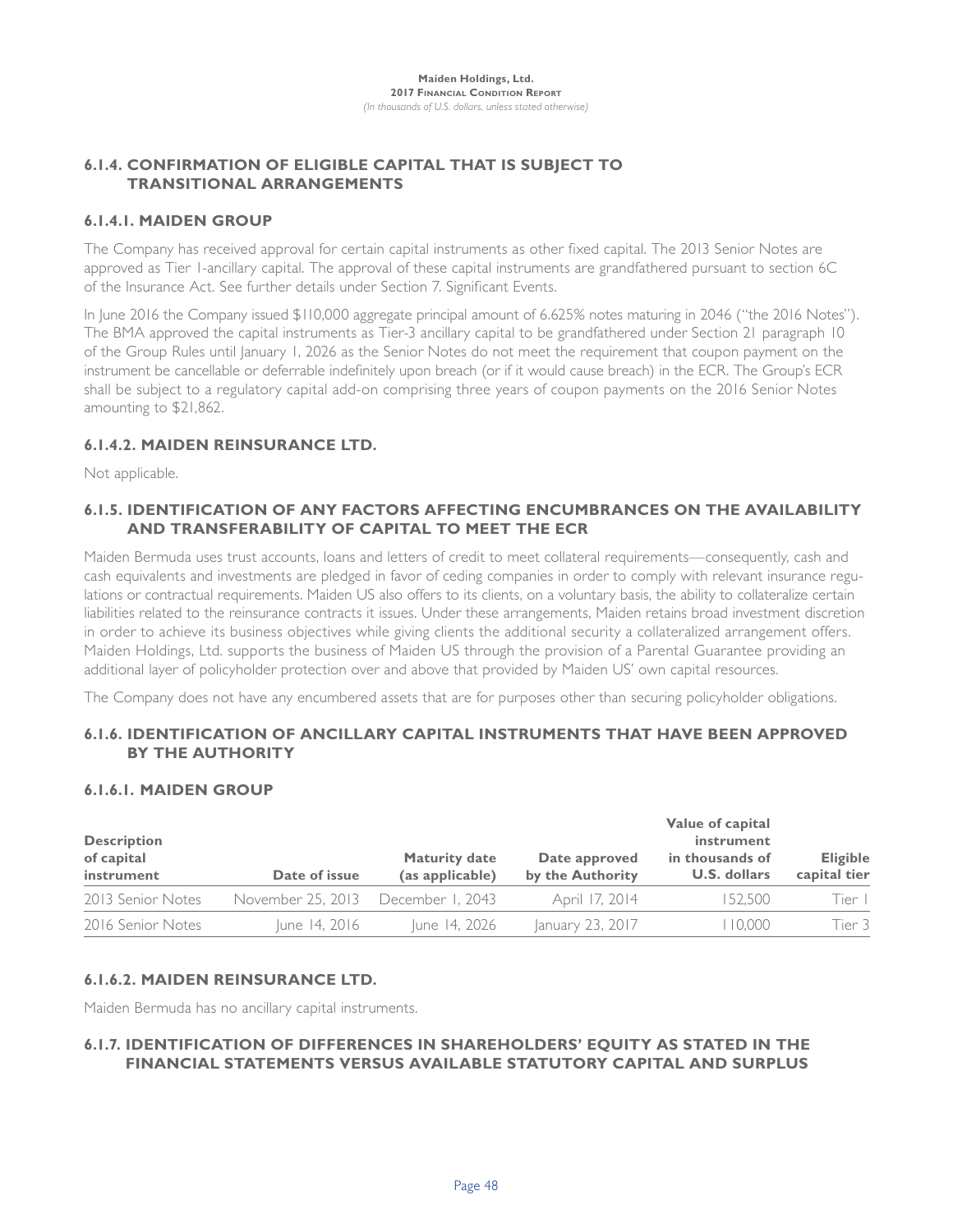## **6.1.7.1. MAIDEN GROUP**

The following table identifies differences in the Total Maiden Shareholders' Equity as stated in the U.S. GAAP financial statements versus Available Statutory Economic Capital and Surplus ("Group Regulatory Capital").

|                                                            | December 31, 2017 | December 31, 2016 |  |
|------------------------------------------------------------|-------------------|-------------------|--|
| (in millions of U.S. dollars)                              |                   |                   |  |
| <b>Total Maiden Shareholders' Equity</b>                   | 1,232.6           | 1,360.8           |  |
| Senior Notes-Principal amount                              | 262.5             | 362.5             |  |
| <b>GAAP Capital (Including Senior Notes)</b>               | 1,495.1           | 1,723.3           |  |
| <b>Adjustments</b>                                         |                   |                   |  |
| Adjustments of technical provision (including Risk Margin) | 441.3             | 456.2             |  |
| Deferred commission and other acquisition expenses         | (437.5)           | (422.7)           |  |
| Other balance sheet items                                  | (66.6)            | (77.4)            |  |
| <b>Group Regulatory Capital</b>                            | 1,432.3           | 1.679.4           |  |

## **6.1.7.2. MAIDEN REINSURANCE LTD.**

The following table identifies differences in the Total Shareholders' Equity as stated in the U.S. GAAP financial statements versus Available Statutory Economic Capital and Surplus ("Regulatory Capital").

|                                                            | December 31, 2017 | December 31, 2016 |  |
|------------------------------------------------------------|-------------------|-------------------|--|
| (in millions of U.S. dollars)                              |                   |                   |  |
| <b>GAAP Capital</b>                                        | 1,206.1           | 1,476.1           |  |
| <b>Adjustments</b>                                         |                   |                   |  |
| Adjustments of technical provision (including Risk Margin) | 419.4             | 406.1             |  |
| Deferred commission and other acquisition expenses         | (408.5)           | (392.0)           |  |
| Other balance sheet items                                  | 5.0               |                   |  |
| <b>Regulatory Capital</b>                                  | 1.222.0           | I.495.3           |  |

## **6.2. REGULATORY CAPITAL REQUIREMENTS**

## **6.2.1. ECR AND MSM REQUIREMENTS AT THE END OF THE REPORTING PERIOD**

## **6.2.1.1. MAIDEN GROUP**

## **Amount of the ECR and MSM at the end of**

| the reporting period:        | <b>December 31, 2017</b>       | December $31, 20165$ |  |
|------------------------------|--------------------------------|----------------------|--|
|                              | (in thousands of U.S. dollars) |                      |  |
| Minimum Margin of Solvency   | 527.235                        | 437.299              |  |
| Enhanced Capital Requirement | 1.297.609                      | 946.882              |  |

There have been no periods of non-compliance with the MSM or ECR.

<sup>5</sup> Includes modifications to the Capital Factor charges for year-ended December 31, 2016 that were not granted by the Bermuda Monetary Authority for the year-ended December 31, 2017. Enhanced capital requirement as of December 31, 2016 on a comparable basis would be \$1,129,317, statutory economic capital and surplus \$1,570,599, and Group Enhanced Capital Requirement Ratio 139%.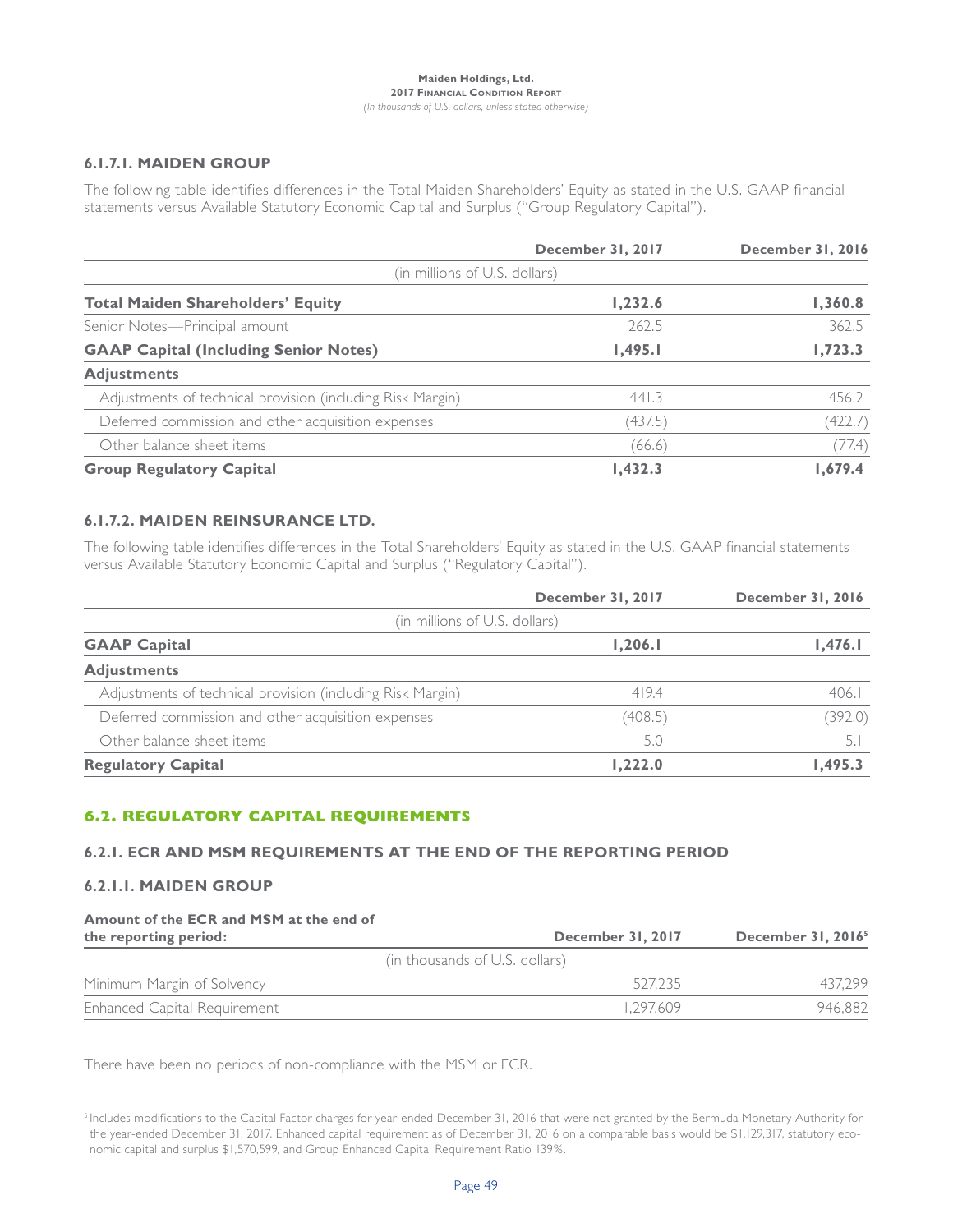## **6.2.1.2. MAIDEN REINSURANCE LTD.**

# **Amount of the ECR and MSM at the end of**

| the reporting period:          | December 31, 2017 | December 31, 2016 <sup>6</sup> |  |
|--------------------------------|-------------------|--------------------------------|--|
| (in thousands of U.S. dollars) |                   |                                |  |
| Minimum Margin of Solvency     | 431.163           | 342.871                        |  |
| Enhanced Capital Requirement   | 1.144.181         | 793.561                        |  |

There have been no periods of non-compliance with the MSM or ECR.

## **6.2.2. IDENTIFICATION OF ANY NON-COMPLIANCE WITH THE MSM AND THE ECR**

## **6.2.2.1. MAIDEN GROUP**

There have been no periods of non-compliance with the MSM or ECR.

## **6.2.2.2. MAIDEN REINSURANCE LTD.**

There have been no periods of non-compliance with the MSM or ECR.

## **6.2.3. DESCRIPTION OF THE AMOUNT AND CIRCUMSTANCES SURROUNDING THE NON-COMPLIANCE, THE REMEDIAL MEASURES AND THEIR EFFECTIVENESS**

## **6.2.3.1. MAIDEN GROUP**

Not applicable.

## **6.2.3.2. MAIDEN REINSURANCE LTD.**

Not applicable.

## **6.2.4. WHERE THE NON-COMPLIANCE IS NOT RESOLVED, A DESCRIPTION OF THE AMOUNT OF THE NON-COMPLIANCE**

## **6.2.4.1. MAIDEN GROUP**

Not applicable.

## **6.2.4.2. MAIDEN REINSURANCE LTD.**

Not applicable.

## **6.3. APPROVED INTERNAL CAPITAL MODEL**

## **6.3.1. DESCRIPTION OF THE PURPOSE AND SCOPE OF THE BUSINESS AND RISK AREAS WHERE THE INTERNAL MODEL IS USED**

## **6.3.1.1. MAIDEN GROUP**

Not applicable—The Company has not applied to have its internal capital model approved to determine regulatory capital requirements.

<sup>6</sup> Includes modifications to the Capital Factor charges for year-ended December 31, 2016 that were not granted by the Bermuda Monetary Authority for the year-ended December 31, 2017. Enhanced capital requirement as of December 31, 2016 on a comparable basis would be \$988,935, statutory economic capital and surplus \$1,387,354, and Enhanced Capital Requirement Ratio 140%.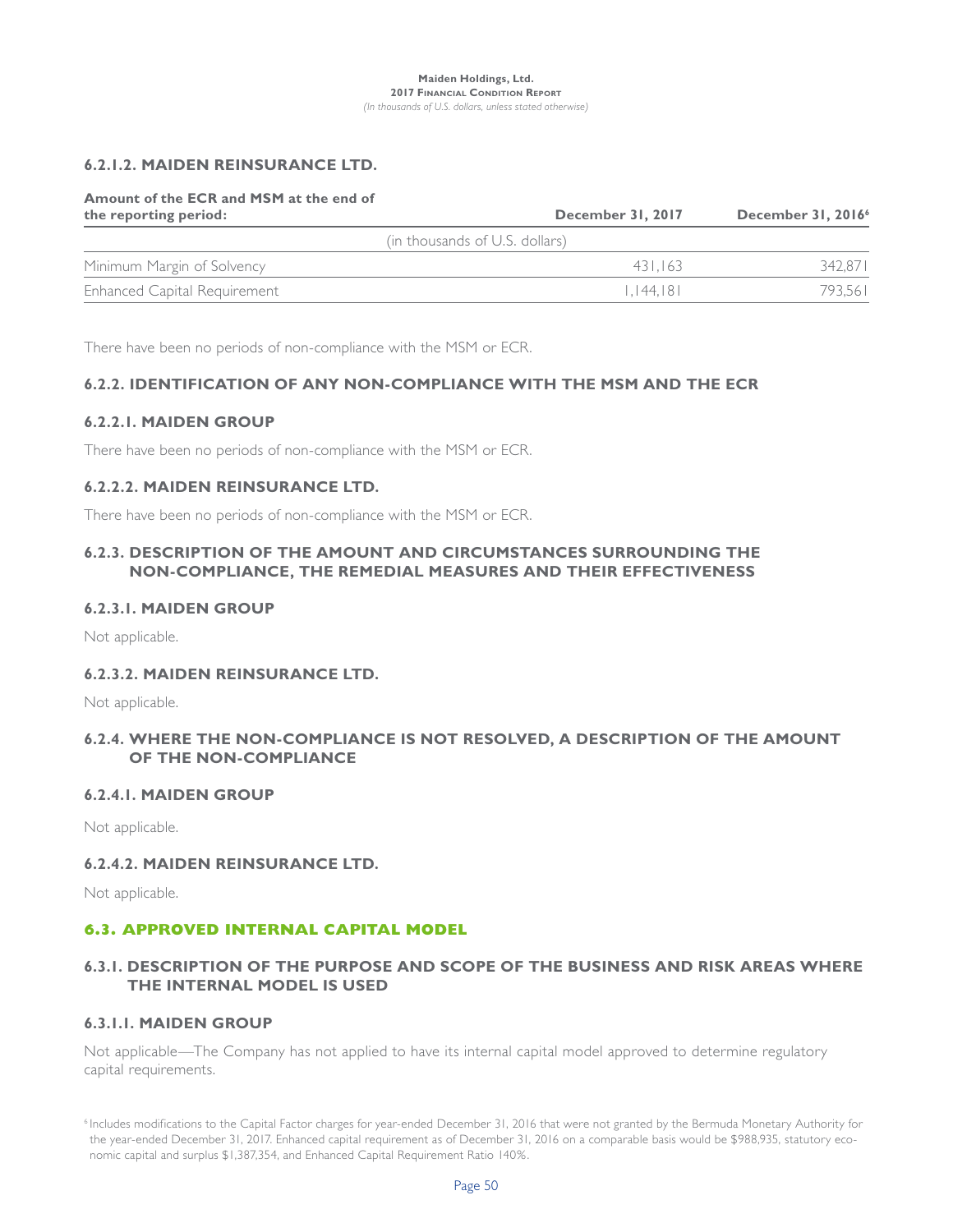## **6.3.1.2. MAIDEN REINSURANCE LTD.**

Not applicable—Maiden Bermuda has not applied to have its internal capital model approved to determine regulatory capital requirements.

## **6.3.2. WHERE A PARTIAL INTERNAL MODEL IS USED, DESCRIPTION OF THE INTEGRATION WITH THE BSCR MODEL**

Not applicable.

## **6.3.3. DESCRIPTION OF METHODS USED IN THE INTERNAL MODEL TO CALCULATE THE ECR**

Not applicable.

## **6.3.4. DESCRIPTION OF AGGREGATION METHODOLOGIES AND DIVERSIFICATION EFFECTS**

Not applicable.

## **6.3.5. DESCRIPTION OF THE MAIN DIFFERENCES IN THE METHODS AND ASSUMPTIONS USED FOR THE RISK AREAS IN THE INTERNAL MODEL VERSUS THE BSCR MODEL**

Not applicable.

## **6.3.6. DESCRIPTION OF THE NATURE AND SUITABILITY OF THE DATA USED IN THE INTERNAL MODEL**

Not applicable.

## **6.3.7. ANY OTHER MATERIAL INFORMATION**

Not applicable.

# **7. Subsequent Events**

## **7.1. DESCRIPTION OF THE SIGNIFICANT EVENT**

## **7.1.1. MAIDEN GROUP**

Effective January 1, 2018 Maiden Nederland B.V. sold its insurance portfolio to a third party. Effective May 31, 2018 Maiden Nederland B.V. was dissolved.

## **7.1.2. MAIDEN REINSURANCE LTD.**

Effective January 1, 2018, Maiden Bermuda and Maiden US agreed to terminate the existing quota share reinsurance agreement. Maiden Bermuda remains responsible for all existing loss liabilities under the agreements as at December 31, 2017 on a run-off basis. This will impact the following sections of this Financial Condition Report:

- (a) Business and performance—Maiden Bermuda expects its gross premium from insurance affiliates to decrease significantly.
- (b) Capital Management—Maiden Bermuda's internal calculations indicate that it will be able to continue to meet its regulatory capital requirement.

## **7.2. DATE OF THE SIGNIFICANT EVENT**

## **7.2.1. Maiden Group**

Refer to Section 7.1 above.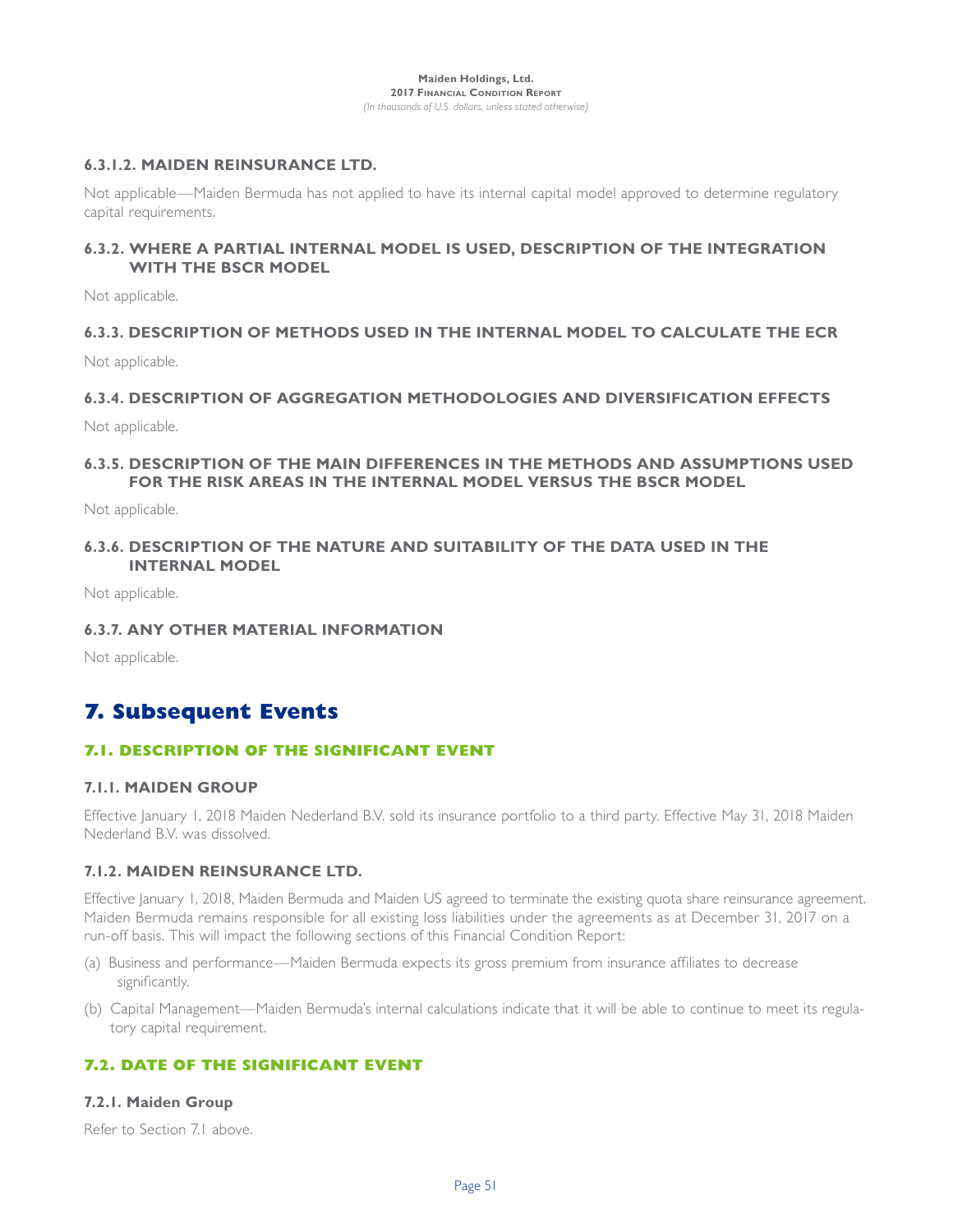## **7.2.2. Maiden Reinsurance Ltd.**

Refer to Section 7.1 above.

## **7.3. IMPACT OF EVENT ON INFORMATION INCLUDED WITHIN THE MOST RECENT FILED FINANCIAL CONDITION REPORT**

## **7.3.1. Maiden Group**

None.

## **7.3.2. Maiden Reinsurance Ltd.**

Refer to Section 7.1 above.

## **7.4. ANY OTHER MATERIAL INFORMATION**

## **7.4.1. Maiden Group**

None.

**7.4.2. Maiden Reinsurance Ltd.**

None.

## DECLARATIONS

To the best of my knowledge and belief, the financial condition report fairly represents the financial condition of the insurance group in all material respects.

Int M. Pasedbam

Arturo Raschbaum *Chief Executive Officer, Maiden Holdings, Ltd.*

May 31, 2018

To the best of my knowledge and belief, the financial condition report fairly represents the financial condition of the insurance group in all material respects.

Karen Schmitt *Chief Financial Officer, Maiden Holdings, Ltd.*

May 31, 2018